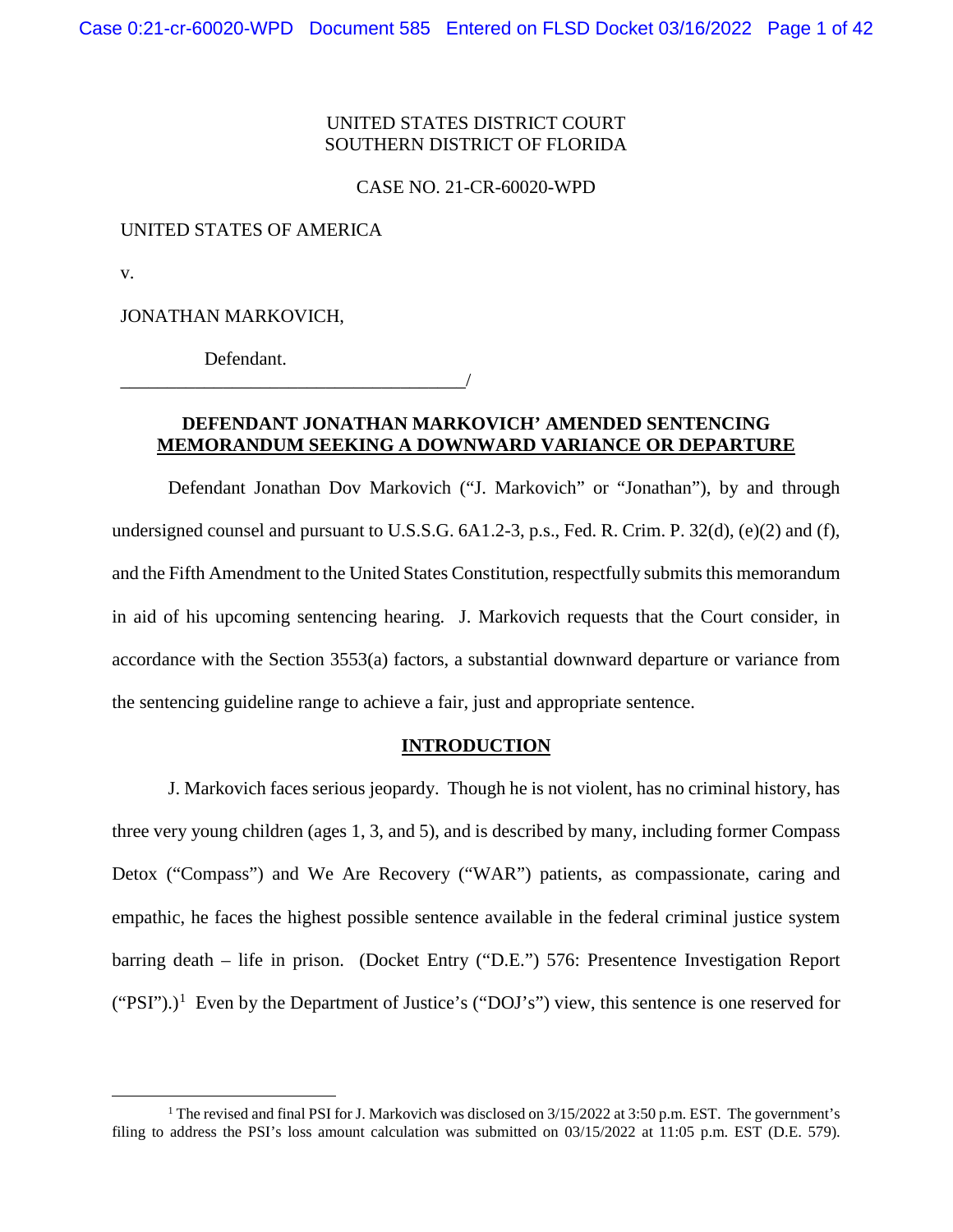the "worst of the worst" criminal offenders<sup>[2](#page-1-0)</sup> – and not for persons like Jonathan.

In fact, in 2015 the United States Sentencing Commission ("USSC") issued a report examining federal life sentences and the offenders on whom this punishment is imposed.<sup>[3](#page-1-1)</sup> The report notes that life sentences in the federal criminal justice system are "rare" and that, "The Commission specifically provides for a life imprisonment sentence in *only four* of the more than 150 guidelines contained in the Guidelines Manual, and then *only for certain acts or certain classes of offenders*. These guidelines involve murder, treason, certain drug trafficking offenses, and certain firearms offenses committed by career offenders." (*Id*. at p. 5 (emphasis added).)

Notwithstanding such DOJ and USSC guidelines, Jonathan finds himself in this rare category. His sentencing guideline calculation is driven by three main factors  $- (1)$  the total loss amount calculation proffered by the government  $-$  \$83,469,528.70; (2) the total number of "victims" claimed by the government and their "vulnerability" status; and (3) other "enhancements" that the government seeks for Jonathan's alleged role – such increases to the base offense level for obstructing justice and being a so-called "leader" of the conspiracy.[4](#page-1-2) Though the PSI correctly acknowledges that a downward variance may be warranted here (PSI, at ¶ 126), it still fails to account for what this case is really about: did J. Markovich intentionally harm patients at Compass and WAR and do so to such a degree that he deserves being stripped his life, liberty

 $\overline{a}$ 

Accordingly, J. Markovich is filing this sentencing memorandum on 3/16/2022. This amended version of the sentencing memorandum supplants D.E. 580 and 581 to adjust for docketing errors in the filings.

<span id="page-1-0"></span><sup>2</sup> *See, e.g.,* "Transnational sex offender sentenced to Life in Federal Prison," DOJ Press Release, Feb. 8, 2019, available at https://www.justice.gov/usao-sdin/pr/transnational-sex-offender-sentenced-life-federal-prison; "Samuel Velasco Gurrola Sentenced to Life in Federal Prison for Murder-For-Hire Plot Involving His Wife, Her Father and Her Sister," DOJ Press Release, Mar. 24, 2017, available at https://www.justice.gov/usao-wdtx/pr/samuel-velascogurrola-sentenced-life-federal-prison-murder-hire-plot-involving-his (both articles last visited on March 12, 2022).

<span id="page-1-1"></span><sup>&</sup>lt;sup>3</sup> Exhibit A, also available at https://www.ussc.gov/research/research-publications/life-sentences-federalcriminal-justice-system (last visited on March 10, 2022).

<span id="page-1-2"></span><sup>4</sup> J. Markovich objects to the loss calculation, the victim calculation, and several enhancements to the base offense level. His objections to the PSI are outlined in D.E.s 548 and 576-1 and incorporated by reference herein.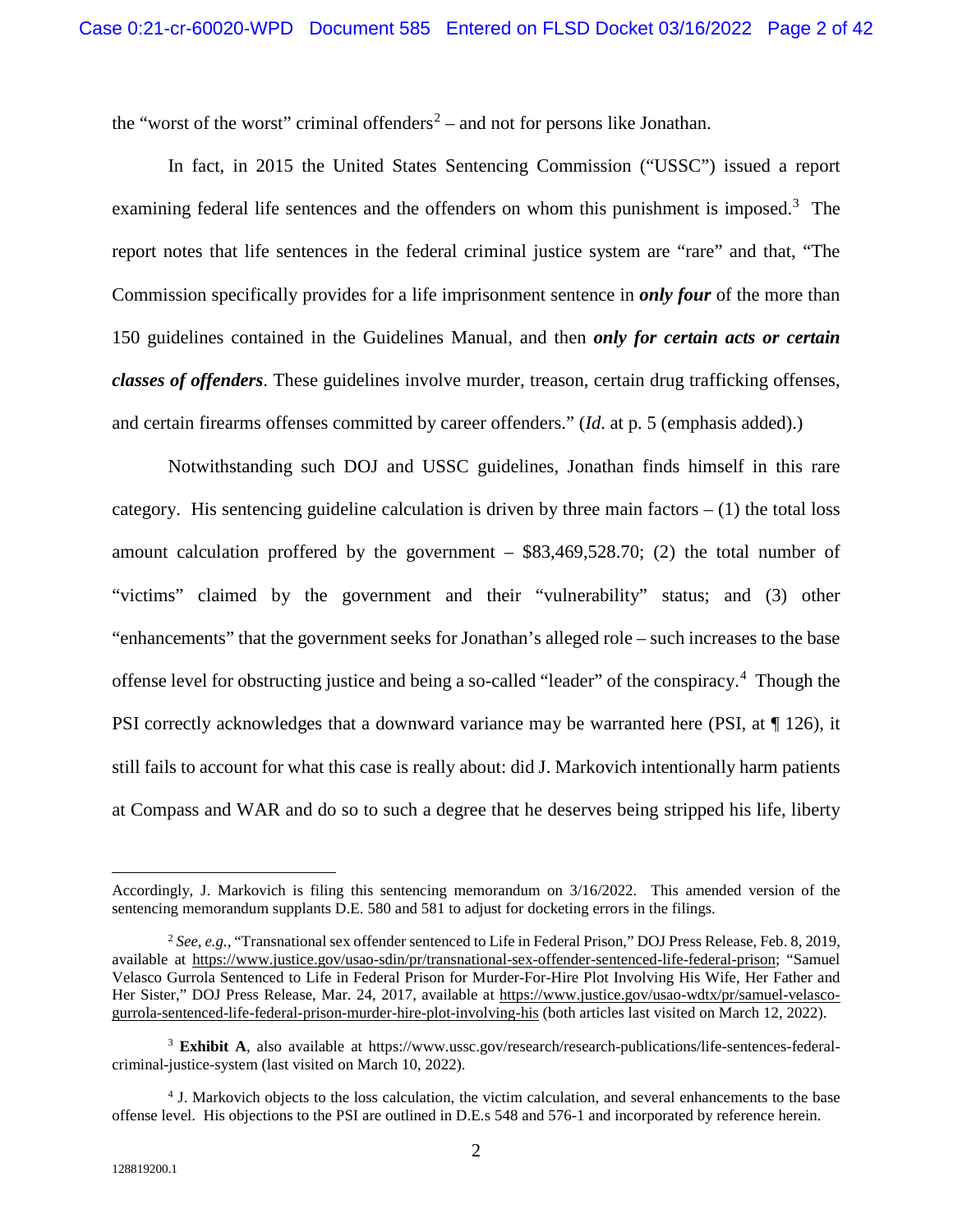and freedom forevermore? After all, DOJ has long stated that healthcare fraud and sober homes cases are not simply about the "money" and "loss," but about the patients impacted and the need to curb abuse within the industry. But the government is not accounting for those patients' views in its sentencing recommendation. Indeed, as discussed below, many of the "core" patients at the center of the government's case do not agree with the government's position here – and strongly advocate for Jonathan's release from incarceration (*see* **Exhibit B**).[5](#page-2-0)

Moreover, the PSI does not acknowledge the "why" or motive for Jonathan's actions – did J. Markovich really enter the substance abuse industry to harm – or help – addicts? Again, as explained below, trial testimony and witnesses' statements establish that Jonathan sought to help addicts and build a clean and comfortable facility that could do just that. Compass and WAR were not places of rampant drug use, promiscuity, and unruliness that the government portrays.

While the PSI does not account for these considerations in a fair and just manner, this Court can and should. We ask you to do that and, pursuant to Section 3553(a), vary or depart from the sentencing guideline range in sentencing Jonathan. We ask for a sentence that is on par with the facts of this case, the trial in the cause, the sentencing recommendations for codefendants, the "core" patients' wishes, and an understanding who J. Markovich is. We ask for a merciful sentence of no more than is necessary and punitive than it should be. We respectfully submit that sentence should be *no more than 84 months' imprisonment*.

<span id="page-2-0"></span> <sup>5</sup> Several former patients have written letters and provided video testimonials in support of Jonathan's release from prison and a lenient sentence. They are part of the "core" group of patients the government focused on at trial: B.H., L.L., C.C., A.N., B.O., T.B., P.D., M.W., A.N., D.S., and D.W. The former patients' letters are redacted and attached to this filing at **Exhibit B**. The un-redacted letters will be sent to counsel for the government and Court directly, via e-mail. The former patients' video testimonials are being provided to the government and Court via a link and on a CD/thumb drive. Since the videos contain personal information protected under HIPAA and the protective order in this case, the Markoviches' counsel will move to keep them under seal. Many of these former patients also corresponded with J. Markovich via iMessaging while they were patients. Those messages are being submitted to the Court, also under seal. Last, many patients sent thank you letters and cards to Compass and Jonathan over the years. Some of those letters and cards will also be filed under seal.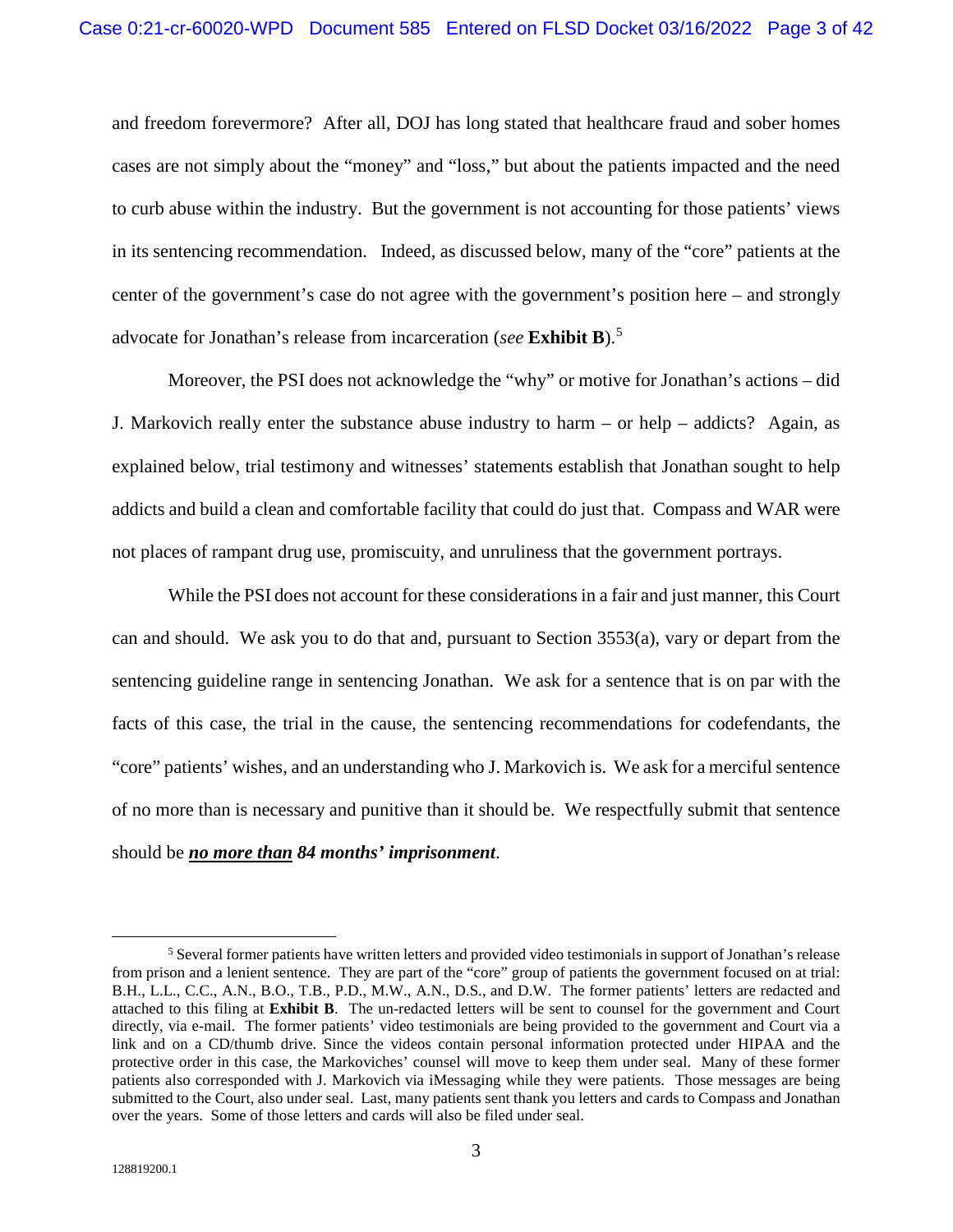#### **SECTION 3553(a) ANALYSIS FAVORS A DOWNWARD VARIANCE**

#### **I. Section 3553(a): Overview and Factors**

We will not burden the Court with a lengthy discussion of the law relating to *United States v. Booker*, 543 U.S. 220 (2005), of which the Court is well aware. Instead, we focus on the Section 3553(a) factors and the issues important for the sentencing in this case. We briefly note that in considering the § 3553(a) factors, the sentencing guidelines are to be given no more or less weight than any other factor. *See United States v. Jaber*, 362 F. Supp. 2d 365, 370-76 (D. Mass. 2005) (providing comprehensive analysis of why sentencing guidelines do not reflect statutory purposes of punishment); *United States v. Ranum*, 353 F. Supp. 2d 984, 987 (E.D. Wis. 2005); *see also United States v. Hunt*, 459 F.3d 1180, 1184 (11th Cir. 2006) ("if *Booker* is to mean anything, it must be that the district courts are obligated to impose a reasonable sentence, regardless of the guidelines range, so long as the guidelines have been considered.").

More important, however, is that *Booker* establishes an independent limit on the sentence that may be imposed. The primary sentencing mandate of  $\S$  3553(a) states that the courts must impose the *minimally sufficient sentence* to achieve the statutory purposes of *punishment/justice, deterrence, incapacitation,* and *rehabilitation*. 18 U.S.C. § 3553(a). This so-called "parsimony provision" is not simply a factor to be considered in determining sentence; it represents a cap above which the court is statutorily prohibited from sentencing—even where a greater sentence is described by application of the sentencing guidelines. *See United States v. Denardi*, 892 F.2d 269, 276-77 (3d Cir. 1989) (Becker, J., concurring in part, dissenting in part).

To that end, Title 18 U.S.C. § 3553(a) contains the seven (7) factors that this Court must critically consider before imposing a sentence, and provides as follows:

The court shall impose a sentence sufficient, but not greater than necessary, to comply with the purposes set forth in paragraph (2) of this subsection. The court, in determining the particular sentence to be imposed shall consider —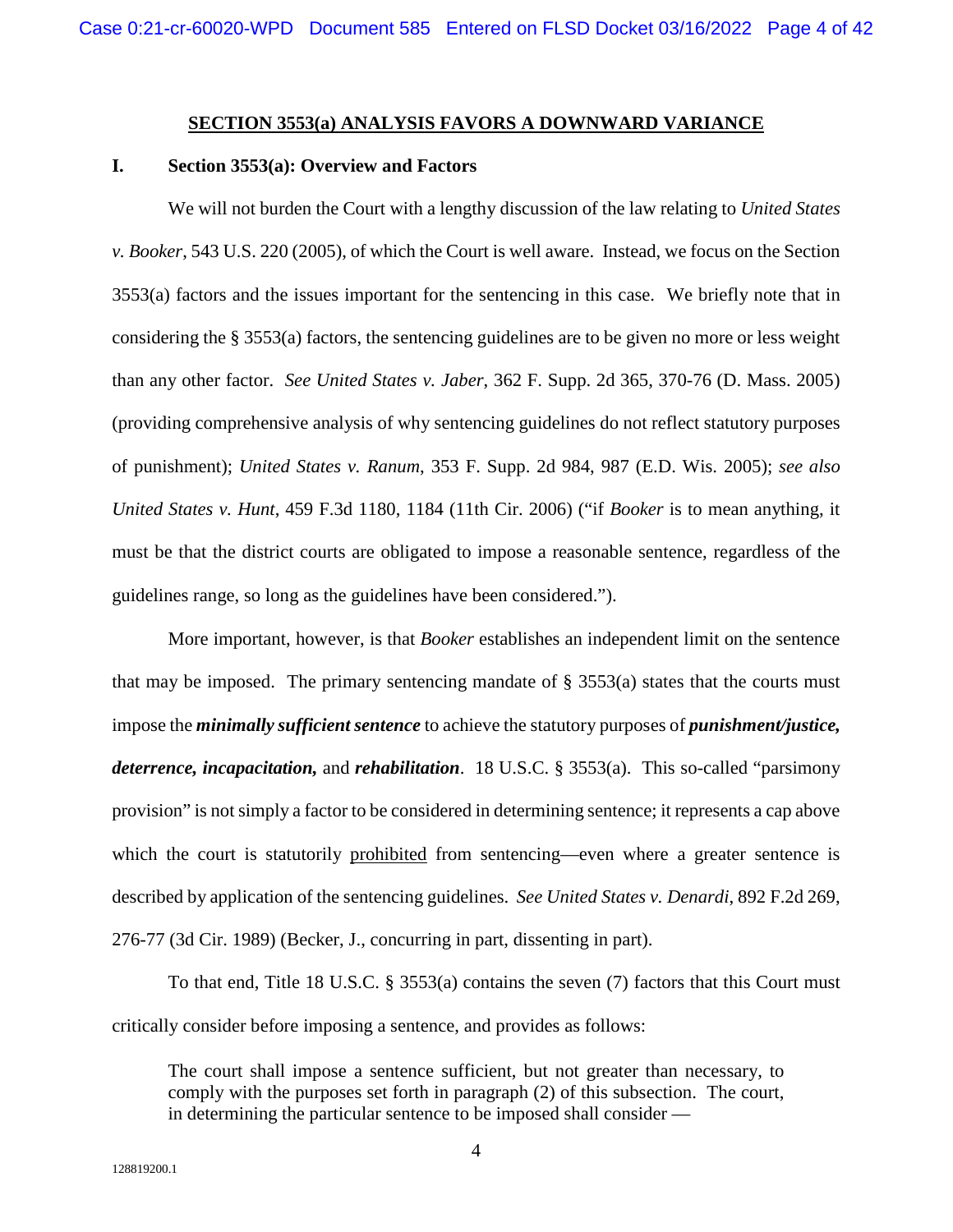(1) the nature and circumstances of the offense and the history and characteristics of the defendant;

(2) the need for the sentence imposed —

(A) to reflect the seriousness of the offense, to promote respect for the law, and to provide just punishment for the offense;

(B) to afford adequate deterrence to criminal conduct;

(C) to protect the public from further crimes of the defendant; and (D) to provide the defendant with needed educational or vocational training, medical care, or other correctional treatment in the most effective manner;

(3) the kinds of sentences available;

(4) the kinds of sentence and the sentencing range established for — (A) the applicable category of offense committed by the applicable category of defendant as set forth in the guidelines . . . .

(5) any pertinent policy statement . . . ;

(6) the need to avoid unwarranted sentence disparities among defendants with similar records who have been found guilty of similar conduct; and

(7) the need to provide restitution to any victims of the offense.<sup>[6](#page-4-0)</sup>

<span id="page-4-0"></span><sup>&</sup>lt;sup>6</sup> The Markoviches will file a restitution memorandum before sentencing, in light of the government's filing last night (D.E. 579). The government alleges, on the eve of sentencing, that the restitution amount in this case is  $\sim$ \$21,000,000. It claims that amount stems from loss that the insurance companies, as the "victims" in this case, incurred. That is an improper restitution analysis. The government must provide evidence from the insurance providers to support this calculation and it has not done so. As stated repeatedly during the trial, the Markoviches do not have access to the insurance records for patients in this case – only the government does under statutory law. As such, the government bears the burden of providing the relevant data for its loss calculation to the Markoviches. Moreover, restitution is typically jointly and severally attributed to defendants – but all of them must be present at a restitution hearing to be heard on this matter.

Moreover, the government's calculation seems to ignore that three former patients have asserted a claim to restitution. (*See* D.E.s 408, 426, 471.) Under Section 3771(e), to identify a victim under the Crime Victims' Rights Act, the Court must: (1) identify the behavior constituting commission of a federal offense; (2) identify the direct and proximate effects of that behavior on parties other than the United States; and (3) determine whether the criminal behavior causes a party direct and proximate harmful effects. 18 U.S.C.A. § 3771(e); *also see, e.g., In re Wellcare Health Plans, Inc*., 754 F.3d 1234 (11th Cir. 2014). A direct link between damages sought and the offense conduct *must* be established in order for a victim to be granted restitution. *See, e.g., United States v. Sanders*, 52 F. Supp. 3d 1329, 1341 (N.D. Ga. 2014).

Restitution packages have *not* been provided to J. Markovich by the government or these former patients outlining (a) the alleged harm, loss or damages incurred by the former patient; (b) an evidentiary basis supporting such alleged harm, loss or damages; or, most importantly, (c) a correlation or direct/proximate nexus or cause between the former patient's treatment at Compass or WAR and such alleged harm or loss. For example, former patient J.T. is deceased and her estate/parents allege that the Facilities, under the ownership and management of J. Markovich,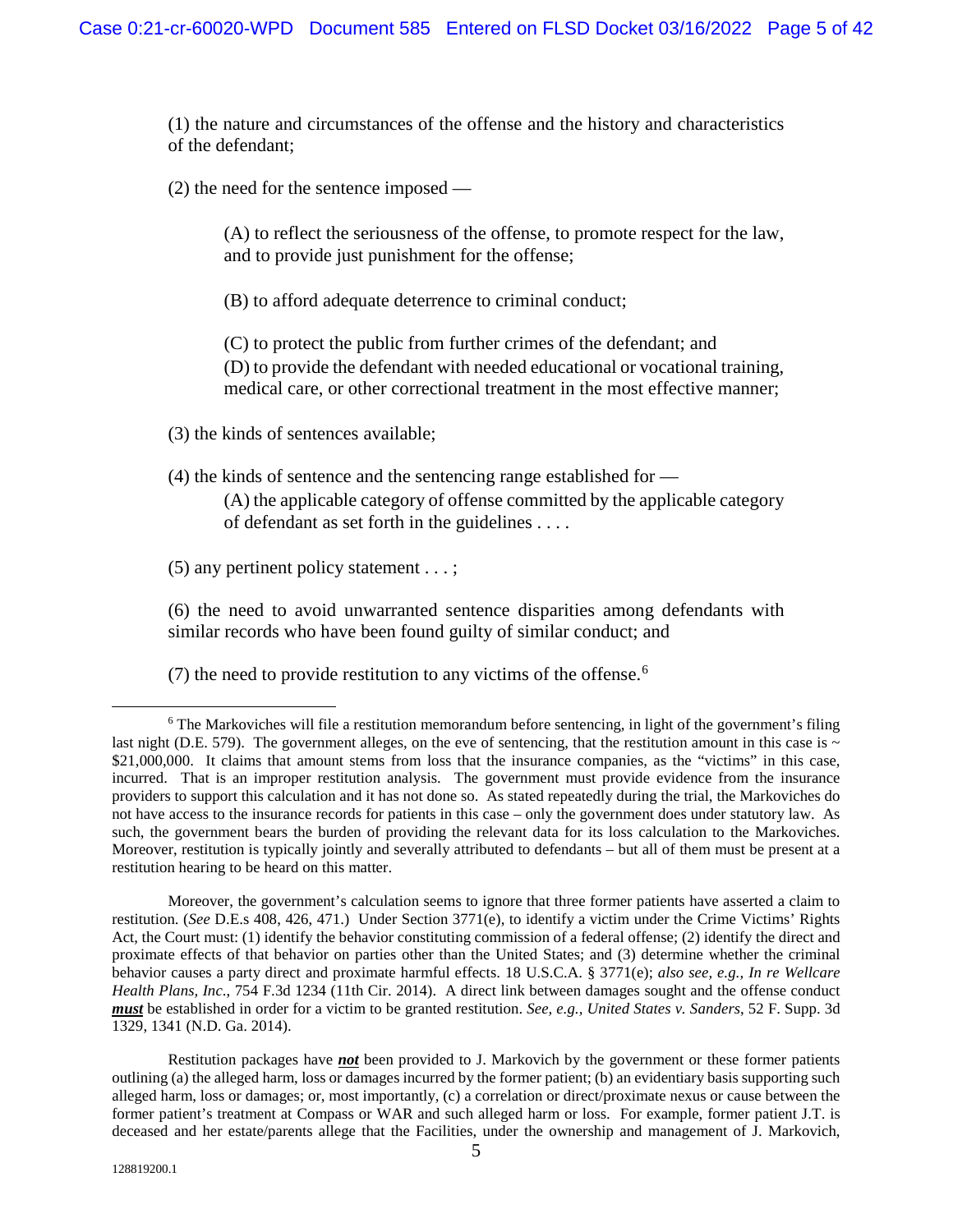*Id.*

Below is a discussion of how these factors relate to Jonathan and why the Court should consider varying from the sentencing guideline range in sentencing him.

#### **II. The Nature and Circumstances of the Offense Conduct**

J. Markovich was the owner and a founder of Compass and WAR (collectively, the "Facilities"). Having presided over the trial in this case, the Court is aware that Compass is a substance abuse treatment center in Pembroke Pines that provides detoxification ("detox") and residential treatment services for drug and alcohol addicts. Compass became operational in April 2017 and has served over a thousand patients in its detox and residential treatment programs since then. WAR, Compass' sister entity located less than ten miles away, became operational in February 2019. WAR provides partial hospitalization, intensive outpatient, and outpatient services to addicts. The Florida Department of Children and Families ("DCF") licenses the Facilities for service and their ongoing operations are regulated and overseen by various state entities. J. Markovich served as the CEO of Compass from April 201[7](#page-5-0) to October 2019.<sup>7</sup>

 $\overline{a}$ 

contributed to her death. However, no such evidence has been presented or established. Unfortunately, opioid and heroin addicts have high relapse, overdose, and death rates. Quite often, this is not a byproduct of treatment at any one substance abuse treatment center, but rather, the nature of addiction. As such, there is no *per se* proximate cause or direct nexus between the deaths of these former patients and the offense conduct. Notably, J.T. died *after* completing treatment at Compass and WAR and not while a patient there; *while dating* codefendant and cooperator Mario Kustura, who provided her with the drugs she overdosed on; and *after* J. Markovich was in federal custody, having been arrested and criminally charged in this matter. J. Markovich is no more responsible for J.T.'s death than he is responsible for Mr. Kustura's death. Mr. Kustura, as the Court is aware, unfortunately overdosed in a hotel room in South Florida on 02/27/2022, as he awaited testifying as a witness in Dr. Santeiro's ongoing trial.

Without knowing what evidence or materials the government or these former patients will present regarding the requisite § 3771(e) elements, J. Markovich submits that the restitution hearing in this case should be continued by ninety (90) days, as provided for in 18 U.S.C. § 3664(d)(5). The government and third parties seeking restitution should be ordered to provide the defense with such restitution materials by May 1, 2022 so that all defendants and their counsel can adequately and effectively respond to these significant claims. The government previously stated that they do not oppose continuing the restitution hearing, so that the parties can handle the restitution claims with the care they deserve.

<span id="page-5-0"></span><sup>7</sup> Both Facilities remain operational to this date and are owned and managed by J. Markovich's youngest sister, Tamar Markovich. Patients continue to be treated at both Compass and WAR, which are still reimbursed by insurance companies for patient stays. Many of the staff at Compass and WAR have been working in the addiction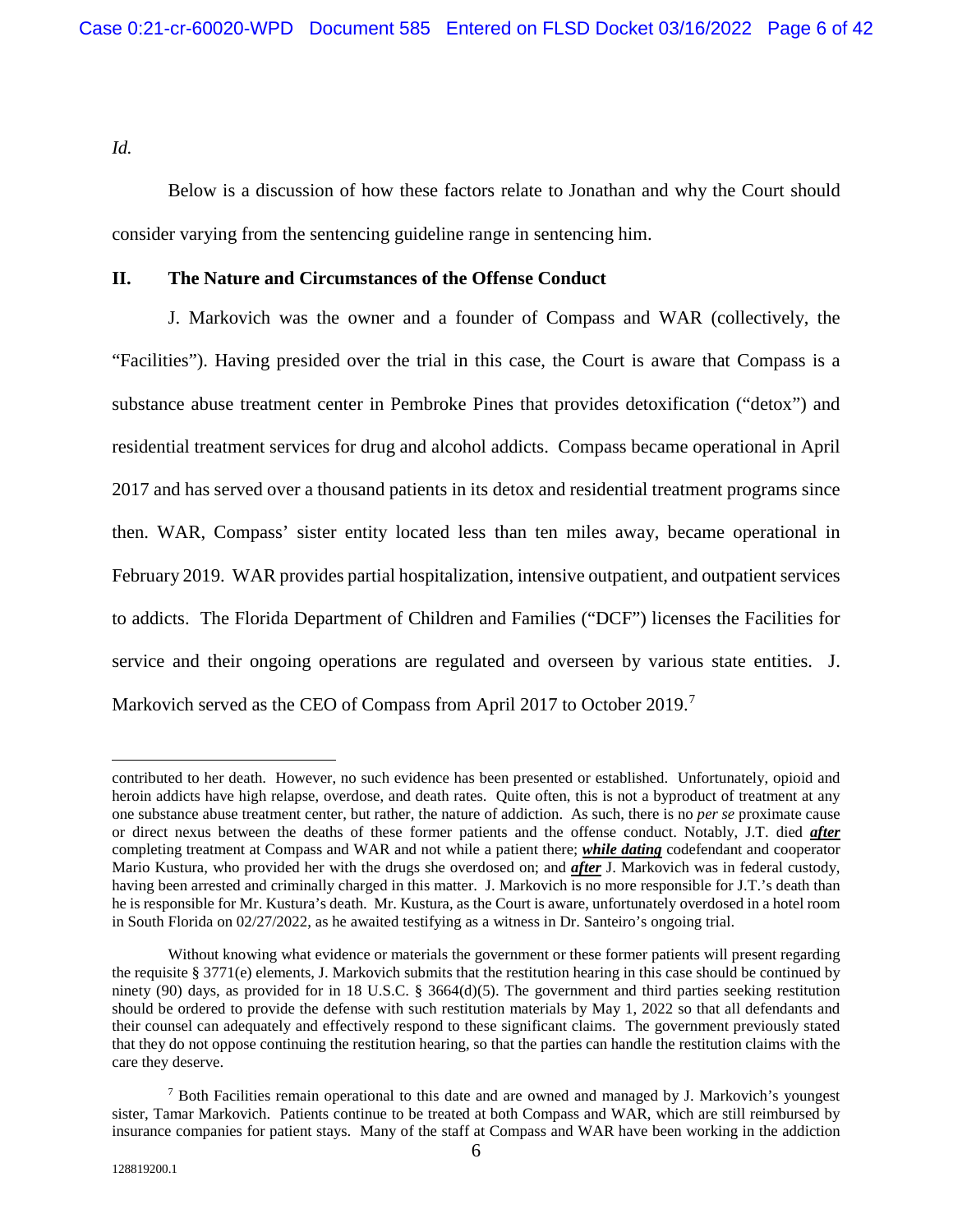In January 2021, a federal grand jury returned an indictment charging Jonathan and others with healthcare fraud, paying kickbacks to patients, and money laundering related to his role and management of the Facilities between 2017 and 2020. After a nearly twenty-day long trial, on November 4, 2021, a jury found Jonathan guilty of all charges. The heart of the government's case against Jonathan was that he committed healthcare fraud by intentionally falsely billing insurance companies for services that the Facilities, under his oversight, did not provide, were not medically necessary, or were otherwise procured through illicit means (such as having patient recruiters pay kickbacks or give incentives to patients to attend the Facilities).

Two key witnesses testified at trial for the government – codefendants and cooperators Christopher Garnto and Mario Kustura. In short, Mr. Garnto testified that J. Markovich instructed him, as lead marketer and patient recruiter, to "fill the beds" at Compass and permitted, encouraged, and facilitated patients to attend treatment at the facility beginning in 2018. Mr. Garnto stated that the monies for the kickbacks paid to patients came from J. Markovich and Mr. Waserstein, largely in cash form. There was no evidence at trial that frequent or large cash withdrawals were made from any of J. Markovich's bank accounts, or that Compass or WAR were cash businesses. Indeed, the government's forensic analyst Jennifer Mila testified that no cash withdrawals with any frequency were made from J. Markovich's bank accounts:

 $\overline{a}$ 

treatment industry for years and remain employed at the Facilities despite this case, such as Magie Stanley, Lori Van Valkenburg, Joseph DeSimone, Paul Buteau, Brooks Vanderbrush, and Samantha Moreno. As well, the Facilities have consistently maintained their amenities, such as outings and nail and salon care, and the "comfort drink," now termed the "wellness drink," is still in use at Compass.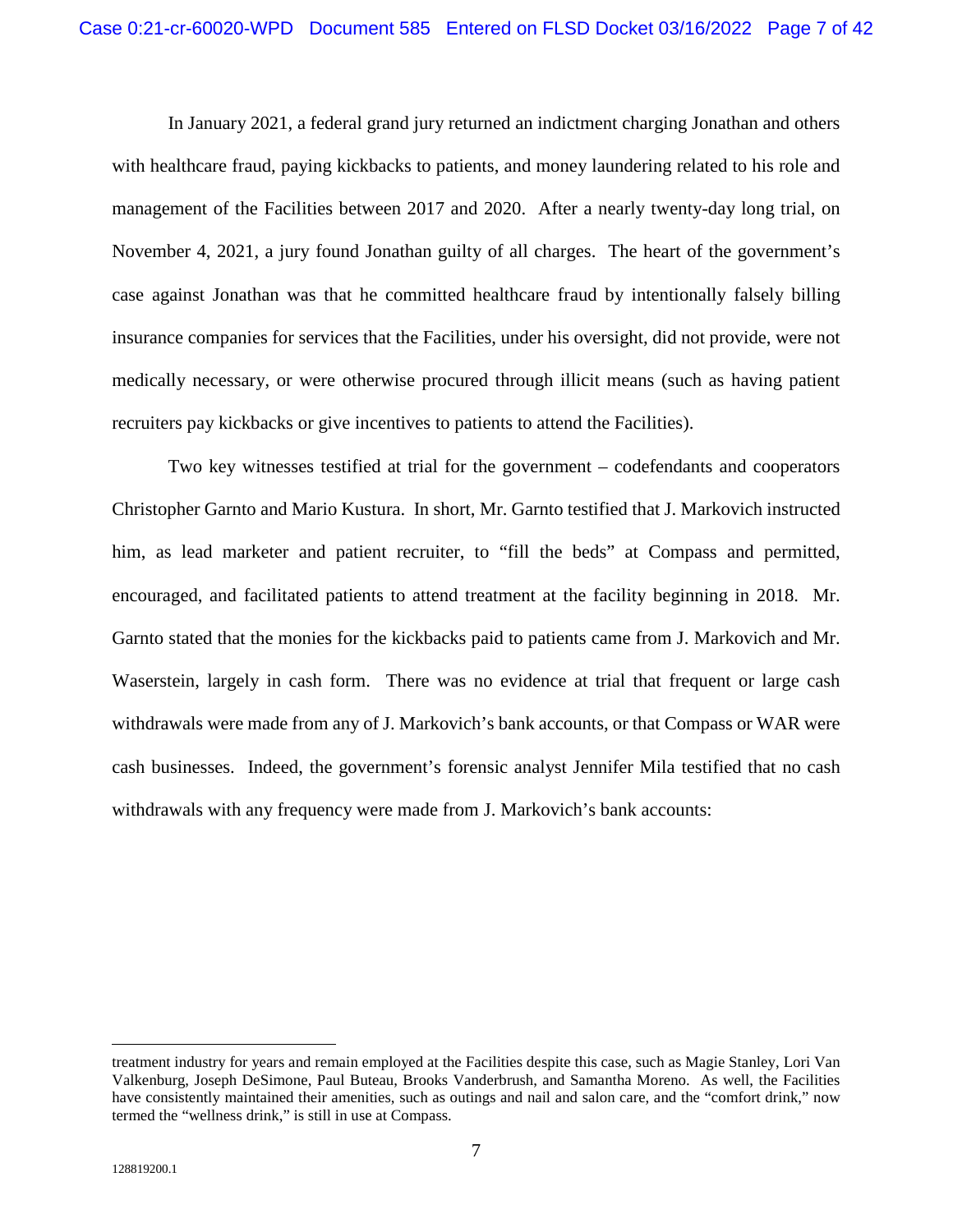I'm talking about the other way. Did you see anything  $\circ$ . coming out of a Jonathan Markovich account in cash, in the amounts of 2,000 to \$5,000 a week that he was giving to somebody? No. Α. Okay. And if you tried to add up all the cash from the о. Jonathan Markovich accounts that came out, did you see anything, like, 200 or \$300,000 in cash going to any one person? A one-time withdrawal for \$200,000? Α. No. Even -- 200 or \$300,000 in cash going to one person? o. No. Α.

(Trial Testimony of Ms. Mila, 10/21/21, 121:1-12.)

Mr. Kustura essentially testified to the same as Mr. Garnto, but acknowledged that he (Mr. Kustura) received monies to pay patients from Mr. Garnto, not J. Markovich, and that he also gave patients drugs to test positive for illicit drugs upon admission at Compass.

The government concedes that Jonathan did *not* engage in such conduct with regard to all patients. Rather, the so-called "Florida shufflers" are the basis of the government's charges. Neither Mr. Garnto nor Mr. Kustura could recall which particular patients were paid to come to Compass or WAR for treatment, but both testified that a small group of repeat patients was the ones paid – not the majority of the patient population. (*See, e.g*., Trial Testimony of Mr. Kustura, 9/23/21 at 141:17-19.) Indeed, even the government's expert, Dr. Kelly Clark, only focused on twelve (12) patient files – less than 1% of the patient population that the Facilities served – in drawing opinions as to the quality of care at the Facilities. (Trial Testimony of Dr. Clark, 10/4/2022, 199:14-20.)

Dr. Clark, not surprisingly, focused on the patients that attended Compass numerous times – and whose insurance policies were thus billed the most. According to Dr. Clark, while these twelve patients were a small percentage of the total patient population, they comprised the bulk of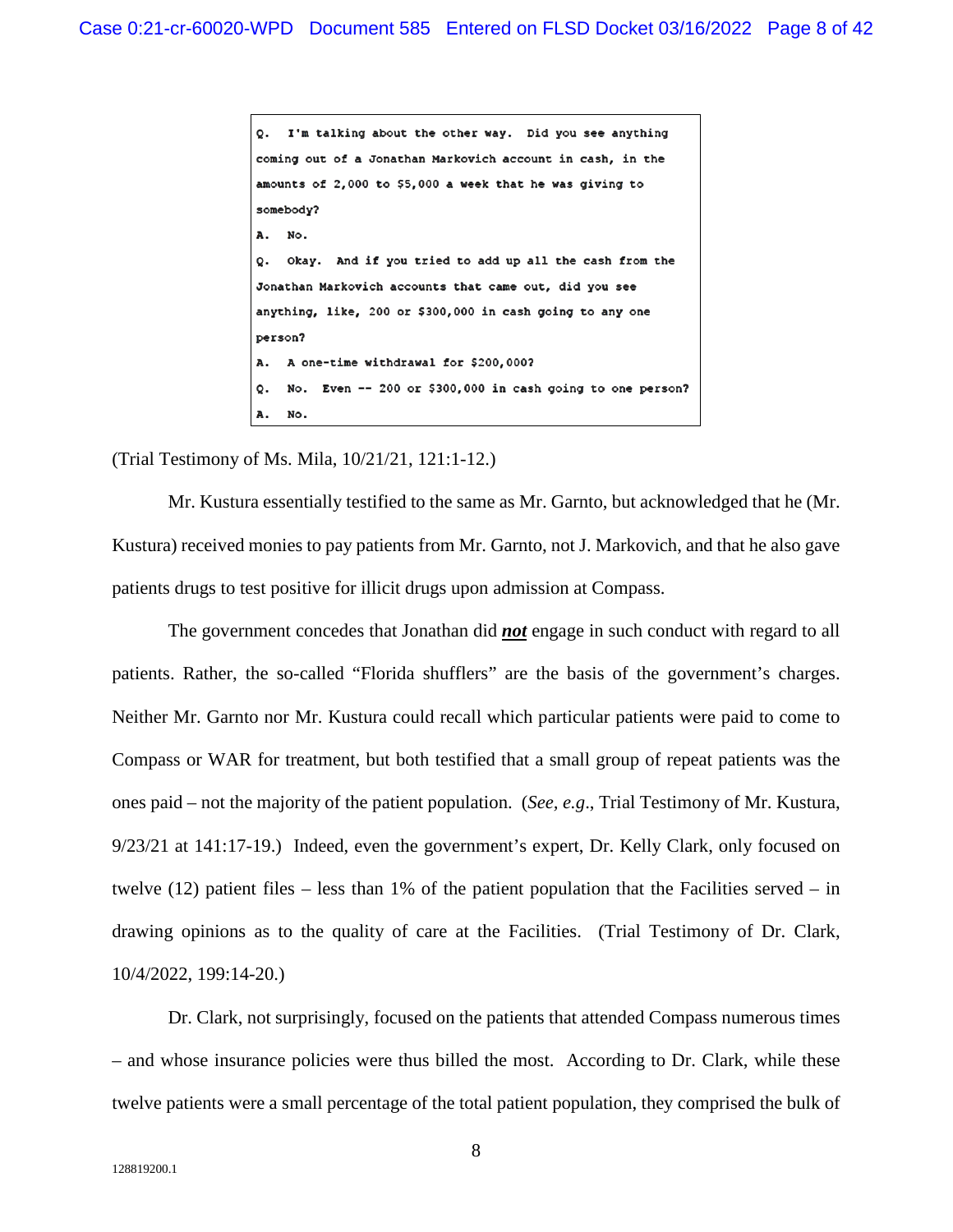patient admissions and attendance at the Facilities. Some of these twelve patients, whose names Dr. Clark could recall, are L.L., B.H., R.C., N.D. (sibling of P.D.), A.N.1, E.F., W.J., T.R., and T.F. (Trial Testimony of Dr. Clark, 10/4/21, 207:21 – 208:21.) Dr. Clark conceded that she did not know whether these patients actually became sober (in whole, in part, or at all because of Compass or WAR):

> Did you ask the prosecutors for any patient files of Q. patients who, in fact, are clean and sober today? No.

(Trial Testimony of Dr. Clark, 10/4/21, 225:13-20.)

Mr. Kustura could only recall the following patients receiving money to attend treatment at Compass or WAR or given drugs prior to admission: patients Z.F., A.N.2, D.S., N. (LNU), T.B., A.N.3, A.M., H.L., B.O., and A. (LNU). (Trial Testimony of Mr. Kustura, 9/23/21, 20:21 – 21:9, 24:21-25, 44:9-16, 63:9-21.) These patients were the same ones Mr. Kustura identified as repeat patients who attended treatment at Compass and WAR multiple times. Mr. Garnto specifically stated that the following patients did *not* receive payments to come to Compass for treatment: patients T.R., A.N.1, E.F., N.D., T.F., A.E., and L.L. (Trial Testimony of Mr. Garnto, 10/14/21, pp. 17 – 24.) Six of these seven patients were part of the twelve patients that Dr. Clark focused on for her opinions. Dr. Clark testified that these patients did not receive adequate care and specifically faulted the physicians at Compass – Dr. Liebermann and Dr. Santeiro – for such inadequate treatment. (Trial Testimony of Dr. Clark, 10/4/21, 223:13-19.) Though not knowing J. Markovich's role and responsibilities at Compass or WAR, Dr. Clark stated that he was liable for such care simply because he was the owner of the Facilities. (*E.g*., Trial Testimony of Dr. Clark, 10/4/21, 16:11-19.)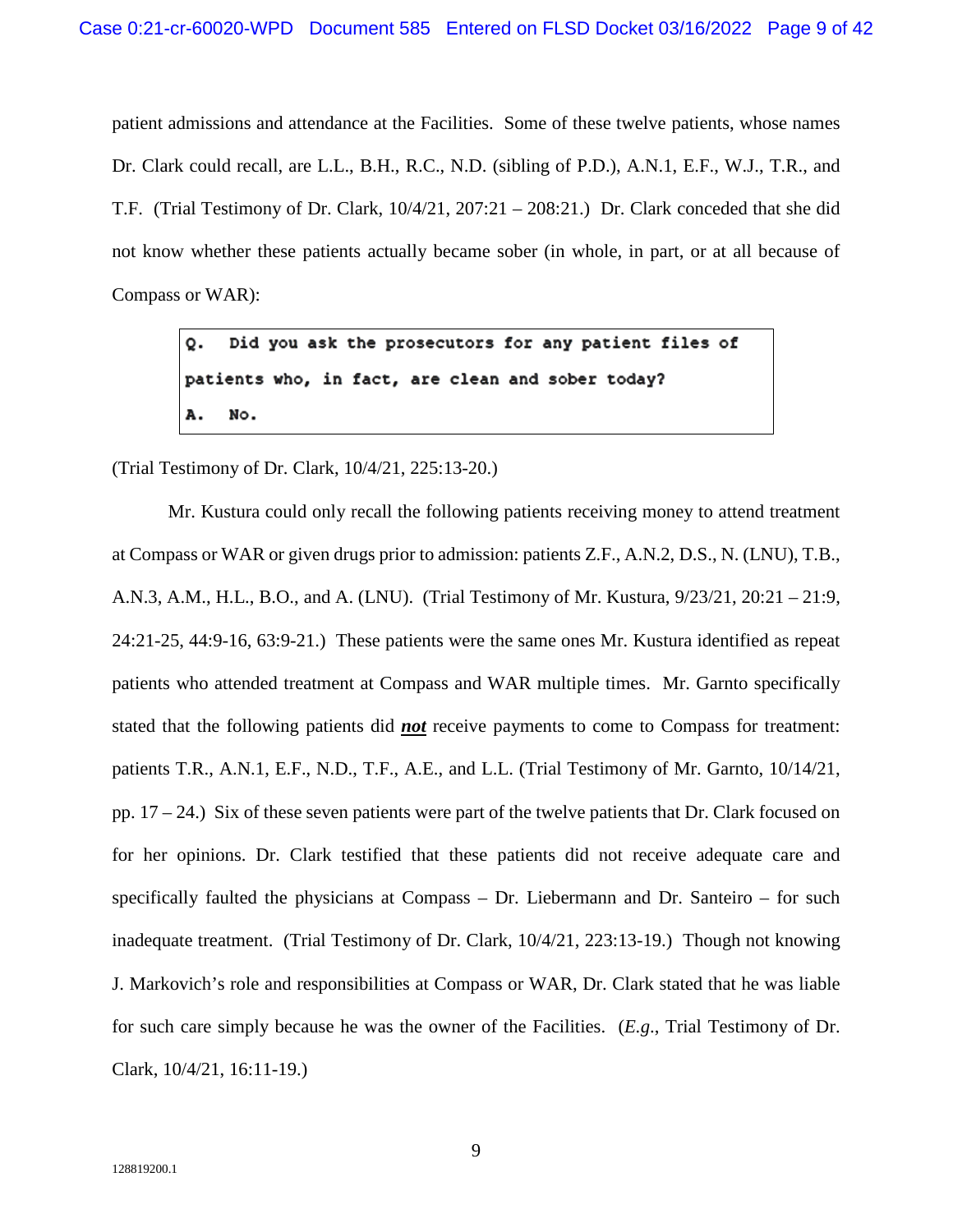Further, additional trial evidence confirmed that these repeat patients did *not* comprise the bulk of the Facilities' populations. In fact, over 700 of the 1,000 patients admitted to Compass during the time period at issue were only admitted once or twice to the facility:

| # of Admissions into Compass    | # of Patients Per Admission Category |
|---------------------------------|--------------------------------------|
| 1                               | 561                                  |
| $\overline{c}$                  | 175                                  |
| 3                               | 99                                   |
| 4                               | 46                                   |
| Ś                               | 32                                   |
| 6                               | 32                                   |
| 7                               | 10                                   |
| 8                               | 6                                    |
| 9                               | ĥ.                                   |
| 10                              | 1                                    |
| 12                              | $\overline{\mathbf{3}}$              |
| 16                              | 1                                    |
| 19                              | 1                                    |
| <b>Total Number of Patients</b> | 973                                  |

#### (DEX 583.)

As well, the majority of the population were over the age of 30 (specifically, born between 1971 and 1991) and not carried on their guardians' insurance policies. (*Id*.)

At trial, only two patients testified for the government – patients A.S. and P.S. Both attended treatment in 2018. Patient A.S. was a "scholarship" patient, who did not carry healthcare insurance. (*See* Trial Testimony of A.S., 9/24/21, pp. 126-255.) Her boyfriend, patient J.R. (who also went by the name S.H.) carried health insurance. Patient A.S. and J.R. were well into the Florida "shuffle" before coming to Compass, having attended treatment at Serenity Ranch and learning of Compass through Mr. Kustura, a former patient and marketer for Serenity Ranch. A.S. testified that she never went to therapy at Compass, despite being confronted with and admitting to personal therapy notes about her life, and that she and J.R. got paid to attend Compass for treatment, despite having no proof or evidence of any such payment. Notably, A.S. never met J. Markovich.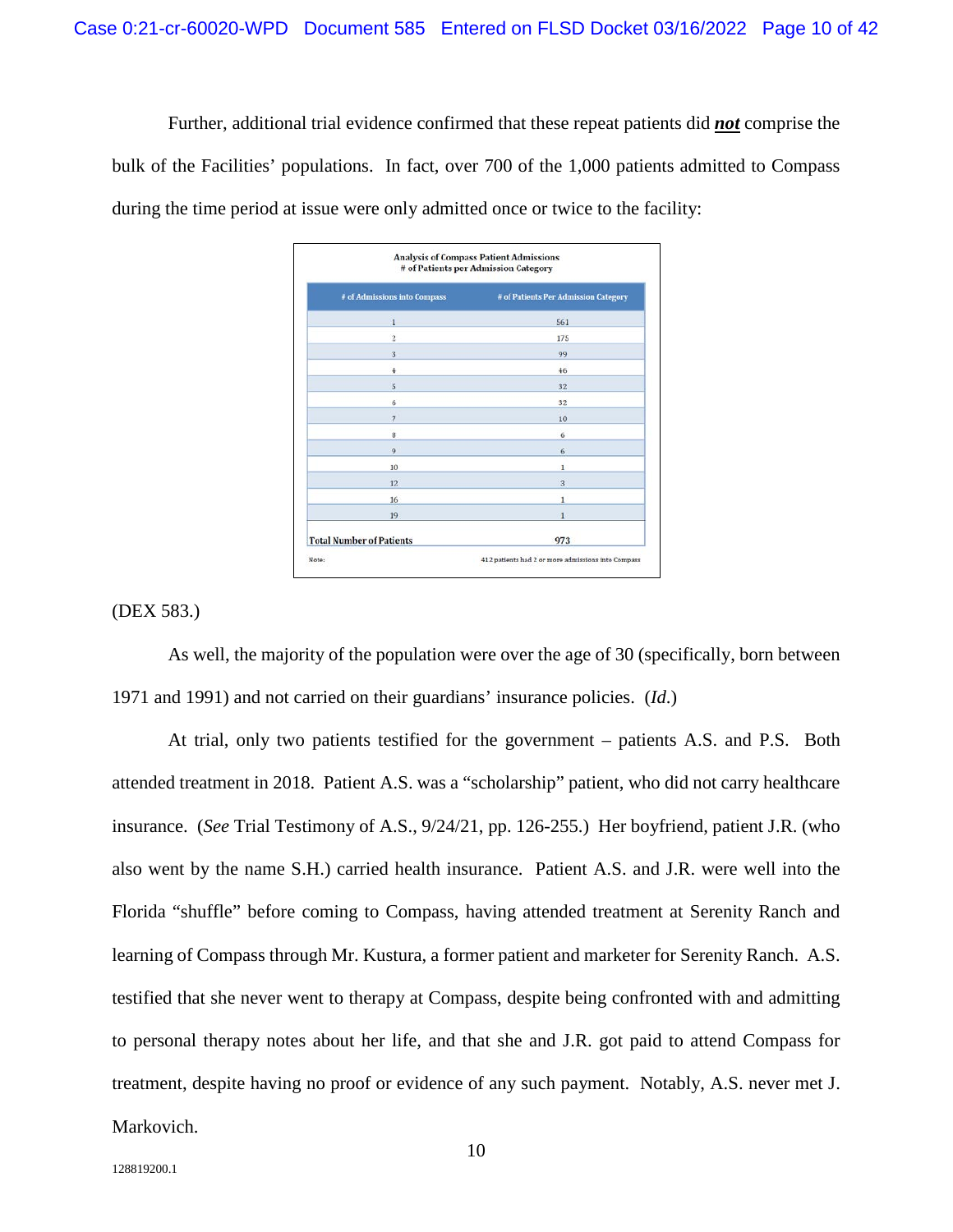Patient P.S. also was a "scholarship" at Compass for most of her stays there. (*See* Trial Testimony of P.S., 9/17/21, pp. 32 – 175.) Similar to other patients, P.S. came to Compass for other reasons, not for kickbacks or other incentives. She came to the facility with her ex-boyfriend, patient J.J., because she did not want to be separated from him. During her time there, despite her stays not being covered by health insurance, P.S. went to therapy and spoke to therapists about her drug use, emotional health, and codependency/personal relationships, and received expensive medications aimed at curbing future drug use (such as Vivitrol). Therapists at Compass even encouraged P.S. to attend a women's only PHP after detox, to separate from J.J. (Trial testimony of P.S., 09/17/21, 132:11 – 20 and 143:23 – 145:6.) Patient P.S. also never met J. Markovich.

When Mr. Garnto was asked about paying patient P.S. or her ex-boyfriend to attend treatment at Compass, he stated that he thought the money given to P.S.'s boyfriend, J.J., may have been for cigarettes, diapers or baby formula. Mr. Garnto was not certain why he paid certain patients money: "Well, as I stated before, also, not every single dollar that went to a client was for treatment … there were times where clients would ask to borrow money. They wanted to buy vapes. [J.J.], in particular, was very big on, like, the electronic cigarettes. I believe there's a \$200 payment … for baby formula for his son … not all of these payments were to go to treatment." (Trial Testimony of Mr. Garnto, 10/20/21, 31:17-25.)

Patients A.S. and P.S., as well as Mr. Garnto and Mr. Kustura, testified that Compass was pristine and one of the nicest facilities they had ever been to. Even Messrs. Garnto and Kustura conceded that Compass, being as nice as it was, marketed itself to patients and that kickbacks and incentives were not needed to get patients in the door. (Testimony of Mr. Kustura, 9/23/21, 253:20-23.) The evidence at trial also established that J. Markovich did not rely solely on patient recruiters for admissions to the Facilities. Rather, he spent millions of dollars to open and manage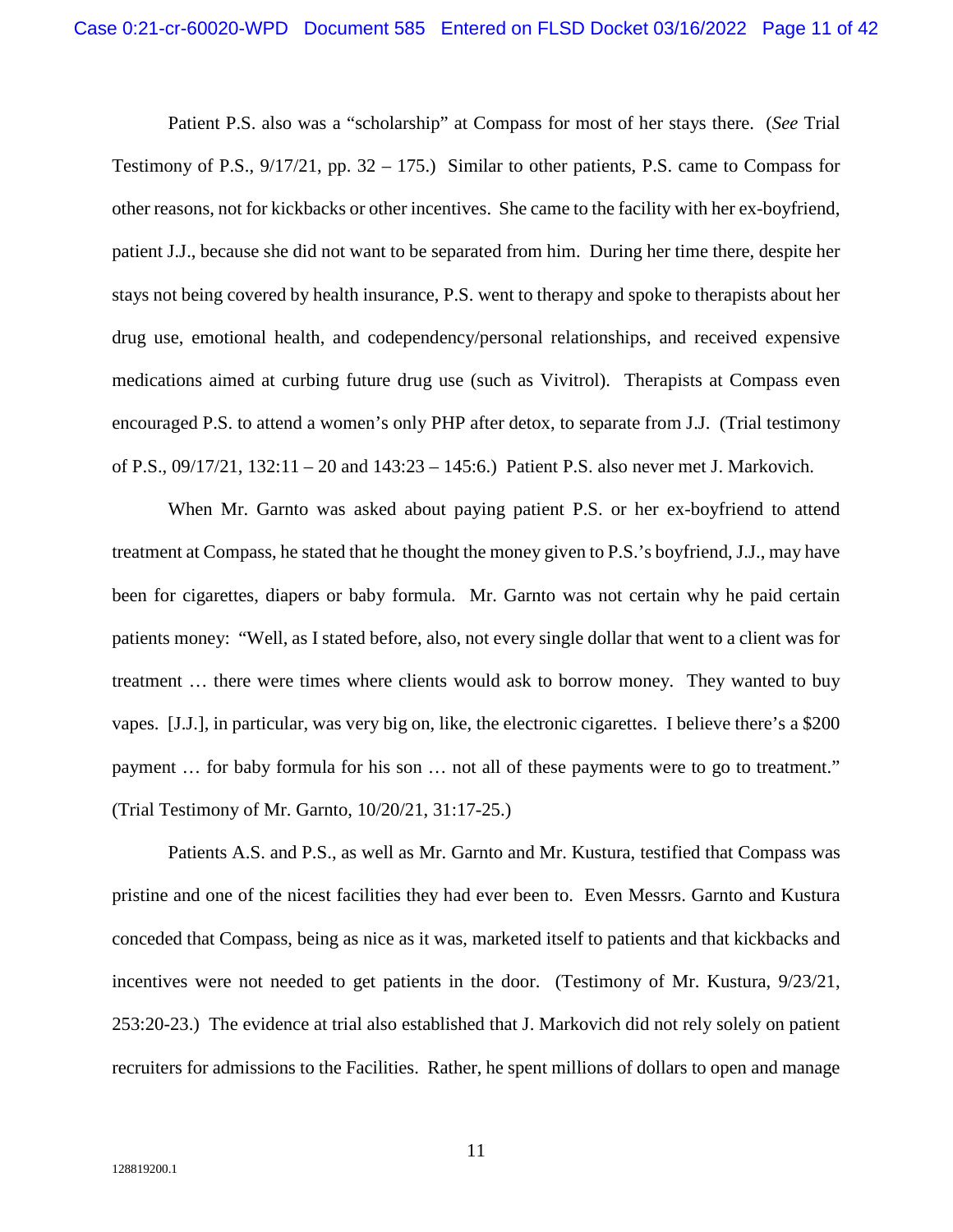a call center and marketing department for patient admissions. (*See* Trial Testimony of Brooks Vanderbrush, 10/26/21, pp. 233 – 265.)

In addition to these two cooperators, two former patients, and Dr. Clark, at trial the government presented evidence from a DCF representative ("rep"), two health insurance reps, and two financial analysts/experts. The DCF rep discussed the process by which the Facilities were approved for operation, the requirements/standards they must meet to operate, and the oversight that DCF provides to ensure proper and quality care provided. In sum, the insurance reps testified about the patient approval process for treatment at Compass and WAR; the amounts billed to insurance companies, and collected on, by Compass and WAR; and the auditing process for insurance approvals. Importantly, the insurance reps testified that they function as a gatekeeper to care in the addiction industry:

> And you'd agree you guys function as gatekeepers, if you  $\circ$ . will, to prevent fraud? Yes, that is our job. Α.

(Trial Testimony of Katherine Gallagher, 9/15/21, 61:9-11.)

The government asserts, and presented the testimony of Stephanie Peiffer and Mr. Garnto to claim, that Compass and WAR submitted doctored or fraudulent claims to the insurance companies to receive reimbursements. However, no evidence or proof of any such claim submissions were presented at trial from the insurance companies' records. The same insurance companies mentioned in the trial continue to work with Compass and WAR and approve patient stays at the Facilities. Moreover, the government does not assert – and has presented no evidence to show – that any such alleged doctored records were the basis for claims paid out by the insurance companies.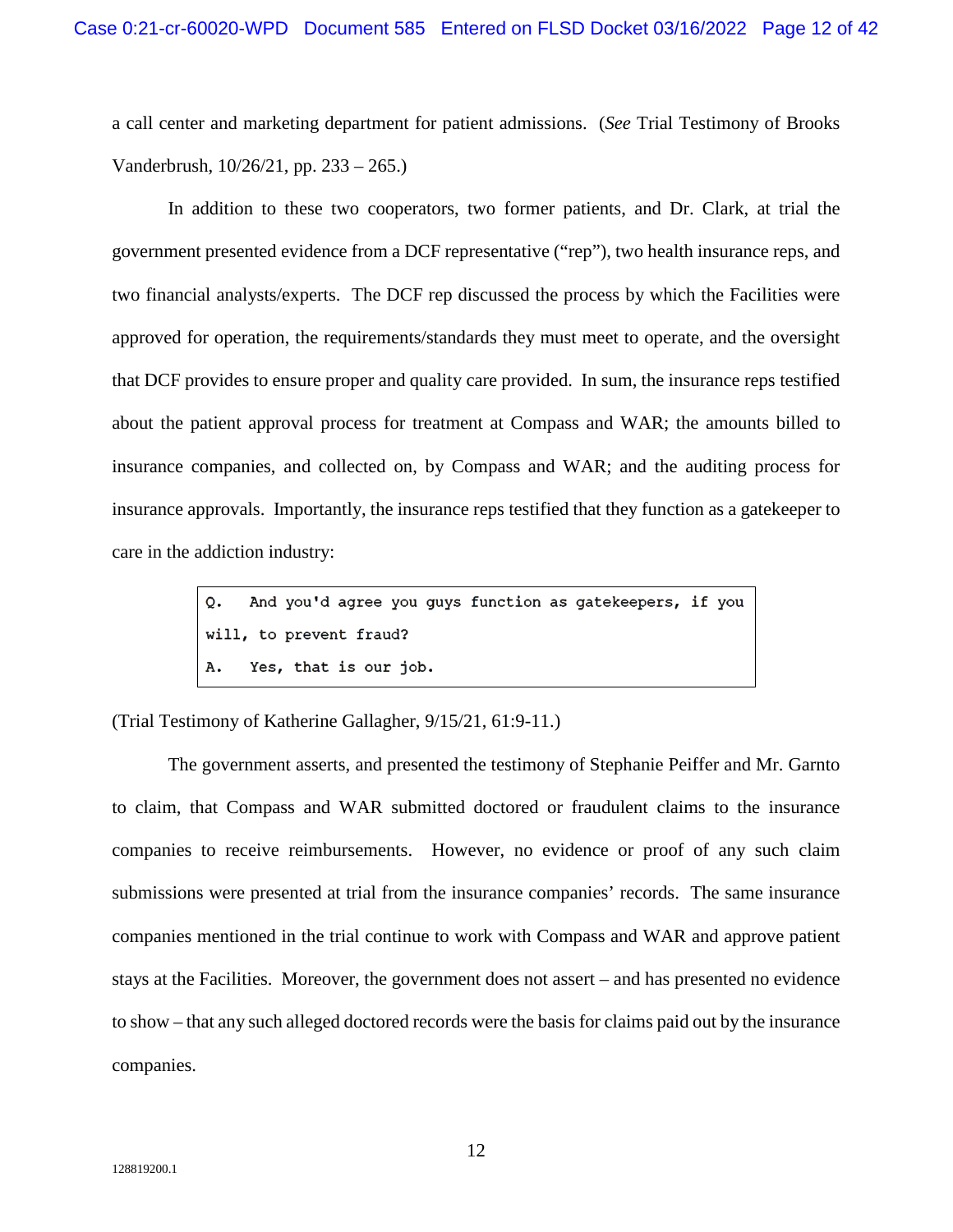Last, the government's financial analysts testified about Jonathan's bank accounts and the flow of money from Compass and WAR to those accounts. The accounts were not in others' names, offshore, or hidden, and the money flow was traceable and identifiable. (*See* Trial Testimony of Ms. Mila, 10/21/21, 137:20–138:13.) While large amounts of money were involved, the flow of money was not necessarily "sophisticated" by any means. Moreover, the majority of Jonathan's bank accounts were setup by Mr. Waserstein or his associates and Mr. Waserstein was on most of the accounts as a shared/joint holder.

#### **III. The History and Characteristics of Jonathan Markovich**

#### **A. Jonathan's Significant Family Ties**

While no particular factor under Section 3553(a) should necessarily be given greater weight than the others, considering the character of a defendant is important to potentially understand why the offense conduct occurred. To reach an appropriate, fair, and just sentence here, we submit that the Court must appreciate who Jonathan is – especially his family dynamics – as it helps to explain how it is Jonathan finds himself in this situation.

Jonathan, age 37, was born on July 18, 1984 in Metairie, Louisiana. He is the eldest son of Samuel Markovich and Susan Lozenik, who have six (6) children together. His younger brother, Daniel, age 33, is his co-defendant in this case, as his brother-in-law, Richard Waserstein, who is married to Jonathan's older sister, Debbie. Jonathan is married to Jasmine Zino, age 30, and they have three children together – Anel, age 4; Eliana, age 3; and Judah, age 2. Jonathan was the primary breadwinner for the family, and Jasmine has continued, post-conviction, to stay at home and care for their very young children.

To say that Jonathan is "close to" his family is an understatement. The family is of Orthodox Jewish faith and to ensure that they can spend Sabbath together, mainly live within a five-mile radius of each other. Everything they do in life – from professional to personal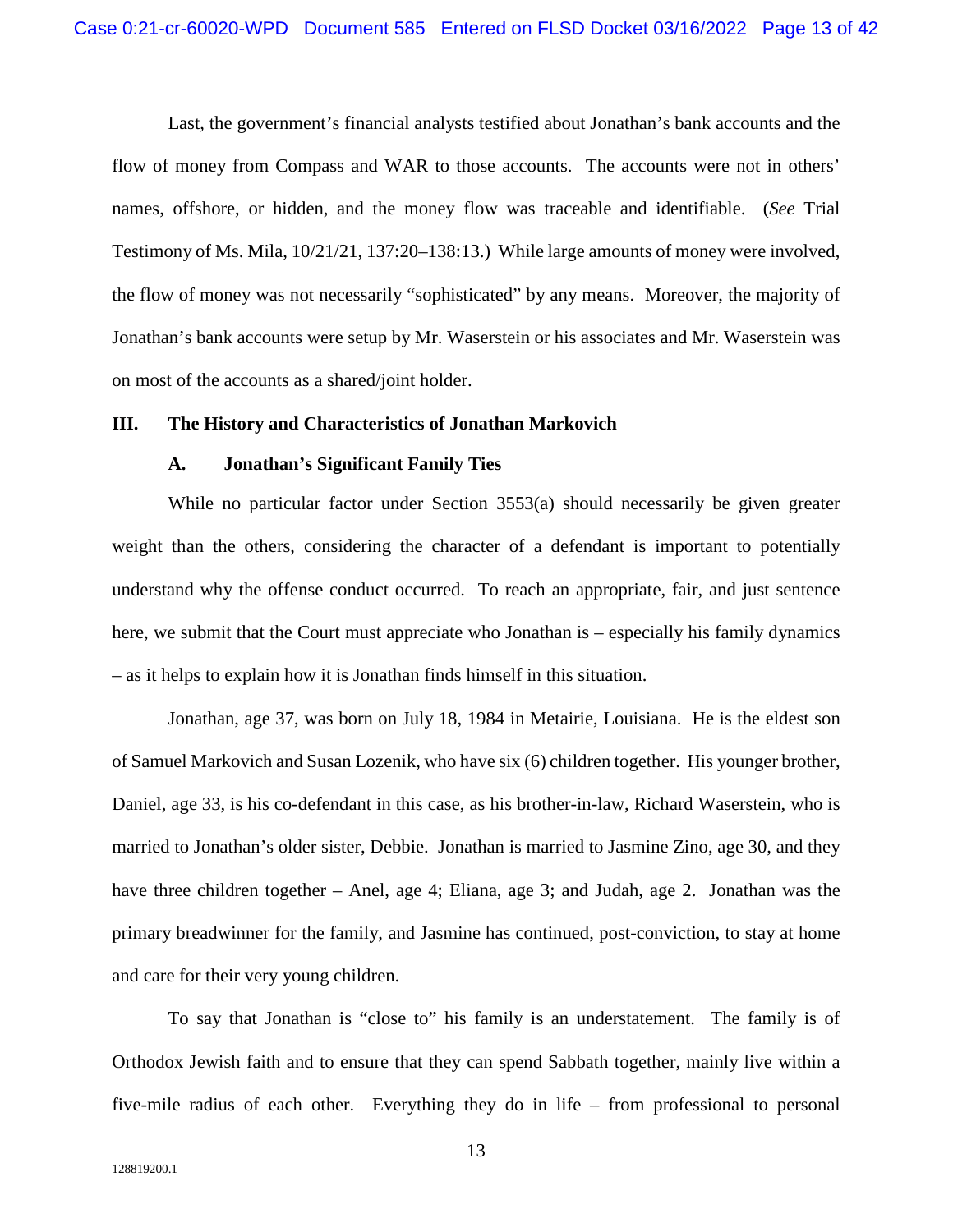undertakings – they do as a family. As the Court witnessed, Jonathan's parents, most of his siblings, and his wife attended every single day of the trial proceedings. Their love and support for Jonathan is unwavering and continues post-conviction. Jonathan, in turn, has always been supportive of his family. Indeed, Jonathan was incredibly supportive of Debbie's decision to marry Mr. Waserstein, who is nearly twenty years her senior and was not the family's idea choice for her spouse. Despite this significant age gap, as well as the fact that Mr. Waserstein is a divorcee with other children, Jonathan supported his sister's marital choice because he saw how happy and in love she was.

As the Court learned during the trial, Jonathan is a licensed attorney, admitted to the Louisiana and Florida bars. His legal experience is limited in practice to working for real estate attorneys and firms, both in New Orleans and Miami. Jonathan's true passion, however, has never been the legal profession. Rather, as the oldest son in a traditional family, his goal has always been to follow his father's example and start his own business. Indeed, Jonathan's two role models in life are his father and Mr. Waserstein, both self-made entrepreneurs. Jonathan has always wanted to live up to their success and provide for his family in the same manner.

To that end, Jonathan exited the legal profession in 2016, when Mr. Waserstein approached him about a business plan. Mr. Waserstein explained to Jonathan that he and a few investors planned to open an addiction treatment center and that if the plan was successful, hoped Jonathan would join as the CEO of the company. Mr. Waserstein, a well-known real estate mogul in Miami Beach, further explained that since 2015, he had been searching for prospective real estate properties zoned for such a center and that he was on the cusp of securing the property. Recently obtained e-mail and text messages involving Mr. Waserstein confirm the same, and we plan to present those during Jonathan's sentencing hearing to refute Mr. Waserstein's claims to the contrary. These e-mail messages show that it was Mr. Waserstein who spearheaded the opening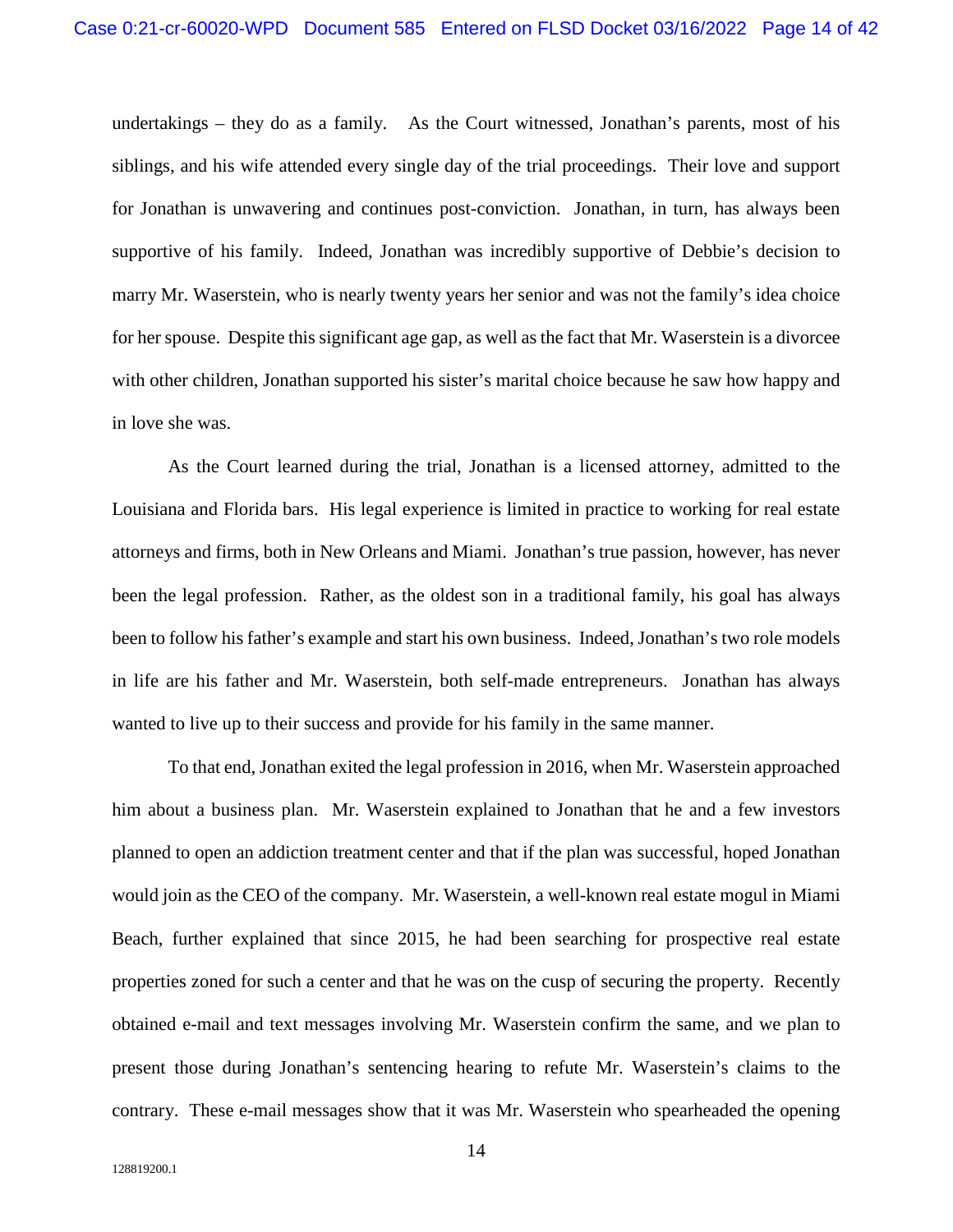of Compass. For example, in 2015, it was Mr. Waserstein communicating with Harris Cohen and

others regarding potential investment in an addiction treatment center:

| ----- Forwarded Message -----                                                                                                                                                                                                                                                                                                                                                                                                                                                                                                                                                                                                     |
|-----------------------------------------------------------------------------------------------------------------------------------------------------------------------------------------------------------------------------------------------------------------------------------------------------------------------------------------------------------------------------------------------------------------------------------------------------------------------------------------------------------------------------------------------------------------------------------------------------------------------------------|
| To: Clau Bernal <claudia@closings.com>; Harris Cohen <harris.cohen@regenxmd.com>; Sam Lupowitz <samlupowitz@aol.com><br/>Cc: Lorenzo Venezuela <sanjoaquin3355@gmail.com><br/>Sent: Wednesday, December 2, 2015, 01:45:19 PM EST<br/>Subject: Fwd: Corporate Filing - 500279484185</sanjoaquin3355@gmail.com></samlupowitz@aol.com></harris.cohen@regenxmd.com></claudia@closings.com>                                                                                                                                                                                                                                            |
| Sent from my iPhone                                                                                                                                                                                                                                                                                                                                                                                                                                                                                                                                                                                                               |
| Begin forwarded message:                                                                                                                                                                                                                                                                                                                                                                                                                                                                                                                                                                                                          |
| From: <limitedonline@dos.state.fl.us><br/>Date: December 2, 2015 at 12:25:34 PM EST<br/>To: <was913@aol.com><br/>Subject: Corporate Filing - 500279484185<br/>The Articles of Organization for SECOND CHANCE DETOX, LLC were<br/>filed electronically on November 25, 2015, effective November<br/>24, 2015, as verified by this email and authentication number<br/>shown below and were assigned document number L15000198753.<br/>Please refer to this number whenever corresponding with this<br/>office.<br/>Electronic filing and certification is provided for in section</was913@aol.com></limitedonline@dos.state.fl.us> |
| 15.16, Florida Statutes and has the same legal effect as any<br>other filing or certificate.                                                                                                                                                                                                                                                                                                                                                                                                                                                                                                                                      |
|                                                                                                                                                                                                                                                                                                                                                                                                                                                                                                                                                                                                                                   |
|                                                                                                                                                                                                                                                                                                                                                                                                                                                                                                                                                                                                                                   |

--- Forwarded Message ---From: Harris Cohen <harris.cohen@regenxmd.com> To: Richard <was913@aol.com> Sent: Monday, December 7, 2015, 08:59:45 AM EST Subject: Re: Favorites

G good morning Richard I'll be coming by later in the day please have your girl write a check for 1000 to Jeflynn so we can use him in the near future also I receive those documents you sent those are some of the DCF documents that you need when you are requesting Diffie DCF licensing

At the time of these correspondences, Jonathan was still living in Louisiana. Nonetheless, when Mr. Waserstein asked Jonathan to come on board and join him, he willingly agreed. Jonathan deeply trusted Mr. Waserstein, not only because he is his eldest brother-in-law (and nearly 30 years his senior) but because he is incredibly successful and wealthy. Moreover, Jonathan had a desire to do more than contracts law – as a social person, he wanted to be in a business where he was connecting with people. Jonathan had also long wanted to understand drug addiction more, as his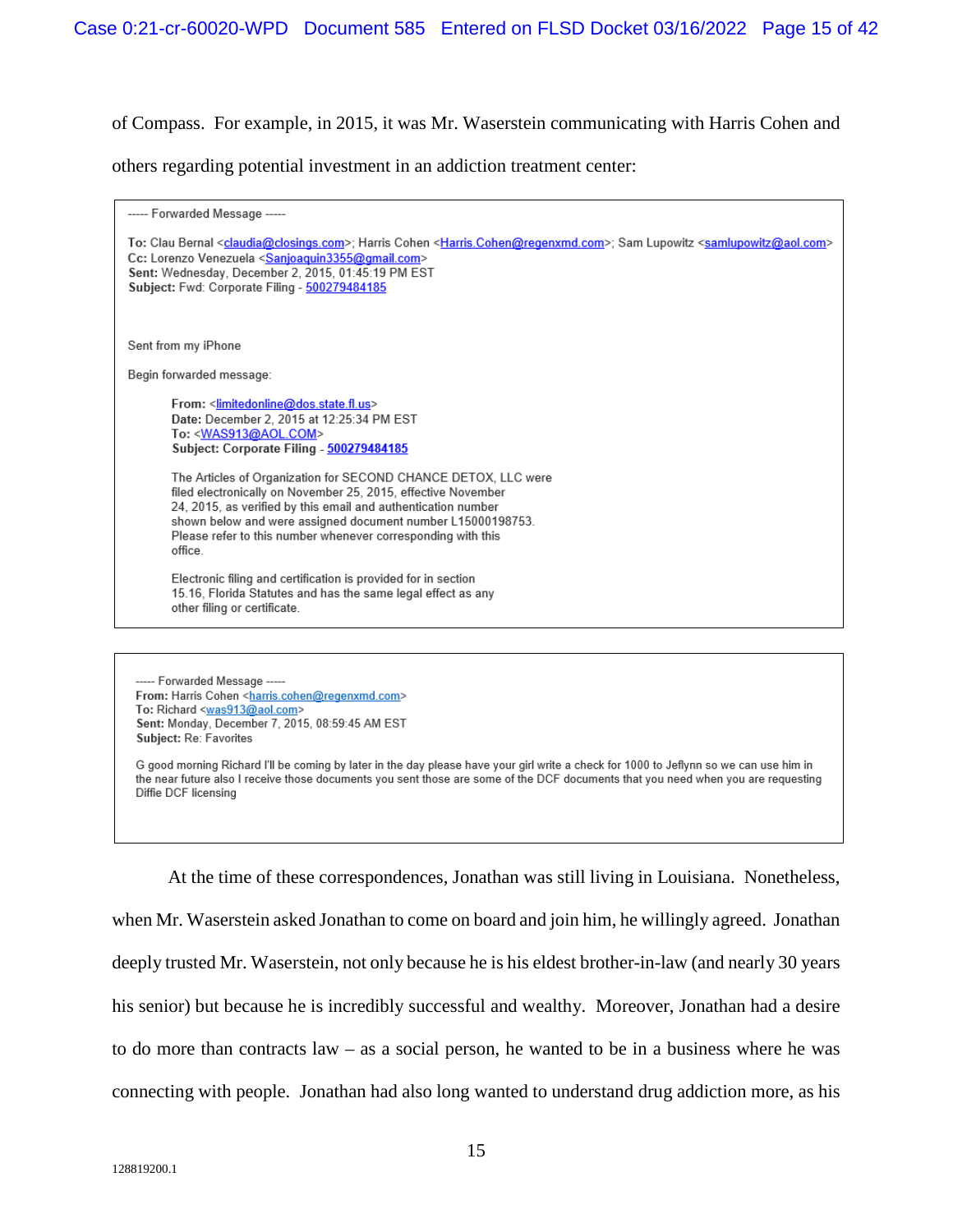first cousin (character witness Fraydee Lozenik's son) struggles with drug addiction. The family has tried to help him, financially and emotionally, but have never fully understood why he continues to use drugs.

As a testament to these facts and Jonathan's family and community ties and character, attached hereto at **Exhibit C** are letters from colleagues (including current Compass and WAR employees) and Jasmine Markovich on Jonathan Markovich's behalf. Other letters from community members, including rabbis and Jonathan's former employer in Louisiana, were already submitted directly to the Court. The sentiments in these letters are consistent and strong: Jonathan may be guilty of serious crimes, but he is not a bad or evil person. He is a devoted father, husband, son, brother, family member, and friend. Within the community, he is respected, trusted, and admired.

## **B. Jonathan Markovich is Deeply Loved and Respected – Even by the Patients of Compass and WAR.**

More importantly, former patients of Compass and WAR consider Jonathan kind, compassionate, and charitable. These are not just former patients who came to the Facilities once, twice, or even a handful of times. Rather, the patients that hold this view of Jonathan are part of the very "core" group of former patients that the government has based their prosecution on. Referenced earlier in footnote 5, attached at **Exhibit B** are letters from the following so-called "Florida shufflers" that the government alleges are "victims" of Jonathan's acts: B.H., T.B., B.O., P.D., and A.N.2. Notably, all of these former patients were supportive of Jonathan during the trial, but could not testify due to drug use/relapse, outstanding state warrants related to their drug use, or other concerns (such as pregnancy, newborns, etc.). In addition to these letters, we interviewed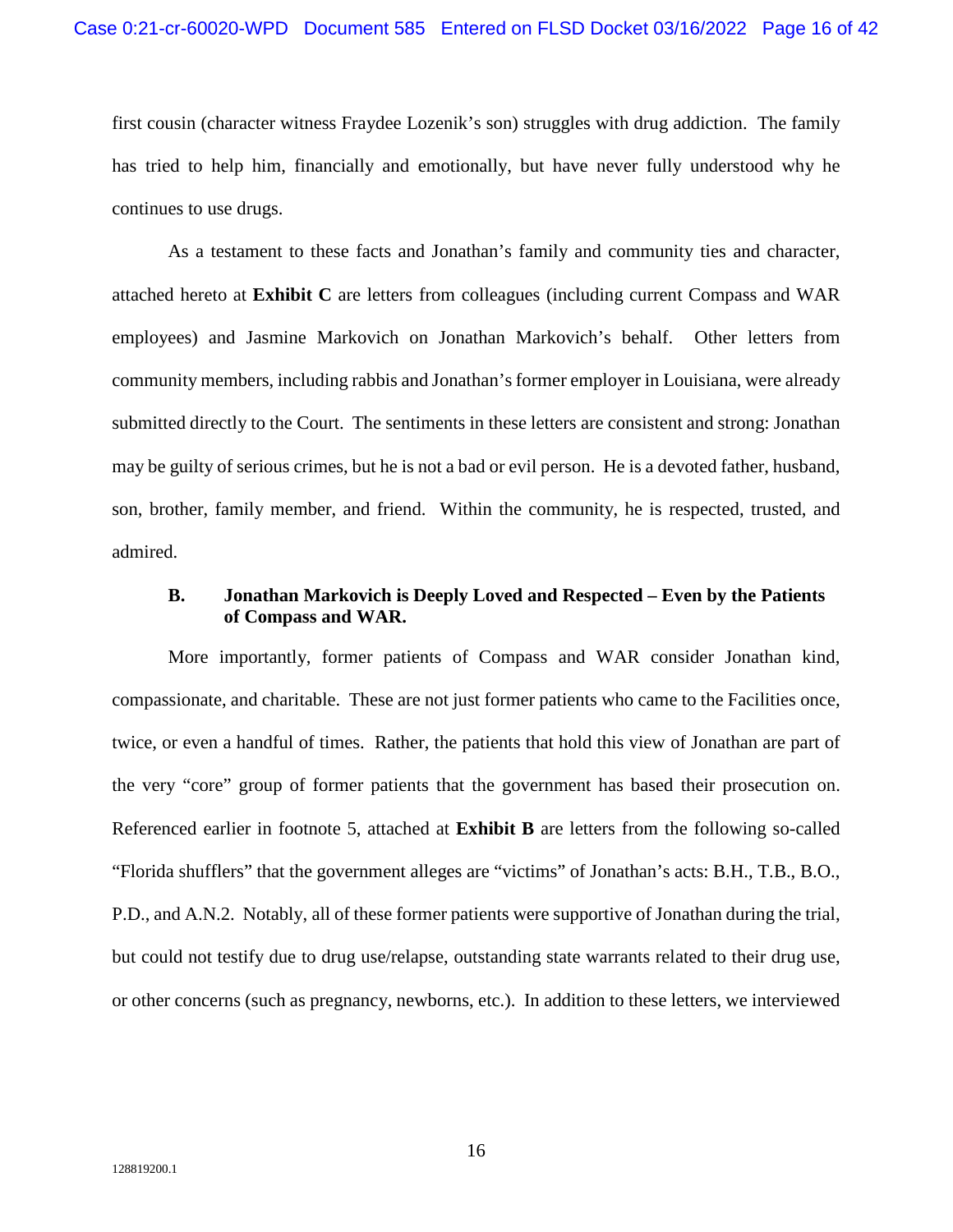several former patients who fear testifying in-person in Court, but wanted their stories heard at sentencing: patients L.L., C.C., D.W., D.S., and A.N.3.<sup>[8](#page-16-0)</sup>

Also, text message exchanges between J. Markovich and some of these former patients – while they were at WAR or after completing treatment – are being submitted to the Court and government under seal. These messages provide perspective on the type of business owner Jonathan was. Indeed, in her letter supporting Jonathan, former patient B.H. mentioned that Jonathan permitted her to keep a cat at WAR, which no other facility would. She acknowledges the seemingly triviality of this, but explains that the cat was part of her recovery and sobriety. The cat is still her pet and accompanies her on her sobriety journey.

In her text messages with Jonathan, B.H. indeed communicated with him about this cat, which shows the truth about Jonathan's kind character and the environment he was managing at the Facilities *(in gray, on the left, are patient B.H.'s text messages and in blue, on the right, are Jonathan's)*:

<span id="page-16-0"></span>

<sup>&</sup>lt;sup>8</sup> The patients supporting Jonathan are the ones that the government mentioned the most, by far, during the trial. A review of the trial transcripts show that B.H. was mentioned at least 96 times; L.L. was mentioned at least 160 times; T.B. was mentioned at least 30 times; B.O. was mentioned at least 25 times; P.D. (or his sister patient N.D.) were mentioned at least 20 times; A.N.2 was mentioned at least 25 times; A.N.3 was mentioned at least 30 times; D.S. was mentioned at least 15 times; M.W. (or her brother patient R.W.) was mentioned at least 20 times; and D.W. was mentioned at least 20 times. Moreover, GEX 702 is the government's chart of "top billed patients" and lists B.H., L.L., T.B., A.N.3, and M.W. The government relies on this chart towards its loss determination.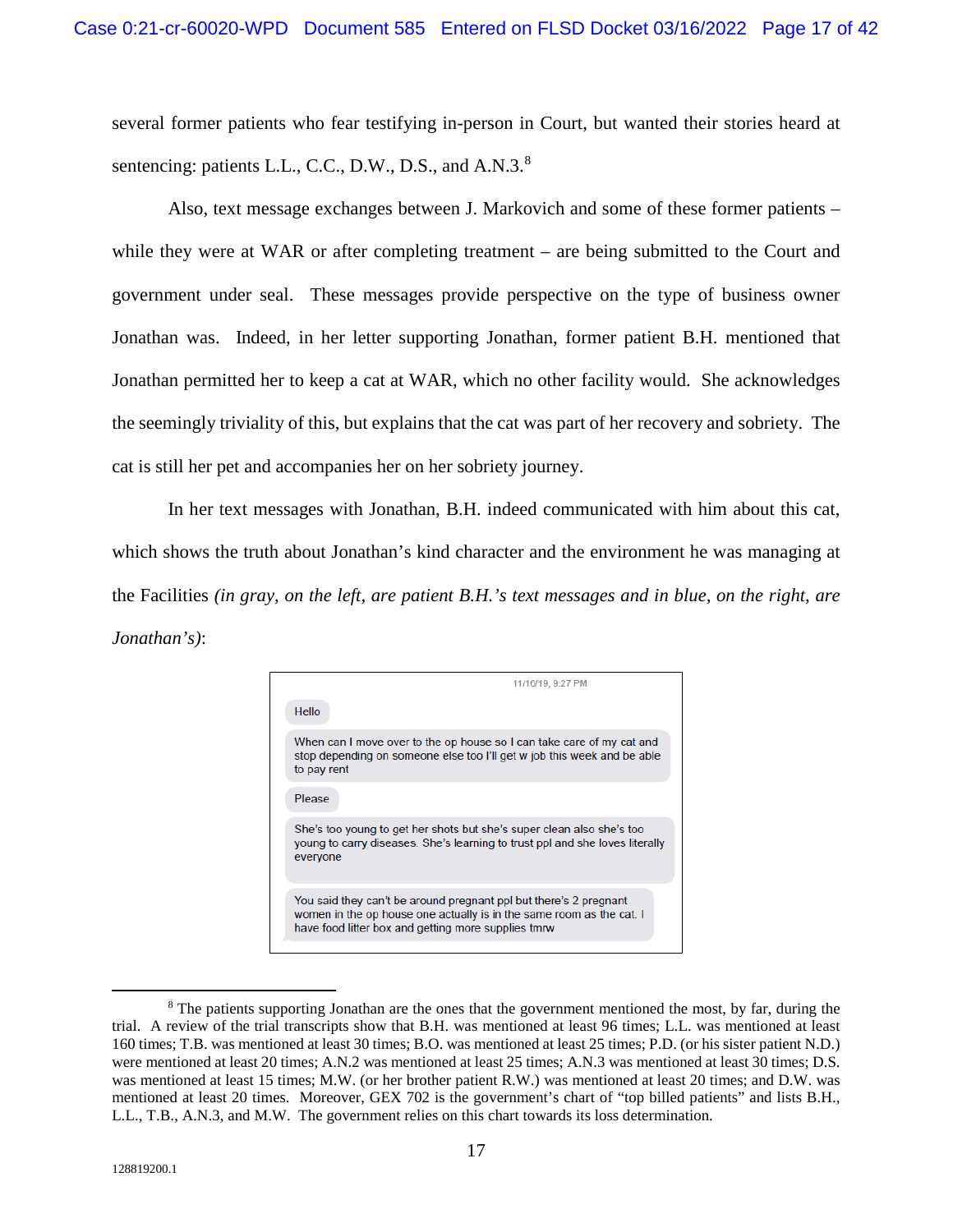| Everyone is twisting my words for their own convenience. Instead of<br>complaining, a few of you should be thankful the cats aren't at the animal<br>shelter.<br>We will speak tomorrow about the requirements for moving over.                                                                  |  |  |
|--------------------------------------------------------------------------------------------------------------------------------------------------------------------------------------------------------------------------------------------------------------------------------------------------|--|--|
| 11/18/19, 9:02 AM                                                                                                                                                                                                                                                                                |  |  |
| I have not complained about a thing since I got here and the last time<br>too. It's just embarrassing having to rely and depend on another client to<br>feed, take care of and clean the shit and throw up of my animal. It sucks<br>not being able to be responsible for my pet and others can. |  |  |
| Will you please come today and speak with me                                                                                                                                                                                                                                                     |  |  |
| Yes, I'll be there later today to discuss with you. As of right now though,<br>nobody is moving. I have a very busy day, and I don't have time to deal<br>with cat fights. Please B                                                                                                              |  |  |
| It's all over the fact that I can't be with my kitten and care for her. I have<br>money. I will literally find a job in 24hrs. I just want to be trusted with<br>some responsibility. I've been here since March and have never reached<br>op. Please give me a chance.                          |  |  |
| 11/18/19, 11:08 PM                                                                                                                                                                                                                                                                               |  |  |
| Great now there's a war between me and clients who want to keep my<br>kitten                                                                                                                                                                                                                     |  |  |
| They think it's theirs now omg                                                                                                                                                                                                                                                                   |  |  |
| 11/19/19, 7:01 AM                                                                                                                                                                                                                                                                                |  |  |
| Don't start a war. The cat is yours. End of story. Let them think whatever<br>they want. Just relax.                                                                                                                                                                                             |  |  |
| 11/21/19, 4:10 PM                                                                                                                                                                                                                                                                                |  |  |
| I literally love you so fucking much your theeeee fuckin best I'm dying m                                                                                                                                                                                                                        |  |  |
| Have a nice weekend<br><b>Delivered</b>                                                                                                                                                                                                                                                          |  |  |

Because such messages contain hearsay, they were not presented/admitted at trial. But contrary to the "sampling" of WhatsApp chats that the government presented at trial, these iMessages tell the real story of the dynamics between Jonathan and many of the "core" patients. For instance, below is a snippet of Jonathan's conversations with L.L., who was, by far, the most mentioned patient in the trial *(in gray, on the left, are patient L.L.'s text messages and in blue, on the right, are Jonathan's)*: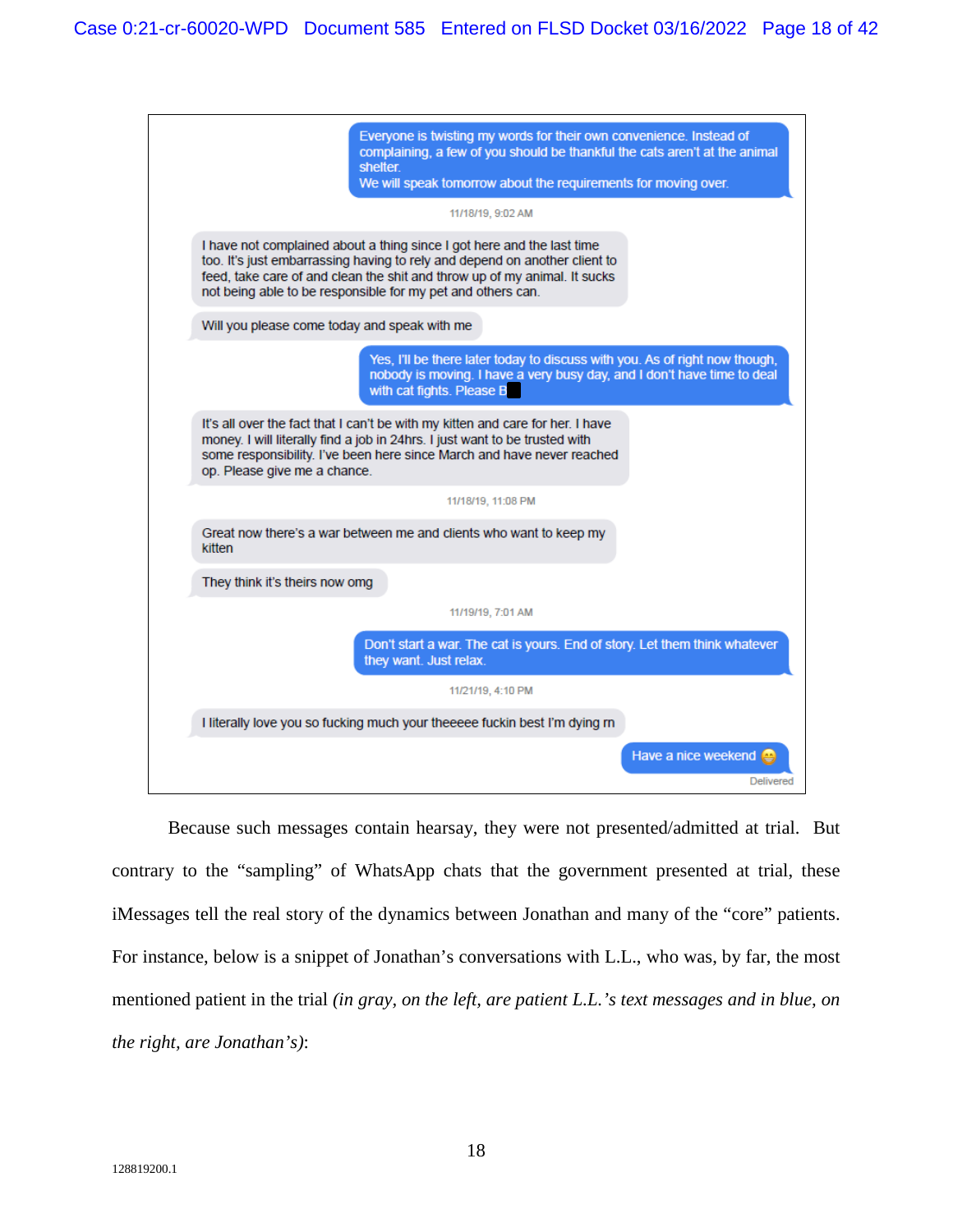I just wish there was something I could do like even call center wise in the mean time until I come down there so I could start saving now

> I can understand why you would think that, especially being down here for so long, but we actually care about you, client or not - always did and always will.

We've had several conversations on how great life can be once you decide to be serious about your recovery. And although I always knew you wouldn't listen, I had to keep giving you those speeches :)

But I'll speak to Daniel tomorrow and figure something out for you. He's usually more skeptical because I always want to help everyone, and it usually ends up with him saying "I told you so." But in this case, we both believe you can do great given the right opportunity. You deserve a shot, so I'll let you know!

I wish I had the answer for your dad's behavior, but I don't. Hopefully one day he'll come around...

#### 1/6/20, 10:07 AM

Well I'm happy you did give me those speeches because every time I got one it would go to the back of my mind each time and I used those while getting clean this time. I've never had more than a couple weeks clean. Now I have six months and can't even imagine going back. Thank you guys so much for believing in me. I know that I can do it. Especially having been at compass so many time I know what to expect and what to mirror.

And yeah maybe, but I don't want to be here to wait around hoping that one day he does.

And I don't remember if I said this but you've always been there for me and gave me chance after chance and I'll never be able to thank you enough for that.

#### 1/6/20, 3:11 PM

#### This is what I wrote:

It's my pleasure.

And let me just say, I know you can't guarantee sobriety forever, things sometimes happen, it's life. All I ask is that you let me know if you ever feel too stressed from work, or life, or whatever it is, so we can tackle the issues together. As you know, I've put my name on the line for several people in the past, and 99% of them have failed, and I look like a fool. It doesn't mean I'm going to stop, because everyone deserves a chance at a better life, but I'm much more selective, and not involved in Compass and WAR like I used to be. I had to separate myself from the clients because it was too emotionally exhausting for me trying to save everyone. Bottom line, just do your best, and know that no matter the situation, you can always reach out for advice and emotional support.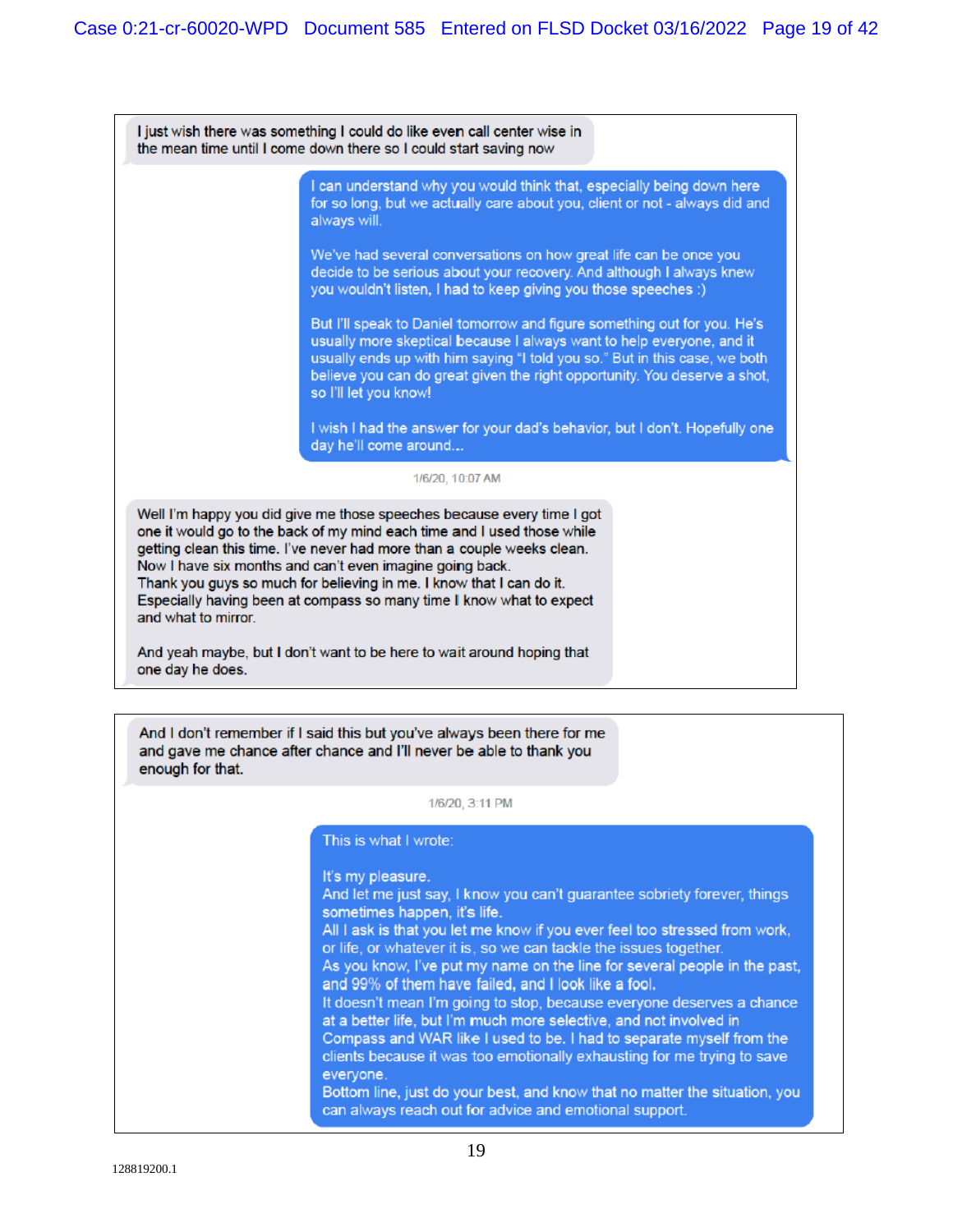Also, patient T.B.'s messages with Jonathan show that the Markoviches did not permit

illegal drug use at Compass or WAR *(in gray, on the left, are patient T.B.'s text messages and in* 

*blue, on the right, are Jonathan's)*:

| 6/30/19, 8:21 PM                                                                                                                                                                                                                                                                                                                                                                                                                                            |  |  |  |
|-------------------------------------------------------------------------------------------------------------------------------------------------------------------------------------------------------------------------------------------------------------------------------------------------------------------------------------------------------------------------------------------------------------------------------------------------------------|--|--|--|
| Hey are you gonna be at the center tomorrow?                                                                                                                                                                                                                                                                                                                                                                                                                |  |  |  |
| I will be, yes ma'am.                                                                                                                                                                                                                                                                                                                                                                                                                                       |  |  |  |
| Good cause I'm really not tryna lose my shit right now                                                                                                                                                                                                                                                                                                                                                                                                      |  |  |  |
| Put yourself in a box. Focus only on yourself for the night.<br>#stayawayfromdrama                                                                                                                                                                                                                                                                                                                                                                          |  |  |  |
| I'm trying to but<br>keep making comments indirectly<br>and I<br>. I'll be outside with the techs and they come out sit right by me to say<br>something                                                                                                                                                                                                                                                                                                     |  |  |  |
| Just smileyou've gotten too far to have a blow up. And remember, just<br>a little while ago you were part of that immature group making stupid<br>comments. Congrats for being on the other side!<br>We're cleaning out house again these next few daysjust be patient and<br>keep doing the right thing.                                                                                                                                                   |  |  |  |
| I know trust me I'm really trying to keep it together, everyone getting High<br>and still being here is just a lot to take in and I just don't like having to<br>look over my shoulder. And knowing people are faking uas I just don't<br>wanna end up doing something stupid cause I almost did when Mario<br>asked me if I wanted too and now it's happening all over again                                                                               |  |  |  |
| your future is in your hands. You're the only one that controls<br>whether you're going to do something stupid or not. Today it's drugs,<br>tomorrow it'll be something else. What type of life do you want?<br>People can try to fake UAs and believe they're getting away with it, but<br>as you should realize, I don't make impulsive decisions. I strategize, I<br>execute, and I catch everyone - with proof so there can be no defense or<br>excuse. |  |  |  |
| The truth will ALWAYS come out! And you know damn well we're not<br>sitting around allowing it to happen.                                                                                                                                                                                                                                                                                                                                                   |  |  |  |
| I'm not worried about getting high im worried about the people who are<br>doing good. With all the tension I wouldn't be surprised if.<br>swung<br>on me to try to get me out. I want the best life believe that I'm trying to do<br>everything different this time. And your right I forgot you do it that way.<br>I'm tryna to stay out of anything possible                                                                                              |  |  |  |
| Please do so, because we actually have your back this time around<br>since we value all the info you share with us to help keep the community<br>a clean.<br>It will be handled. Stay away from all of them.                                                                                                                                                                                                                                                |  |  |  |

Thank you I really appreciate that I'm doing what I can and I will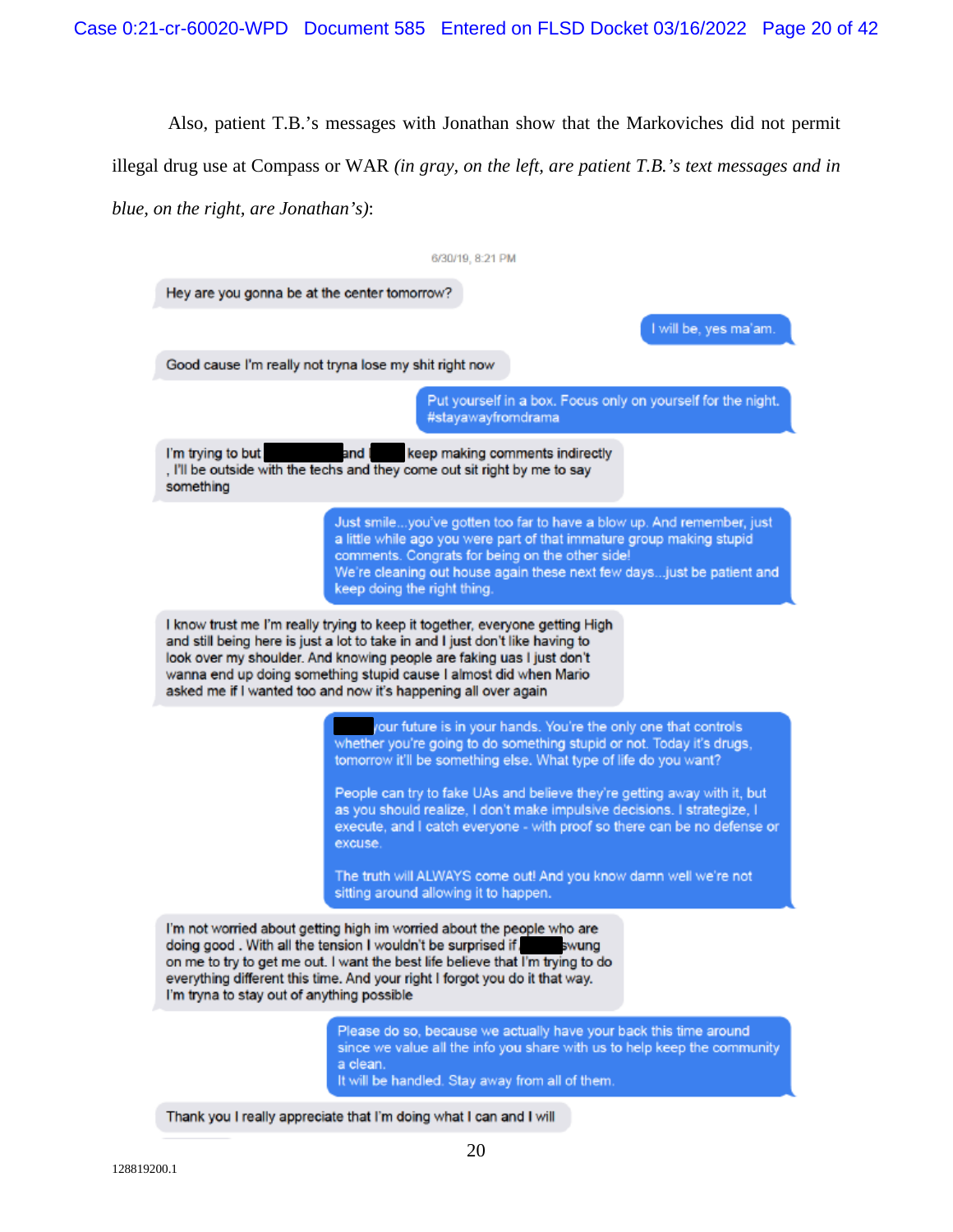Similarly, patient letters or cards sent to Compass or WAR from former patients between 2017 and 2020 were not admitted at trial, but will also be filed and submitted under seal for consideration at the Markoviches' sentencings. They are equally telling about the Markoviches' character and type of Facilities that Compass and WAR are.

There is one consistent thread throughout these letters and video recordings in support of Jonathan: these former patients do *not* consider themselves victims of any harm by Compass, WAR, or J. Markovich. Rather, many, such as T.B., B.H., A.N.2, P.D., D.W., and N.S. state that Compass and WAR saved their lives – and that Jonathan played a big role in personally saving them. This is an important sentencing consideration because the government has gone to great lengths to attempt to show that Jonathan did not care about the patients at the Facilities. According to the government, Jonathan was simply a greedy man, ambivalent to the plight and pain of addicts. But the evidence at trial did not show that Jonathan was a cavalier and heartless man who abused patients – and the words of the patients themselves do not support that theory. Former Compass case manager and government witness Stephanie Peiffer even recalled that Jonathan went out of his way to help patients get jobs upon leaving treatment, even having his family's home get robbed by a former patient (N.W.) that they employed. (Trial Testimony of Ms. Peiffer, 9/30/21, 167:17- 168:25.)

Moreover, these patients do not even realize that their lives, addiction history and treatment at Compass and WAR were so heavily discussed at trial. Counsel for Jonathan and Daniel Markovich have communicated with these former patients since the summer of 2021 and they are shocked that the government has relied on their medical records to tell a story about them that many find largely untrue. Many do not even realize that they are the current subject of the trial against Dr. Santeiro. (*See* Trial Testimony of Dr. Liebermann, 3/14/2022.) As Dr. Clark herself testified, a patients' ZenCharts file does not tell the full story of their experiences. (Trial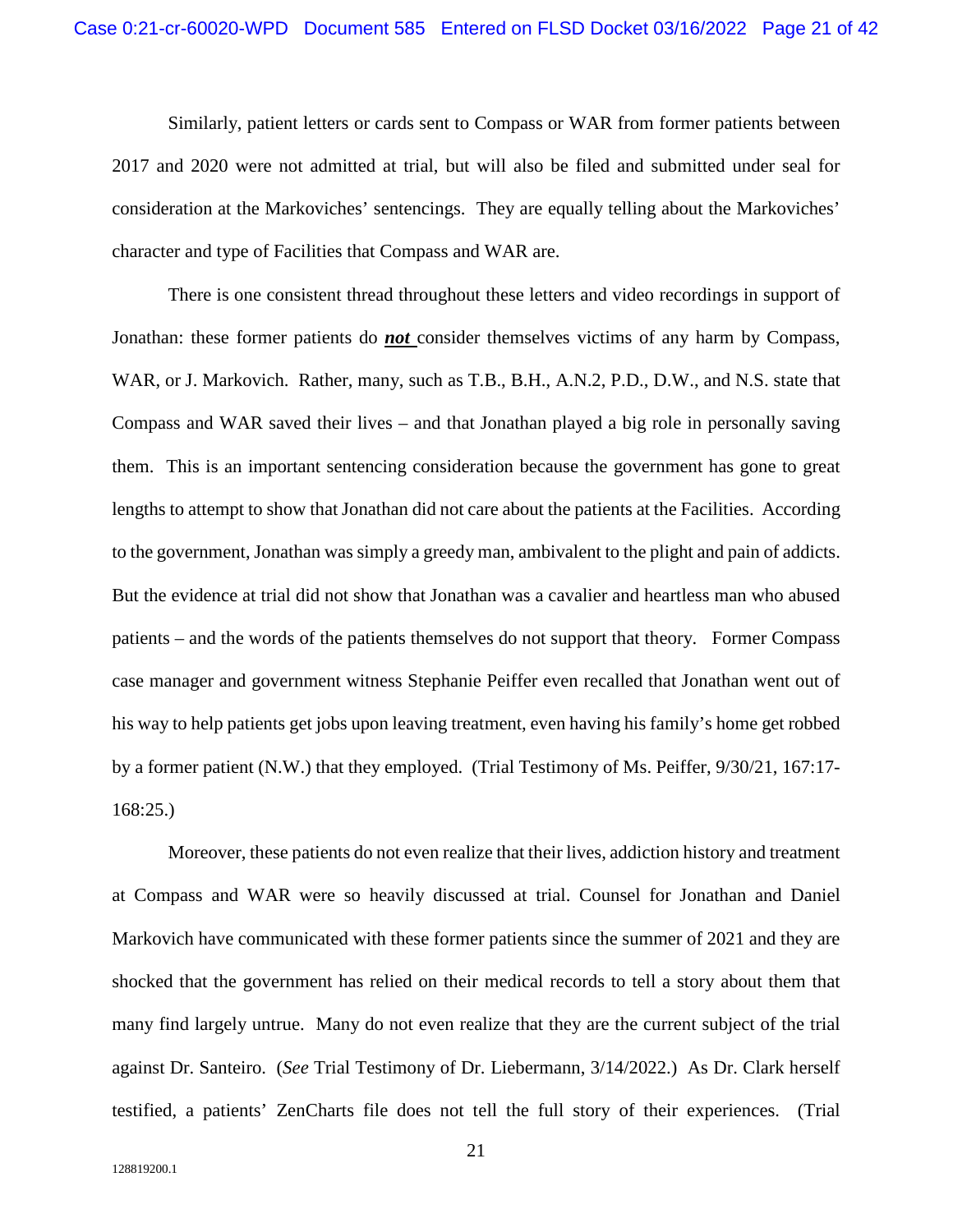Testimony of Dr. Clark,  $10/4/21$ ,  $200:19-202:22$ .) It is only a part of their medical history – not necessarily the truth of their addiction, relapse, and recovery journeys, as the letters and videos attached hereto attest. These former patients do not see Jonathan as the pariah that the government paints him out to be; instead, many see him and Compass as their savior.

#### **IV. Rehabilitation, Deterrence and Recidivism**

The risk of Jonathan Markovich reoffending is highly unlikely. Specifically, the Sentencing Commission's report, "Measuring Recidivism," offers a statistical analysis of the type of person most likely and least likely to re-offend. Jonathan poses no risk to re-offend and he is not in need of rehabilitation. Jonathan has already lost so much since November 4, 2021 – his reputation; his ability to work and provide for his family; most likely, his professional legal/bar licenses; and most importantly, the ability to see and be with his very young children, Eliana, Adel and Judah. As his wife Jasmine states in her letter, Jonathan made it home every night, albeit very late, to put his children to sleep. They now constantly ask for their father and are confused why he has been gone away for so long. The impact on these children from a loss of a father is catastrophic. (**Exhibit D:** DOJ report on the impact of parental incarceration on children, https://nij.ojp.gov/topics/articles/hidden-consequences-impact-incarceration-dependentchildren.)

Jonathan knows this and, frankly, it is tearing him apart. Given the upbringing he had, and the familial and parental support he has received throughout his life, for Jonathan to be absent from his children's rearing is the greatest tragedy and punishment of all. Jonathan and his children have already suffered shattering consequences, such that a lengthy sentence is unnecessary and will not provide further specific deterrence. Jonathan has learned hard lessons from this case, and will not risk jeopardizing his family life ever again.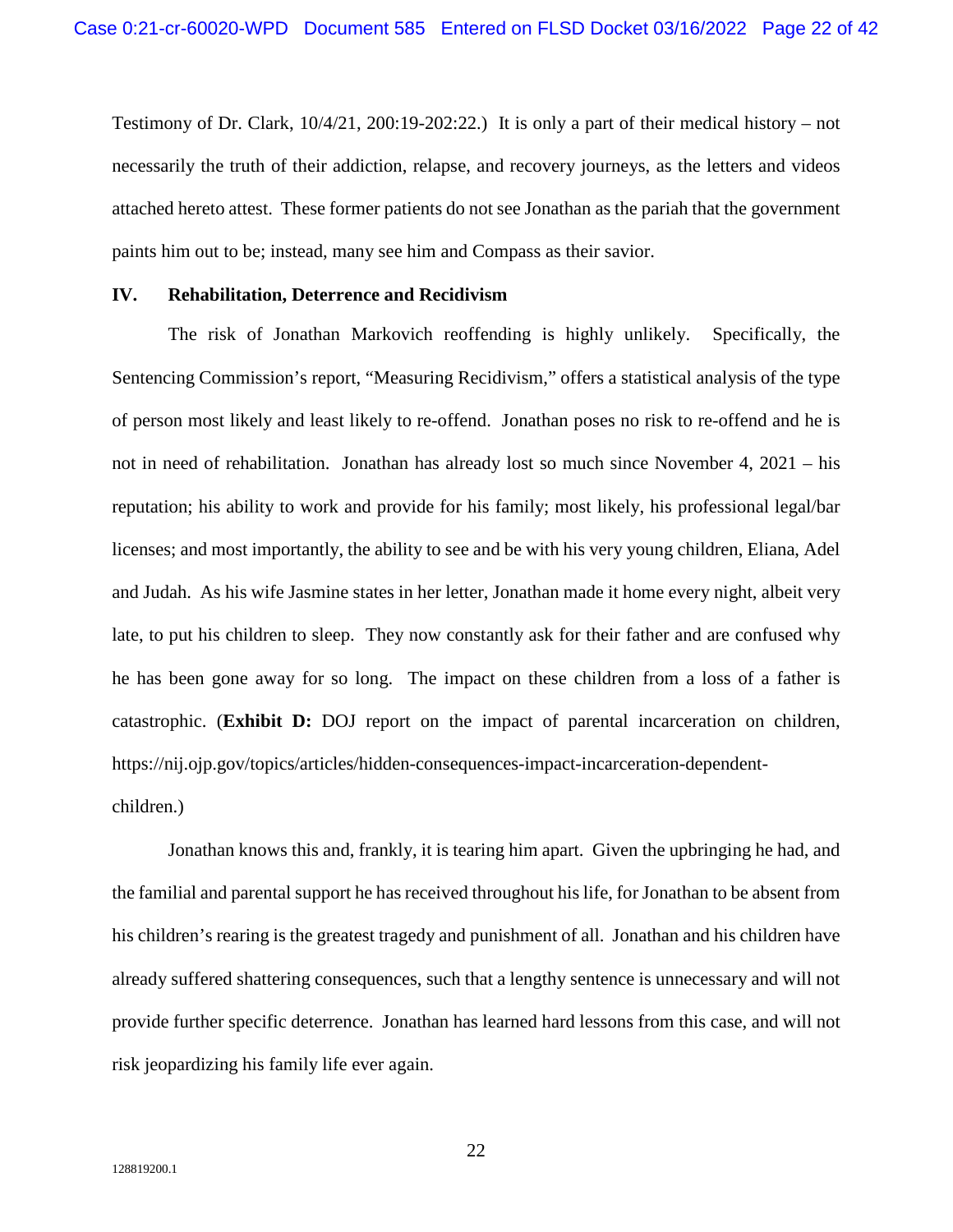Moreover, with respect to general deterrence, as patient D.W. stated in his video testimonial, the federal healthcare fraud and sober homes cases brought in South Florida have already done their job here: the sober homes businesses are now shifting to other states, such as Texas (and still, California), where federal prosecutions lack. A sentence exceeding 84 months is a harsh punishment – and one that is sufficient to deter criminal conduct and send a clear message in our community. To go beyond that provides no more general deterrence for the offense conduct at hand.

#### **V. The Minimally Sufficient Sentence**

Section 3553(a)(2) identifies four purposes a sentence should serve. The sentence imposed should reflect the seriousness of the crime; promote respect for the law; provide just punishment; afford adequate deterrence to criminal conduct; protect the public from further crimes of the defendant; and provide the defendant with needed educational training, medical care, or treatment in the most effective manner. Given these considerations, we respectfully submit that a sentence of no more than 84 months is appropriate and adequately fulfills the purposes of sentencing.

As noted, Jonathan presents no risk of recidivism. He has a strong family, is educated, and can reenter society without concern of reoffending. There are no facts showing that he would reoffend. General and specific deterrence is amply served by the already severe impositions as well as the many consequences Jonathan has faced. *See, e.g., United States v. Speed Joyeros, S.A.*, 204 F. Supp. 2d 412, 439-40; *United States v. Redemann*, 295 F.Supp.2d 887, 894-97 (E.D. Wis. 2003); *United States v. Gaind*, 829 F. Supp. 669, 670-71 (S.D.N.Y. 1993).

#### **VI. The Need to Avoid Disparate Sentences for Similar Conduct**

There should be proportionality among the sentences and/or punishment of similar defendants for similar conduct. The statutory mandate that punishment be just and promote respect for the law incorporates the principle that "punishment should correlate with culpability . . . ."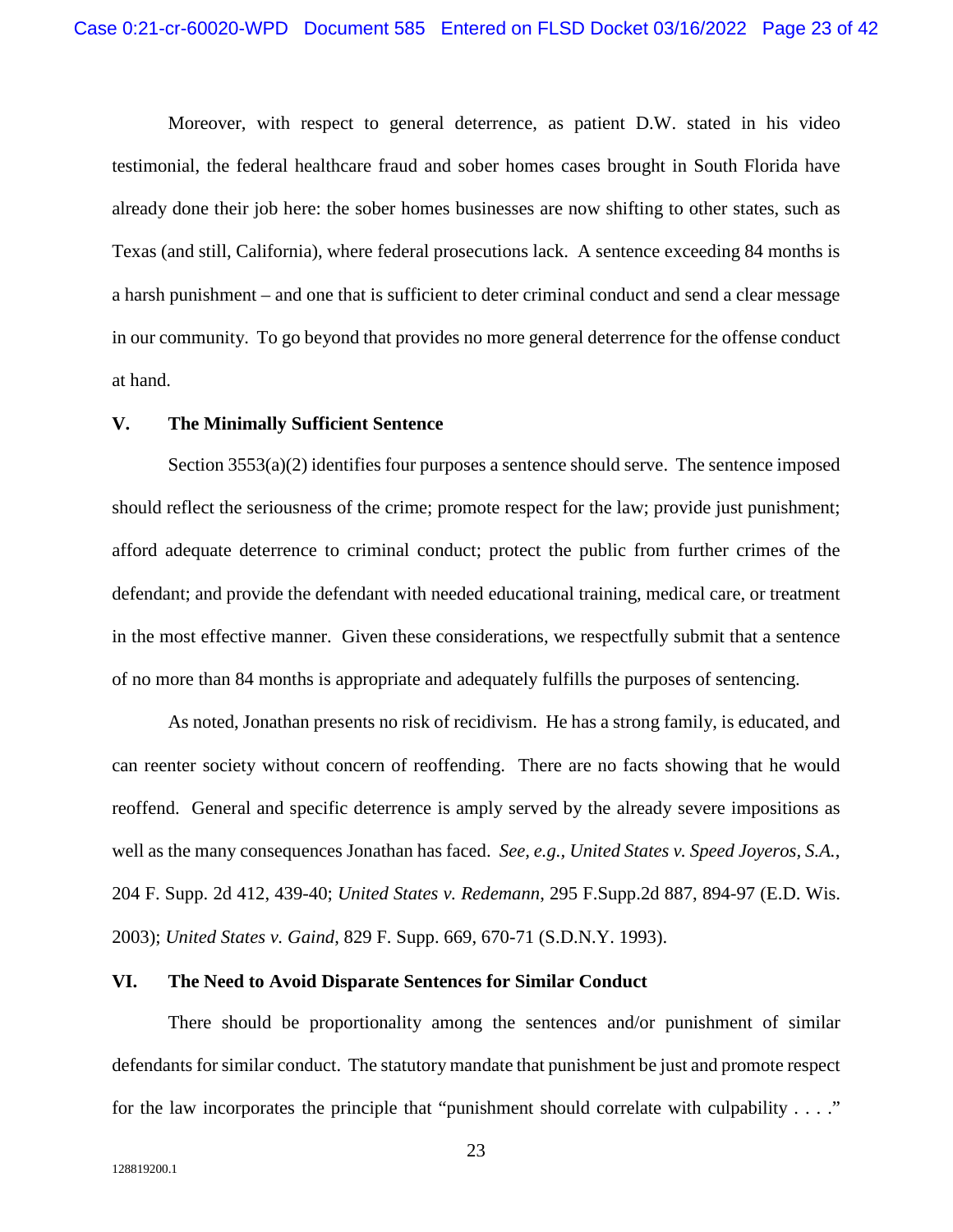This means that in appropriate cases, a court has discretion to "align codefendants' sentences somewhat in order to reflect comparable degrees of culpability." *United States v. Martin*, 520 F.3d 87, 95 (1st Cir. 2008). In addition, courts are directed to consider the need to avoid unwarranted sentence disparities among defendants found guilty of similar conduct in other cases. Nationally, the average federal sentence for healthcare fraud is 30 months and for money laundering, 67 months. (*See* **Exhibits E** and **F**.)

We are mindful that not all healthcare fraud and money laundering cases are similarly situated. Yet, we do not need to look far to find similar cases to this one. South Florida is the hotbed of DOJ healthcare fraud and sober homes prosecutions. Importantly, other defendants who have been sentenced in our District for the same charges – but for far egregious and abusive conduct – have received sentences steeply lower than what Jonathan faces. The same FBI task force and DOJ prosecutorial team here prosecuted many of these defendants. Below is a summary of three of those cases, the offense conduct involved, and the sentences that the defendants received. Notably, unlike the situation here, the defendants in the below cases did not have throngs of patients supporting them at their sentencing hearings. Moreover, unlike J. Markovich, in none of these cases did the owners spend millions to upkeep the facilities, provide additional amenities for patients, or build a call center/marketing department aimed towards reducing the use of patient recruiters. What Compass and WAR are, and who Jonathan is, stands in stark contrast to these cases.

#### • **Serenity Ranch Treatment Center case - 19-cr-60200-Moreno(Cohn)**

The Court heard a great deal of testimony in J. Markovich's trial about "Serenity Ranch." In fact, the term "Serenity Ranch" was mentioned over 100 times in the Markoviches' trial. Serenity Ranch was a treatment center owned and operated by Sebastian Ahmed (CEO) and his brother Al (COO), who were both federally charged with various healthcare fraud and money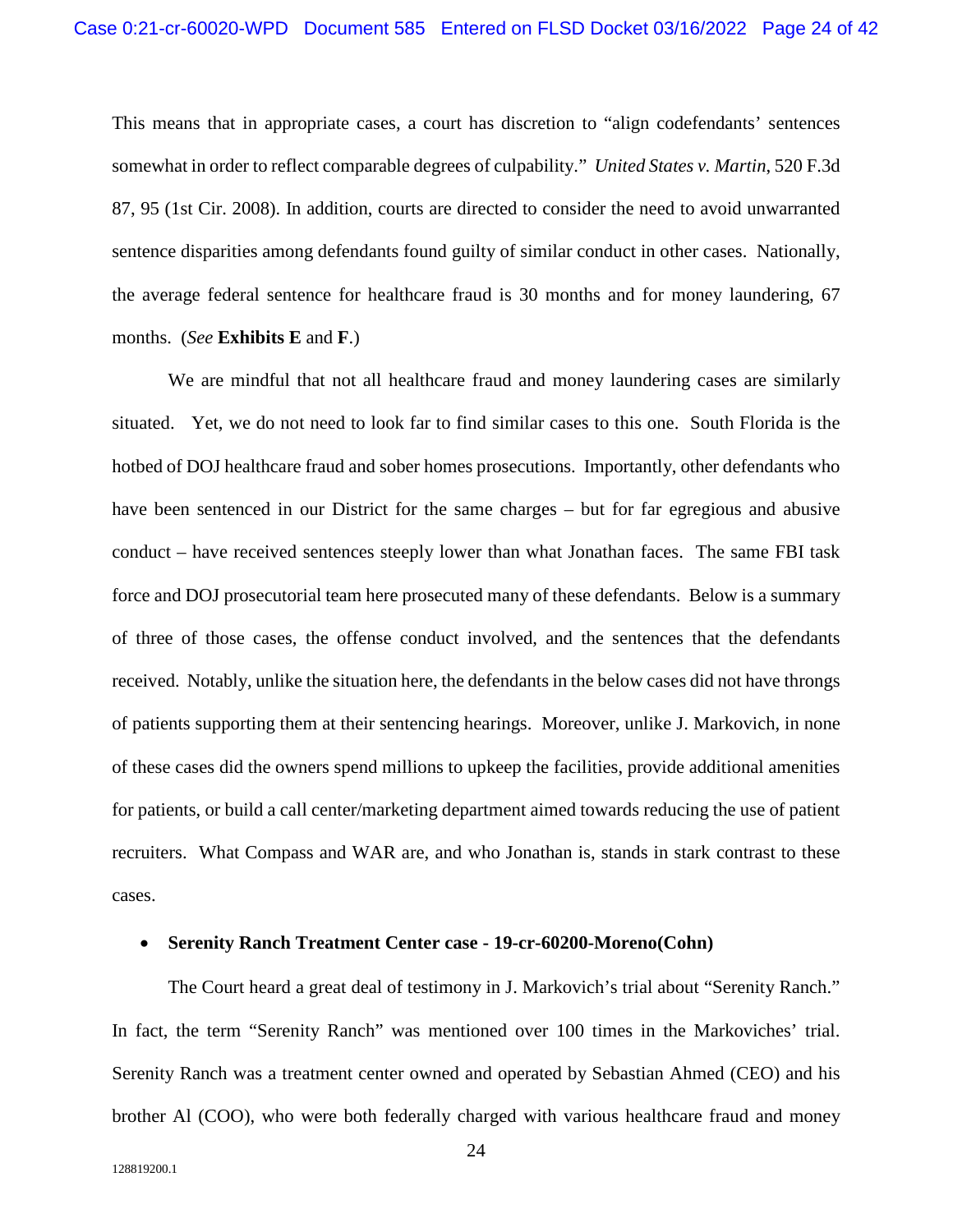laundering violations. As the trial evidence established, by all accounts, Serenity Ranch was the place an addict went to for kickbacks and drugs – not for treatment. Patients recalled that Al provided money and illicit drugs to patients and had sexual relations with them, even fathering a child with a former patient. Despite Serenity Ranch's terrible treatment of patients, Sebastian, who profited the most from the scheme, received a sentence of seventeen (17) years' imprisonment following his conviction after a six-week jury trial. (*See* DOJ Press Release, "CEO, CFO, President, and Owner of Sober Homes Network 'Serenity Ranch Recovery' Sentenced Following Conviction at Trial," 10/30/2020, available at https://www.justice.gov/usao-sdfl/pr/ceo-cfopresident-and-owner-sober-homes-network-serenity-ranch-recovery-sentenced (last visited on March 14, 2022).) Al Ahmed, the defendant who gave nearly all patients money and illegal drugs and had sex with female patients, received a sentence of ten (10) years of imprisonment.

#### • **Reflections Treatment Center case - 17-cr-80013-Middlebrooks**

Kenny Chatman, the president of Reflections and a prior felon, was federally charged with healthcare fraud as well as sex trafficking for his operation of sober homes facilities in Palm Beach County. On the sex trafficking charges alone, Mr. Chatman could have received a life sentence. In fact, at his sentencing hearing, the government stated that Mr. Chatman operated the "most dangerous" sober homes in South Florida. From start to finish, Mr. Chatman was never interested in helping addicts. Indeed, Mr. Chatman and his wife concealed Mr. Chatman's felony conviction in order to operate the sober homes. Once opened, the sober homes openly paid kickbacks to induce patients to attend treatment, provided no treatment services whatsoever, converted patients into prostitutes, failed to report overdoses that occurred in the homes, and provided urine samples to be billed to insurers that were not patient samples (but rather, at Mr. Chatman's direction, employees' urine samples).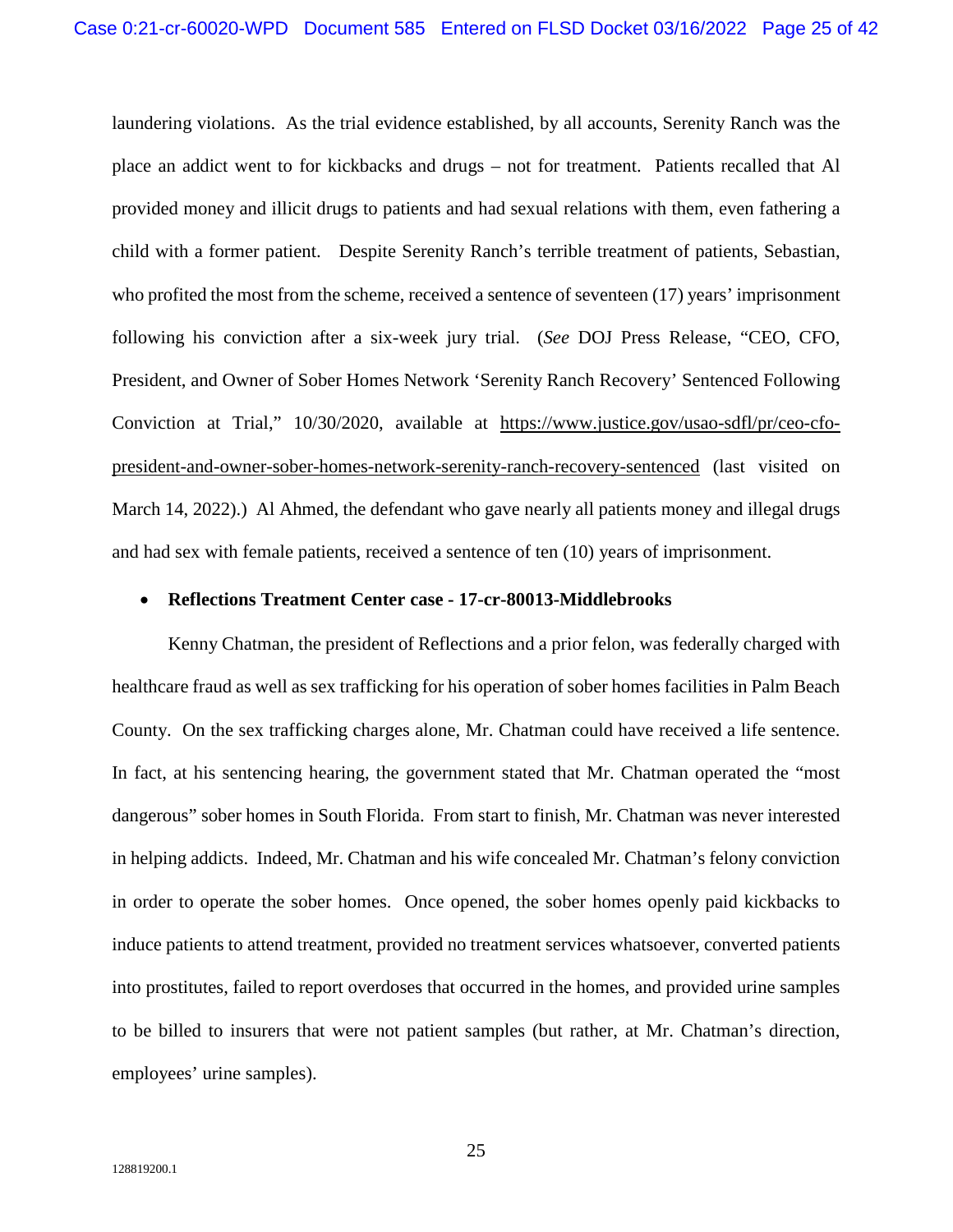By all accounts, Mr. Chatman's sober homes were drug-infested flophouses and the female addicts were forced into prostitution. If the females did not want to comply, Mr. Chatman would withhold their illicit drugs, which he openly provided to them. Despite this deeply offensive and harmful conduct, Mr. Chatman was not sentenced to life, but 27 years' imprisonment. His wife and fellow owner were sentenced to three (3) years' imprisonment. (*See* DOJ Press Release, "Owner Sentenced to 27 Years in Prison for Multi-Million Dollar Health Care Fraud and Money Laundering Scheme Involving Sober Homes and Alcohol and Drug Addiction Treatment Centers, Wife and Fellow Owner Sentenced to 3 Years in Prison," May 17, 2017, available at https://www.justice.gov/usao-sdfl/pr/owner-sentenced-more-27-years-prison-multi-milliondollar-health-care-fraud-and-money (last visited on March 14, 2022).)

# • **Real Life Recovery Treatment Center case** - **18-cr-80111-Rosenberg**

Eric Snyder, the owner, manager, and mastermind of these sober homes facilities and scheme, was sentenced to ten (10) years' imprisonment after facing federal healthcare fraud and money laundering charges. Two patient recruiters working for Snyder were sentenced to 18 months and two (2) years. Similar to Jonathan, Mr. Snyder was in his 30's and a father to a young child at his time of sentencing, which the Court strongly considered in varying downward. At that sentencing hearing, the government (represented by Mr. Hayes) stated that the defendants in the case were "a scourge in the community" because they were former drug addicts themselves. As such, they knew how to lure patients in and what weaknesses addicts held. Indeed, one of Snyder's codefendants was described as a "junkie hunter," who trolled AA meetings and "crack" motels to find patients.

In addition to potential sentencing disparities with other defendants sentenced in federal sober homes prosecutions, there is a concern in this case that inequitable and disparate sentences will result among Jonathan and his codefendants. While Jonathan faces a life sentence, the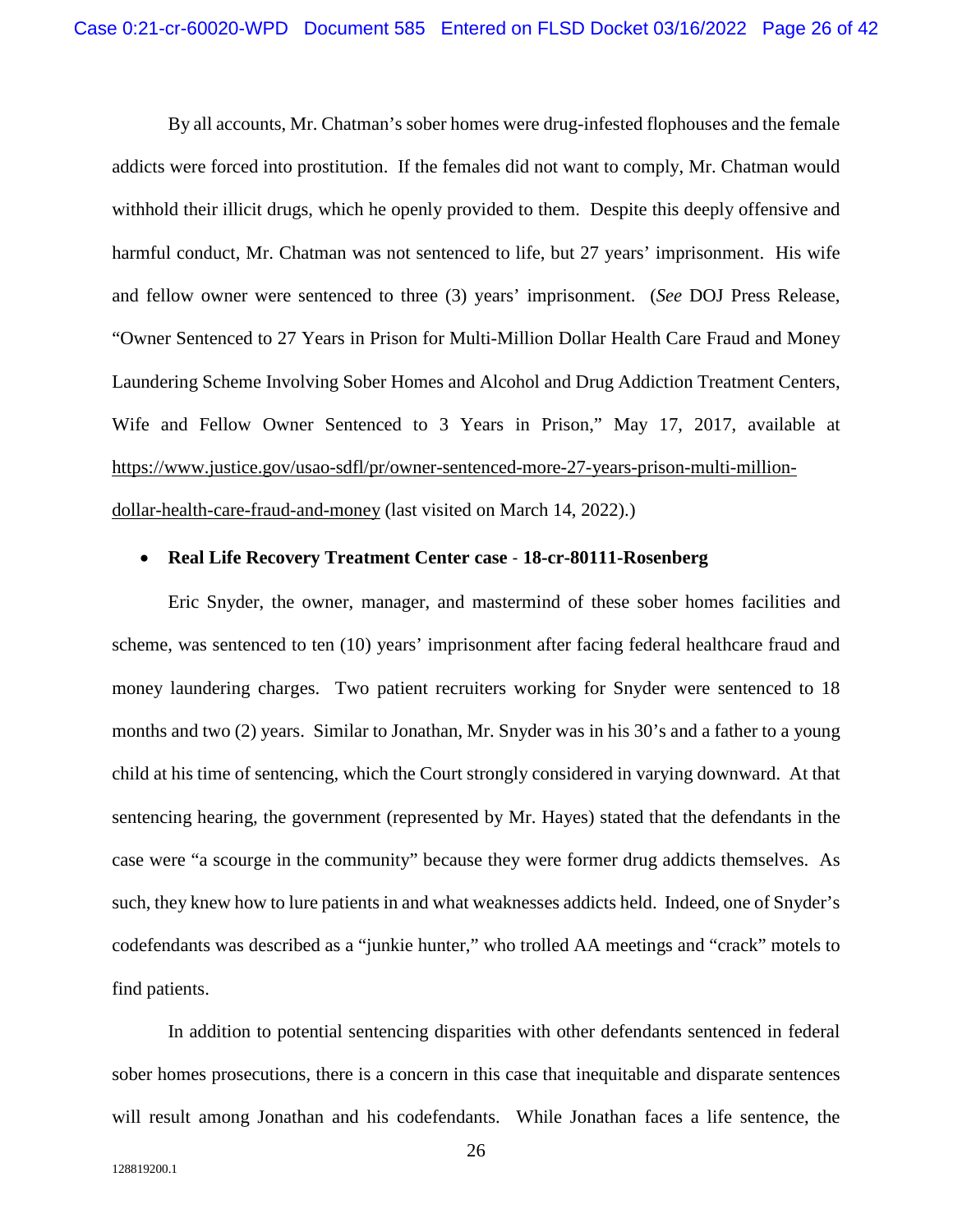government has agreed to the following sentences for his codefendants: Mr. Waserstein – 41 months, plus the ability to cooperate; Mr. Garnto – a capped loss amount of \$9,000,000 and the ability to cooperate, likely resulting in a sentence lower than five years' imprisonment; and Mr. Liebermann – 9 years' imprisonment. None of these sentences are on par with what the government is recommending for Jonathan. Though the government will likely argue that Jonathan is the main culprit in the scheme, that is simply and utterly not true.

Rather, the person who put this entire scheme into motion and profited the most from it is Mr. Waserstein. Mr. Waserstein and his friends, including co-defendant Drew Liebermann (who is Mr. Waserstein's cousin), comprised the group of core financial investors for Compass. Jonathan had no way of securing such financial backing – and was never even asked to. From the beginning, Compass was all Mr. Waserstein's idea. Indeed, Mr. Waserstein had connections to others in the addiction treatment industry, such as Harris Cohen, Dennis Sarveigo, and Adam Adler, and orchestrated all of the introductory meetings and plans for the business.

Mr. Waserstein also drew up all of the financial contracts involved. In addition being a successful real estate entrepreneur, Mr. Waserstein is a highly successful and experienced real estate attorney. He runs his legal practice out of Bal Harbor and owns significant real property in Miami. At no point in this process did Jonathan question Mr. Waserstein's judgment or decisions. In fact, even when he became the CEO of Compass, Jonathan never questioned Mr. Waserstein and allowed him to make all of the legal and financial decisions for the company. Given the family dynamics and the nature of their relationship, Jonathan did not even think it was within his right to question Mr. Waserstein. For Jonathan, he thought this was a great business opportunity and a chance to prove to his family that he was successful. For this first time in his life, he was what his father and brother-in-law expected he would be: a successful entrepreneur.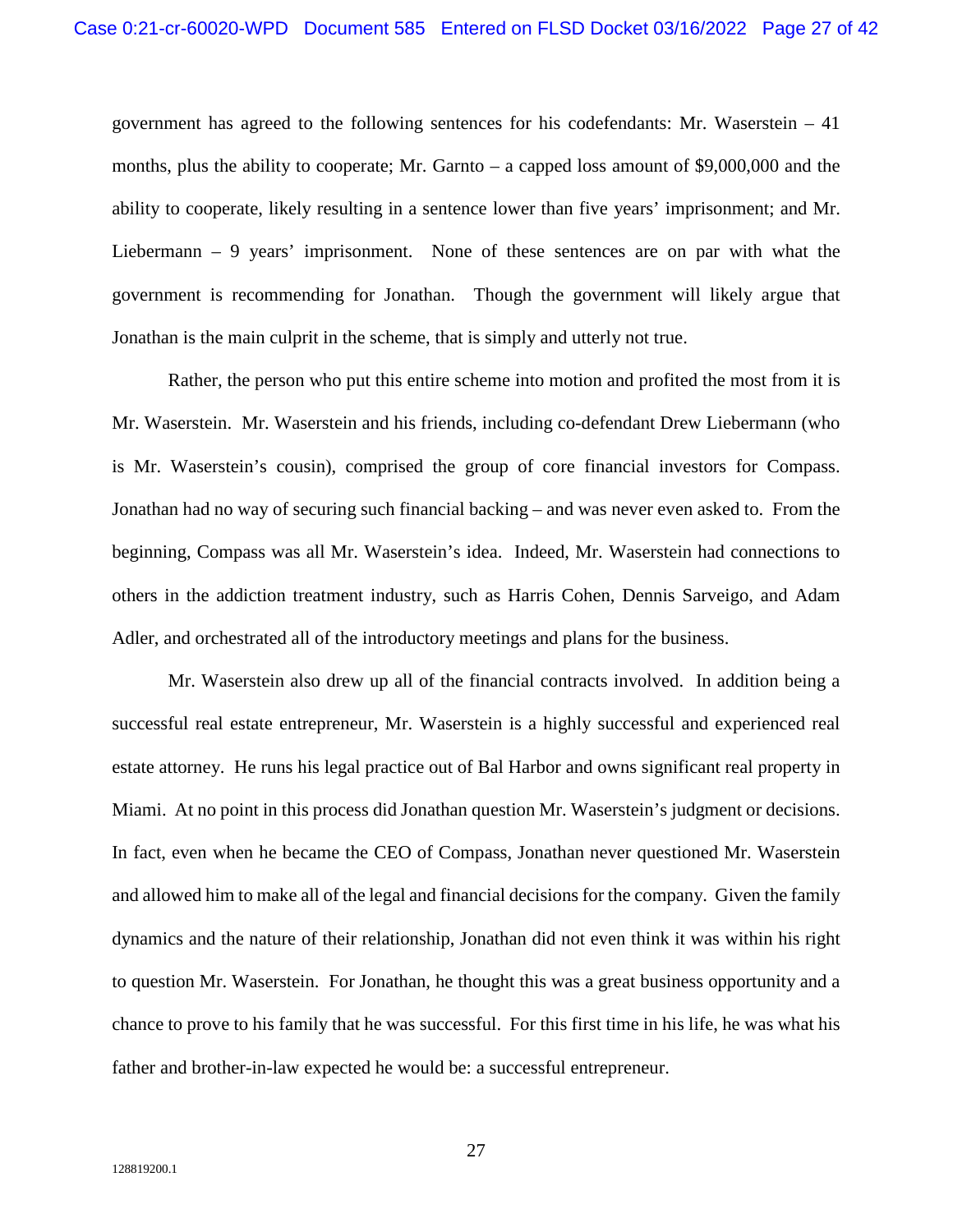Although Mr. Waserstein, as part of his recent and ongoing cooperation with the government, claims that Jonathan knew more about the operation of the Facilities and the crimes involved than he (Mr. Waserstein) did, that is also not true. Mr. Waserstein located the real estate for an addiction center years in advance of Jonathan even being in South Florida. For a long time, Mr. Waserstein had his eye on opening a substance abuse treatment center, knowing that it was a highly profitable industry. When Compass and WAR opened, Mr. Waserstein constantly checked on the Facilities' "bed count," promoted ideas to "keep" patients around (such as giving them iPhones and iPads, which Jonathan and Daniel refused to do), and came up with the idea of taking patients out on the yacht, which he purchased and financed. For example, the government produced the call logs and text messages between Mr. Waserstein and Baron LeBourgeois, the former information technology manager at Compass and WAR, as part of the case discovery. Those text messages show that Mr. Waserstein constantly texted Mr. LeBourgeois to know what the headcount was at the Facilities, as well as other information about patient care and the Facilities' operations, as seen below:

Apr <u>4, 2017, 10:09:13 AM Central Time: rikarz</u>: Baron good morning.<br><u>Apr 4, 2017, 10:09:21 AM Central Time: rikarz</u>: Any new patients today ?<br><u>Apr 4, 2017, 10:10:20 AM Central Time: Me</u>: i know one came in around 1AM im n Apr 6, 2017, 1:32:26 PM Central Time: Me: u have an email from yougotmail@compass i need u to open it and click the verification link and press ok Apr 6, 2017, 6:32:47 PM Central Time: rikarz: Ok Apr 6, 2017, 6:32:55 PM Central Time: rikarz: What's that for ? Apr 6, 2017, 6:33:01 PM Central Time: rikarz: Any more patients Apr 6, 2017, 6:33:21 PM Central Time: Me: none yet, thats so i can forward mail to u on aol Apr 6, 2017, 6:33:39 PM Central Time: Me: just got a msg from chris about someone<br>Apr 6, 2017, 6:36:53 PM Central Time: rikarz: Ok<br>Apr 6, 2017, 6:36:58 PM Central Time: rikarz: Let me find it Apr 6, 2017, 6:36:59 PM Central Time: rikarz: Thanks Apr 6, 2017, 6:41:42 PM Central Time: rikarz: Done Labels: Text, Inbox User Deleted: False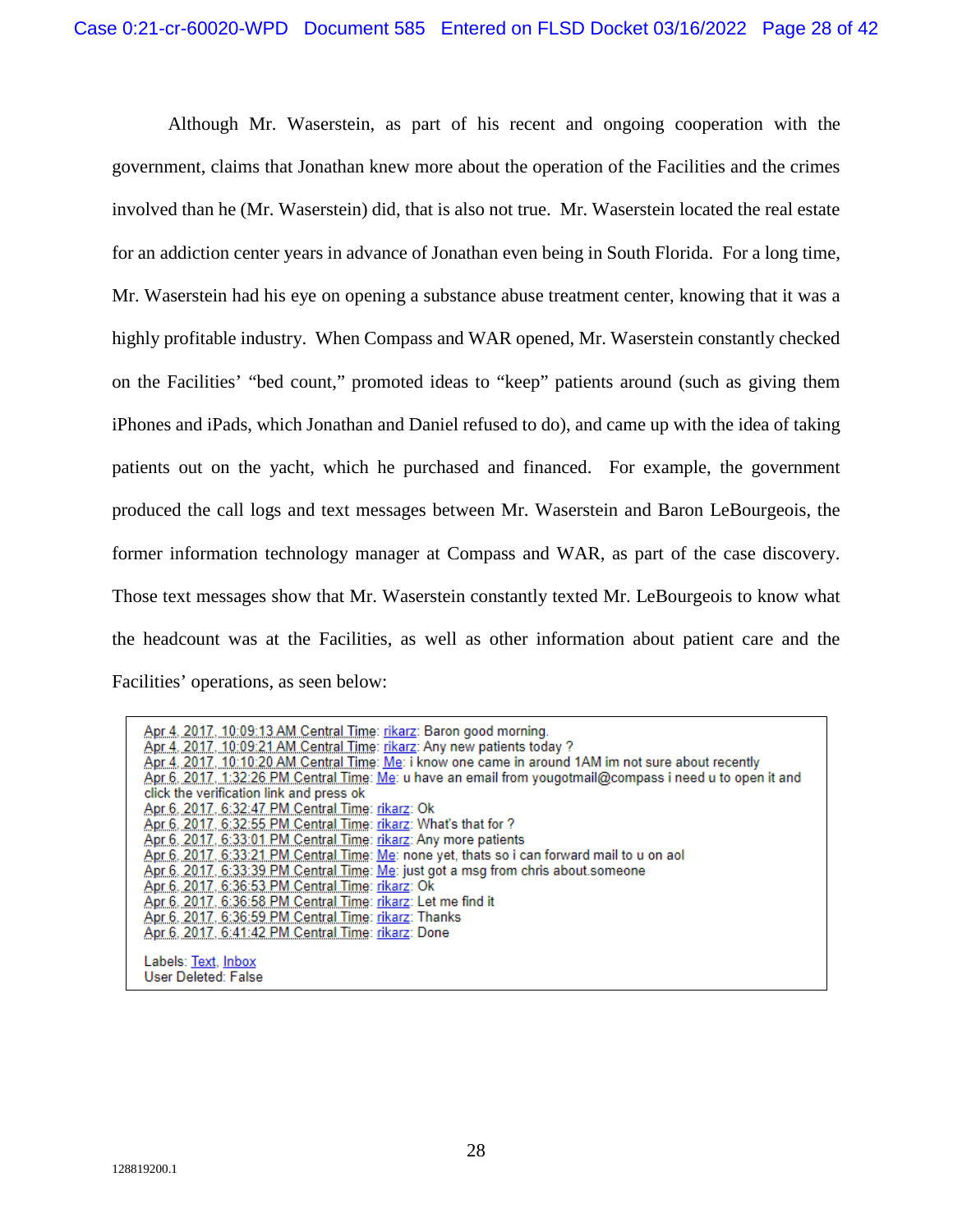<u> Apr 8, 2017, 11:13:00 AM Central Time: rikarz</u>: Hey baron Apr 8, 2017, 11:13:06 AM Central Time: rikarz: Any new patients Apr 8, 2017, 11:13:07 AM Central Time: rikarz: ? Apr 8, 2017, 12:16:00 PM Central Time: Me: yes

Labels: <u>Text, Inbox</u> User Deleted: False

Oct 7, 2017, 7:40:11 AM Central Time: Me: Richard Denny's hasn't been paid in like 2 weeks I'm trying to run a 3 Grand bill and it's not going through Oct 7, 2017, 7:40:31 AM Central Time: Me: I can't get in touch with anybody who is supposed to be paying this can you ask Debbie Oct 7, 2017, 9:09:06 AM Central Time: rikarz: Debbie is Oct 7, 2017, 9:09:31 AM Central Time: rikarz: According to eli the Manager of the store the payment is due the 16th Oct 7, 2017, 9:10:00 AM Central Time: rikarz: Who is telling you this Oct 7, 2017, 1:03:35 PM Central Time: Me: The old guy at Denny's said we were supposed to pay and haven't Oct 7, 2017, 1:08:43 PM Central Time: Me: He rang me up for 3000 and said it would cover up to the 15th Labels: Text, Inbox User Deleted: False

Mr. Waserstein, more than anyone involved in this scheme, was all about the money. Contrary to Jonathan, that is all has ever cared about. To this end, Mr. Waserstein ensured he would make the most profit from the Facilities – and he did. He guaranteed this outcome by drafting the contracts governing investor payouts and ownership fees. Mr. Waserstein arranged to be paid the same monthly ownership and management fee as Jonathan, in addition to his large and frequent investor payouts. Further, Mr. Waserstein did not lend his yacht to the Facilities for patient outings out of the goodness of his heart, but profited from these outings by charging the Facilities at least \$3,000 to rent the boat for four (4) hours. There is no doubt that Mr. Waserstein was this actively involved in the Facilities' operations because he had the most incentive to do so – to ensure that the investors, mostly his friends, would be satisfied with the Facilities and receive high returns year-after-year.

Jonathan submits that the government's willingness to sentence Mr. Waserstein to a 41 month sentence should be considered as this Court sentences him. Jonathan does not deserve a life sentence – or a sentence beyond 84 months' imprisonment – when the government has agreed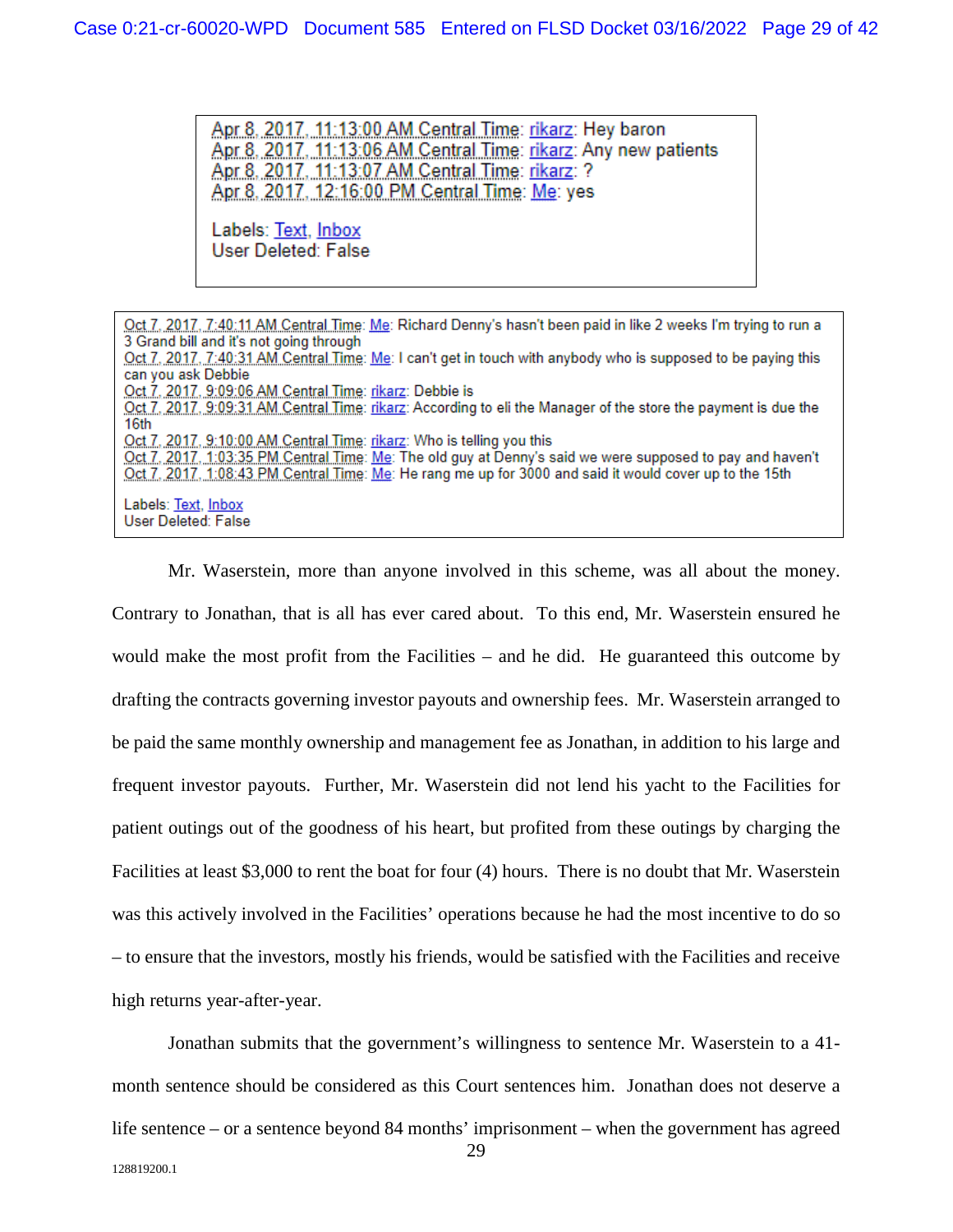to a sentence of three (3) years for Mr. Waserstein, given all that Mr. Waserstein did to set the offense conduct in motion. Such a sentencing disparity would be a grave injustice.

Moreover, this proposed sentence is reasonable given the joint sentence recommendation that the government has agreed to for Dr. Liebermann. Dr. Liebermann ran the medical department at Compass and was single-handedly responsible for the alleged over-prescription of medications. Indeed, the government's own expert, Dr. Clark, stated the following with respect to Dr. Liebermann's role in the scheme:

> So it's fair to say you're offended by what Dr. Lieberman  $\circ$ . did in his practice. Α. That is an offensive practice, yes. And likely offended by what Dr. Santeiro did in his  $\circ$ . practice. Yes, giving these kinds of medicines to patients without Ά. monitoring them. You know that Jonathan Markovich is not a doctor, correct? о. A. Yes. Correct, I know that.  $Q_{\star}$ You know that Jonathan Markovich has no medical training whatsoever, actually. Α. Yes, I know that. Q. Okay. Now, not just the comfort drinks, but all the medications -- doctors are the ones responsible for prescribing that, yes? A. Yes. And doctors are the ones for implement -- responsible for, Q. excuse me, implementing a treatment plan, correct? For developing it and -- yes. А. And monitoring it too, yes? Q. They're one of the folks that monitor it, yes. Α.

(Trial Testimony of Dr. Clark, 10/4/21, 220:3-23.)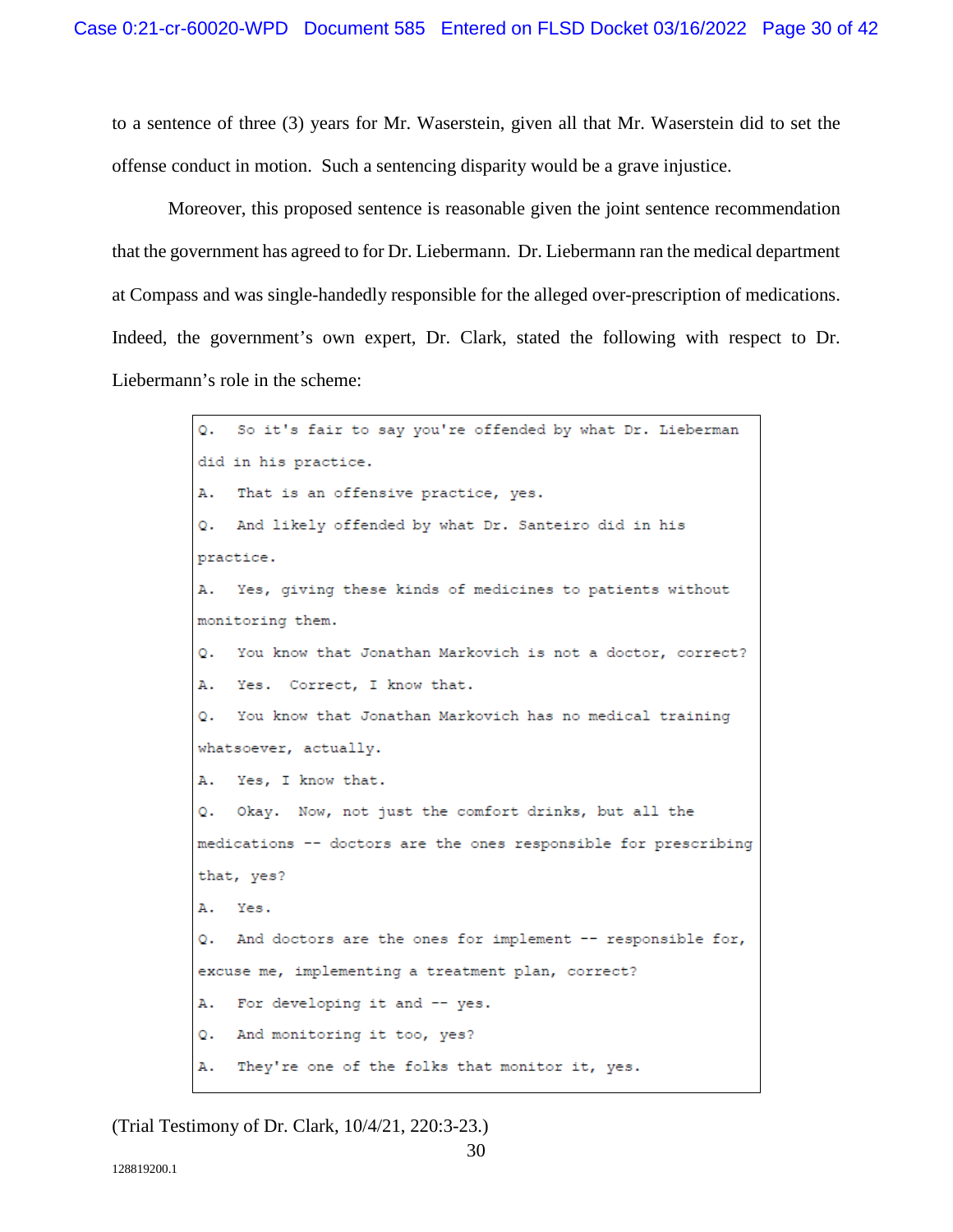Clearly, without Dr. Liebermann's approval, patients at Compass and WAR would not have received the medications that the government alleges they did. The "compass drink" was in fact the brainchild of Dr. Liebermann, who touted it as an amazing idea for a long time:

|    | $14$ BY MS. DE BOER:                                             |  |
|----|------------------------------------------------------------------|--|
|    | 15 Q. Dr. Lieberman, I'm showing you previously admitted         |  |
|    | 16   Government Exhibit 802B. What's this?                       |  |
|    | $ 17 $ A. This is something that I created, something called the |  |
| 18 | "comfort drink".                                                 |  |
|    | $19 \mid Q$ . Who invented?                                      |  |
| 20 | А.<br>I did.                                                     |  |

(Trial Testimony of Dr. Liebermann, 03/14/2022, 3:15-20.)

Jonathan should not receive a sentence higher than Dr. Liebermann's when he was not the medical professional approving patient stays, signing patient charts, or prescribing patient medications. Jonathan is not a doctor, let alone a board-certified anesthesiologist. Dr. Liebermann should be held to much higher standards of care and treatment than Jonathan.

## **CONSIDERATIONS SUPPORTING A DOWNWARD DEPARTURE**

As explained above, a consideration of Section 3553(a) factors yields numerous general grounds supporting a "guidelines variance." These include:

- 1. Jonathan's unblemished history of lawful behavior. *See, e.g. United States v. Lam*, 20 F.3d 999, 1003-05 (9th Cir. 1994).
- 2. Jonathan's family considerations, particularly his role as a father to three very young children. *See, e.g. United States v. Leon*, 341 F.3d 928 (9th Cir. 2003).
- 3. The fact that prison time affects a person like Jonathan (*i.e*. a first time offender) more significantly.
- 4. That imprisonment is inappropriate for first-time offenders like Jonathan where the crime is non-violent.
- 5. Jonathan's otherwise outstanding character and the absence of risk of recidivism. *See, e.g., United States v. Nellum*, 2005 WL 300073 (N.D. Ind. Feb 3, 2005).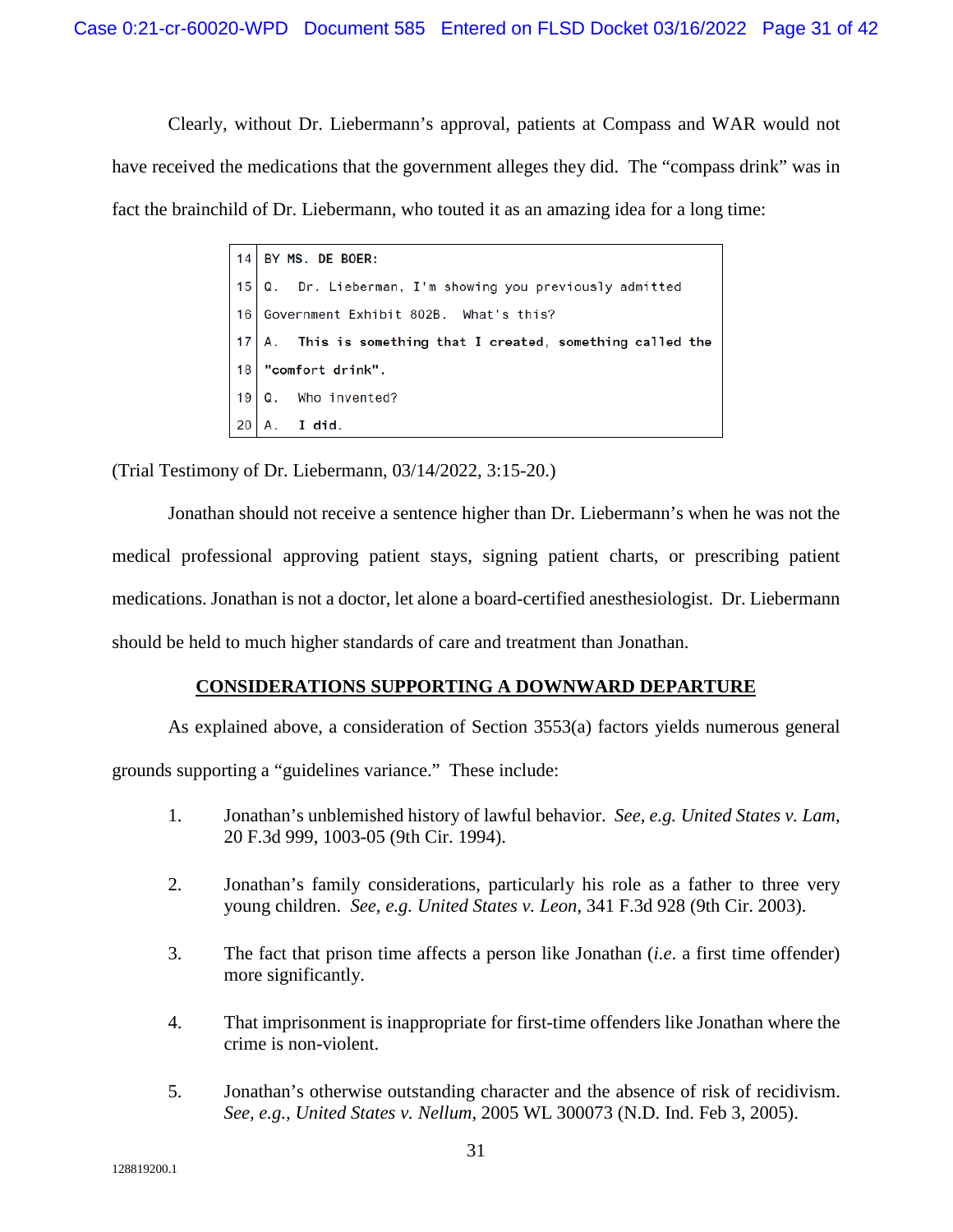- 6. The sentencing disparities between the sentencing Jonathan is facing, and what the government is recommending, versus the sentences other defendants in similar cases have received (and the sentences that the government is advocating for Jonathan's codefendants).
- 7. The fact that the "core" patients in this case do not support Jonathan being incarcerated and do not see themselves as victims of any harm.

In addition to these general considerations for a downward variance, the court should also consider a downward departure. Whether to depart from the sentencing guidelines is a decision that requires a district court to make both factual and legal findings. Under 18 U.S.C. § 3553(b), a district court may depart from the applicable guideline range if "the court finds that there exists an aggravating or mitigating circumstance of a kind, or to a degree, not adequately taken into consideration by the Sentencing Commission in formulating the guidelines that should result in a sentence different from that described." Thus, to depart from the sentencing guidelines, a district court must make two fundamental determinations: (1) what, if any, factor makes the case "atypical" (*i.e.*, unlike the typical case found under the applicable sentencing guideline), and (2) should that factor result in a different sentence. *Koon v. United States*, 518 U.S. 81, 91 (1996). The first of these determinations is factual in nature, *id*. at 97, while the second involves both legal and factual considerations, *id*. at 98.

#### **I. Jonathan is Situated Differently from Other Sober Homes Owners and Offenders.**

Throughout the trial, one of the government's themes was that Compass and WAR were just like other sham detox and addiction treatment facilities in that the owners of such facilities simply want to make money off a plaguing opioid crisis and vulnerable population. The government frequently cited Serenity Ranch as a reference in this regard and made comparisons, throughout the trial, between Compass and Serenity Ranch. Serenity Ranch, as stated above, was mentioned over 100 times during the Markoviches' trial. (*See, e.g.,* Trial Transcripts, 9/23/21,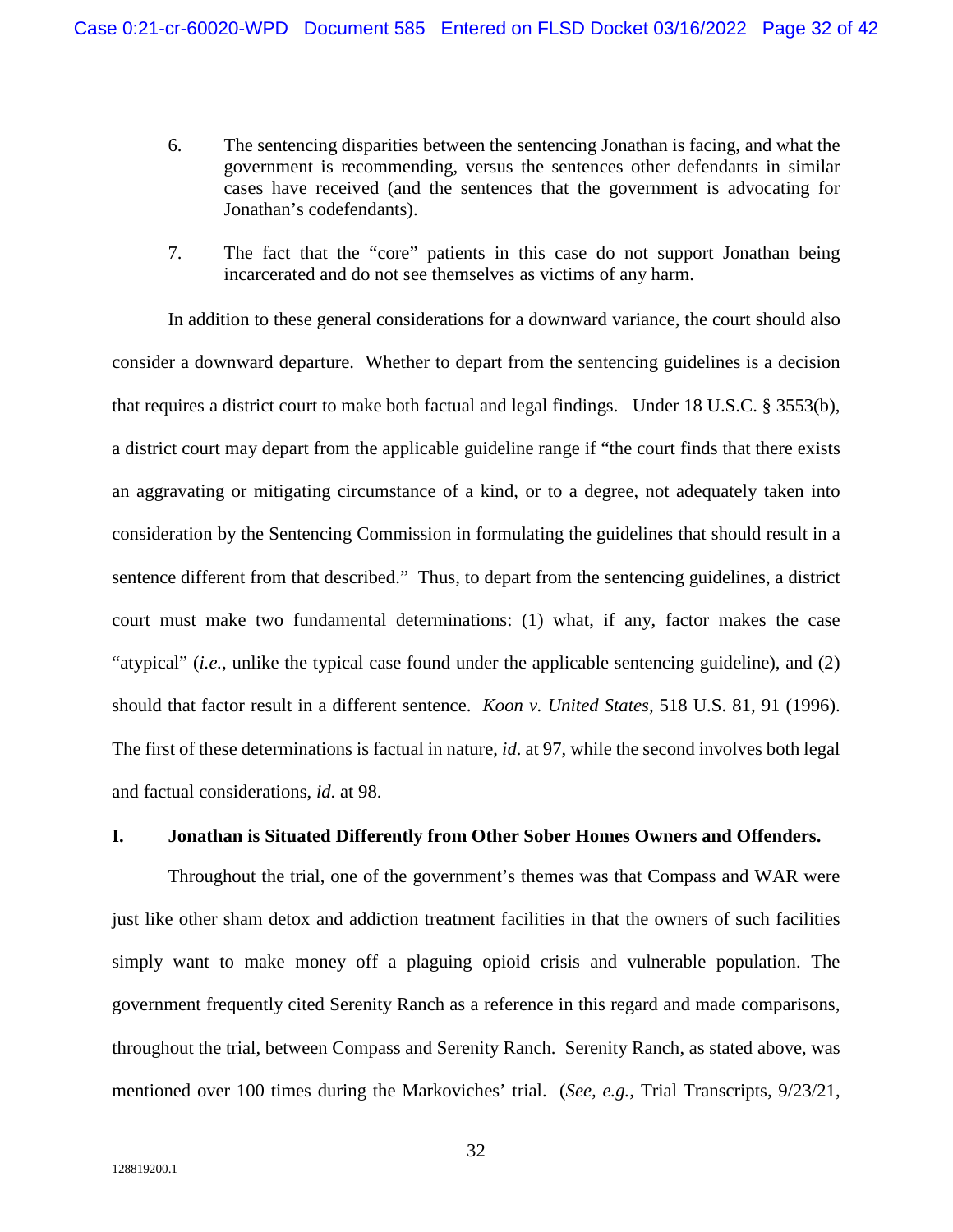125:6-9, 125:21-126:22, 148:25-149:8, 210:1-212:6 and 9/24/21, 92:19-93:13, 98:7-15, 102:21- 103:19, 138:2-11, 170:7-16, 174:9-175:17, 193:19-195:7, and 215:20-217:19.)

As explained above, Jonathan is nothing like the owner and managers of Serenity Ranch, Sebastian and Al Ahmed. Patients P.S. and A.S. even conceded that the conditions at Serenity Ranch were "deplorable" and "disgusting." (Trial Transcript, 9/24/21, 193:19-195:7.) Patient P.S. called that facility a "trap house," which is a colloquial reference to a location that sells drugs and often permits drug users to use on-site. Moreover, A.S. stated that Al Ahmed openly bribed and drugged patients, and have sex with patients. To the contrary, A.S. never heard of Jonathan until being prepped by the government for the trial and always thought that Mr. Garnto was the owner of Compass. (Trial Testimony, 9/24/21, 218:6-9.)

Though the jury's verdict and sentencing guideline calculations do not reflect this, Jonathan opened Compass to help addicts. The government does not dispute this, nor can they. Nor has the government presented evidence showing that Jonathan did not believe Compass and WAR were helping addicts get better. The government's own witness, Ms. Peiffer, stated that she personally recalled the speech that Jonathan gave the staff when the facility opened, referencing his cousin's addiction and desire for Compass to be a refuge for addicts seeking real treatment. (Trial Testimony of Ms. Peiffer, 9/30/21, 143:19 – 146:21; 167:20-171:3.) Ms. Peiffer also recalled that Jonathan, "naïve" about the manipulative behavior of addicts, would sit in the courtyard to talk for hours on end when Compass opened, to meet patients, talk to them, and hear their stories. (*Id*.) Compass employee Lori Valkenburg also recalls the same. (*See* **Exhibit C**.) Indeed, it is in this setting that Jonathan met and played chess with patient P.D., who has submitted a letter of support for Jonathan. (*See* **Exhibit B**.)

The government also consistently implied that many aspects of Compass and WAR were illegal, when in fact they are legal and competitive trends in the addiction treatment world. For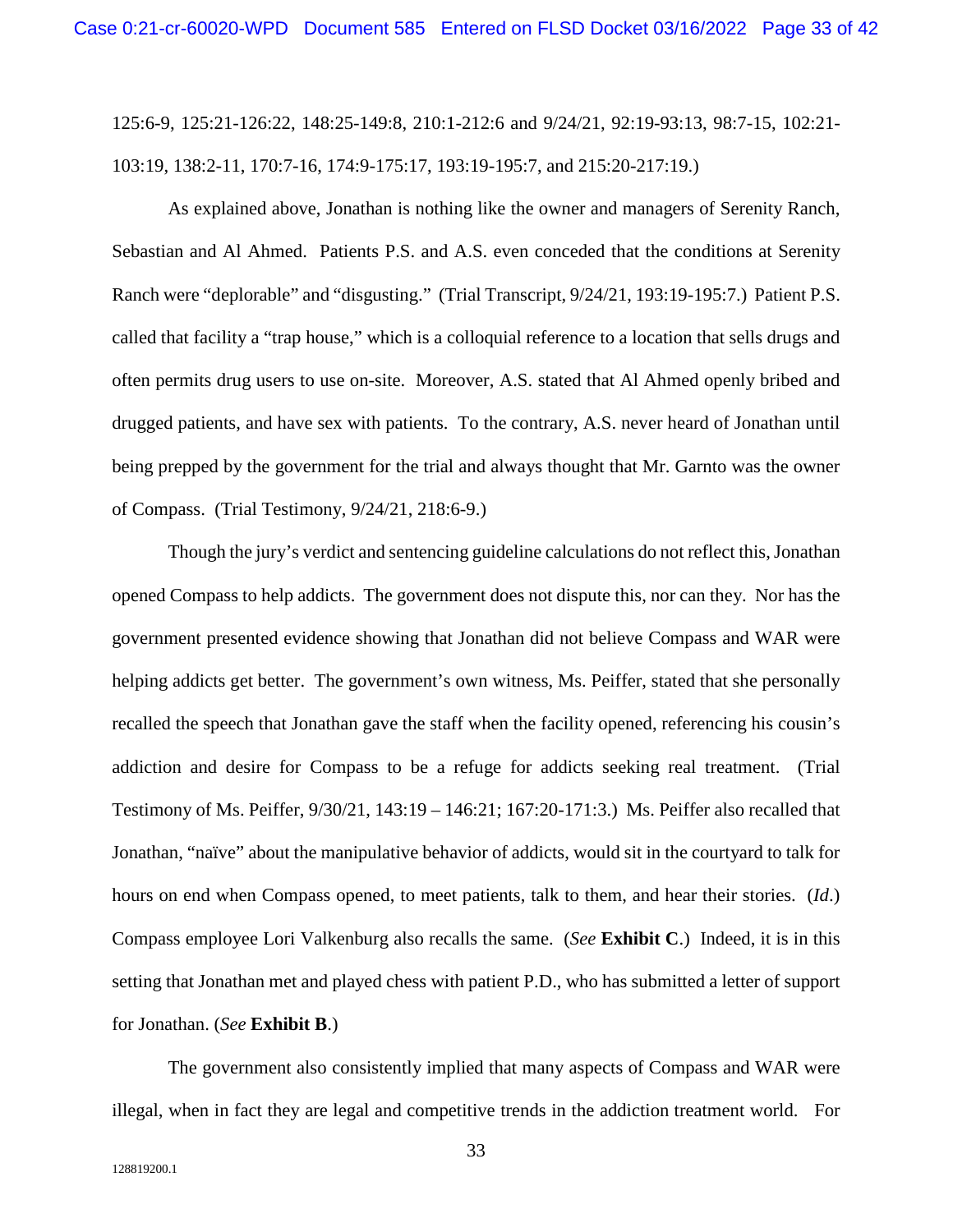example, the government implied that permitting couples to be treated at the same facility is somehow wrong, or that Compass and WAR was responsible for patients' "med seeking" behavior. (*See, e.g*., 9/23/21, 176:7-177:10.) Scholarshipping patients, allowing couples to attend treatment together, and providing amenities, such as nail services and yoga, for patients is not illegal. Doctors may differ on whether such services *should* be provided for addicts – but they are not prohibited. Notably, many former patients in their supportive letters and videos state that they would rather "be on the street" than in detox getting help if their partner could not come with them. Being homeless on the street, using drugs and risking overdose is not a better option to permitting couples to attend treatment together. Also, patient referrals between facilities is not illegal. Facilities can refer patients to each other, provided there are no payments made for patient referrals. Ms. Peiffer did so as a care manager, prior to WAR opening, by sending patients to Sober Life, where she had a contact she trusted. (*See* Trial Transcript, 9/30/21, 157:7-158:6.)

Likewise, Jonathan is not responsible for patients' "med seeking," desire to stay in the Florida shuffle, or downward spirals. Addiction is hard. Jonathan recognizes that. The statistics for survival are abysmal and harrowing for a reason – addicts relapse and sometimes they do not survive. To say that Jonathan is personally responsible for this aspect of addiction is not an accurate reflection of the facts at hand or the nature of the disease. What became clear from the trial – and the former patients letters and videos – is that nobody but an addict can understand the actions – albeit illogical and self-destructing at times – but for another addict.

#### **II. Jonathan's Conduct was not "Sophisticated" or Complex.**

This case is also different from other economic crimes and fraudulent schemes in that the money laundering and overall alleged "fraud" is not particularly sophisticated or complex. Rather, the basis for the complaint and indictment appear to be the Facilities' own ZenCharts records and various former patients' social media accounts. ZenCharts included all of the therapy and group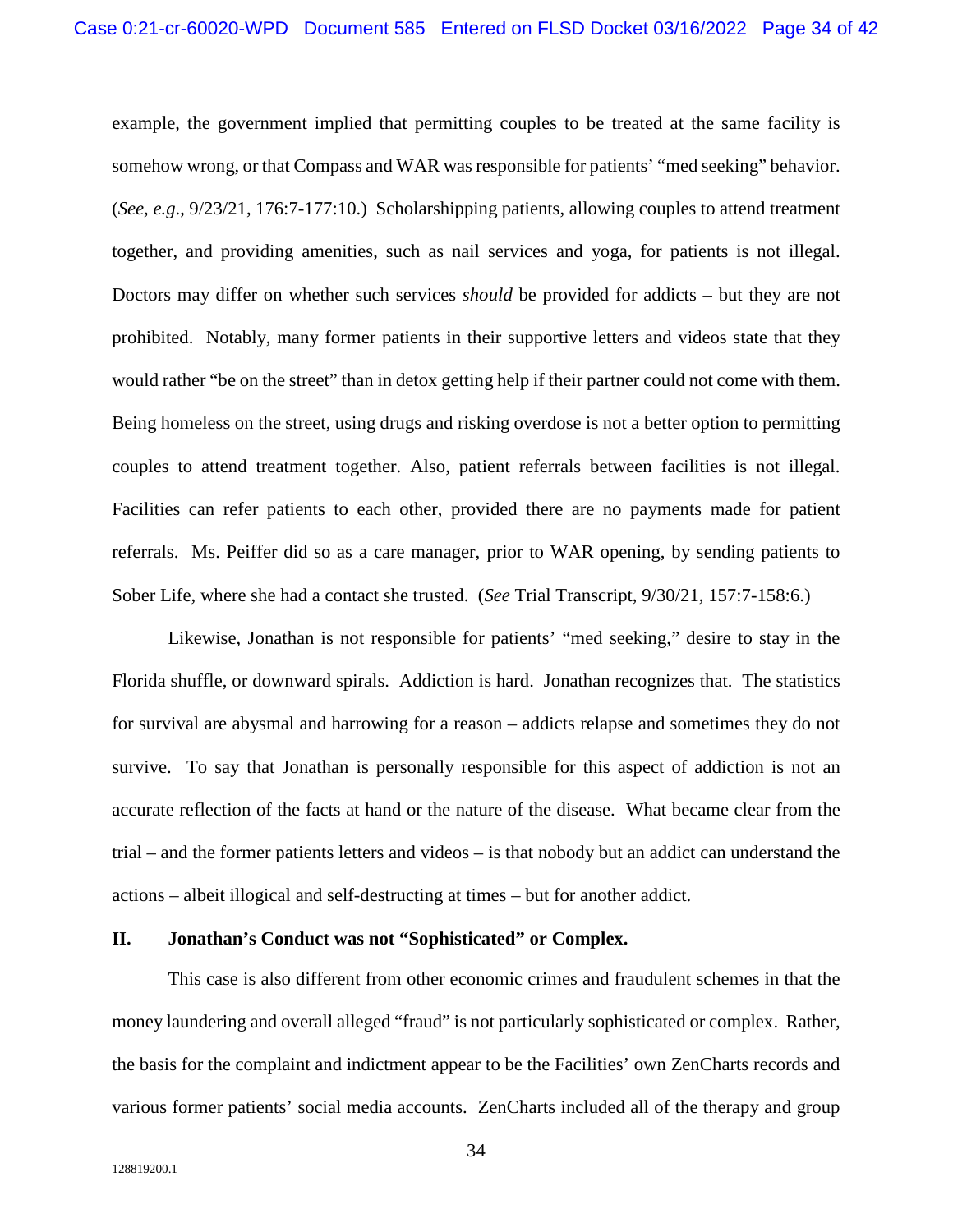notes or, as the government would say, the absence thereof, as well as all of the changes made to patient records. The admission of couples to the Facilities and the practice of permitting scholarshipped patients was documented in ZenCharts – that is how the government even knows it occurred. These files are electronically stored and in plain view. Also, the yacht outings and comfort drinks were widely known and open, and discussed on social media. Compass and WAR were even "tagged" in the social media postings. The yacht was named "Second Chance," the business name of the Compass is incorporated under. None of this conduct was "sophisticated," complex, or hidden, as acknowledged by Dr. Clark:

> I'm simply asking: They're in the file, and they're open. They're not hidden, are they? No, they're in the medical record. Α. Q. Right. Because that's how you got to look at all this. Compass and WAR -- you have access to ZenCharts, right? Yes.

(Trial Testimony of Dr. Clark, 10/4/21, 227:13-18.)

Further, the so-called money laundering here consisted of Mr. Waserstein and Jonathan setting up various bank accounts – in their own names or tied to them, and all in the United States – to transfer monies for taxation and financial purposes. That conduct is not illegal or sophisticated; instead, that is what entrepreneurs and smart businesspersons do. But-for the funds being tied to the healthcare fraud charges, there is nothing criminal about their financial affairs. This is not a "heartland" money laundering case by any stretch of the imagination. *See* U.S.S.G. ch.1, pt. A, intro. comment. 4(b). A typical money laundering case sees money "washed" and then transferred, making the funds difficult to trace and giving them appearances somewhat different from what the funds started as. That is not the case here. All monies were easily traceable. Almost all of the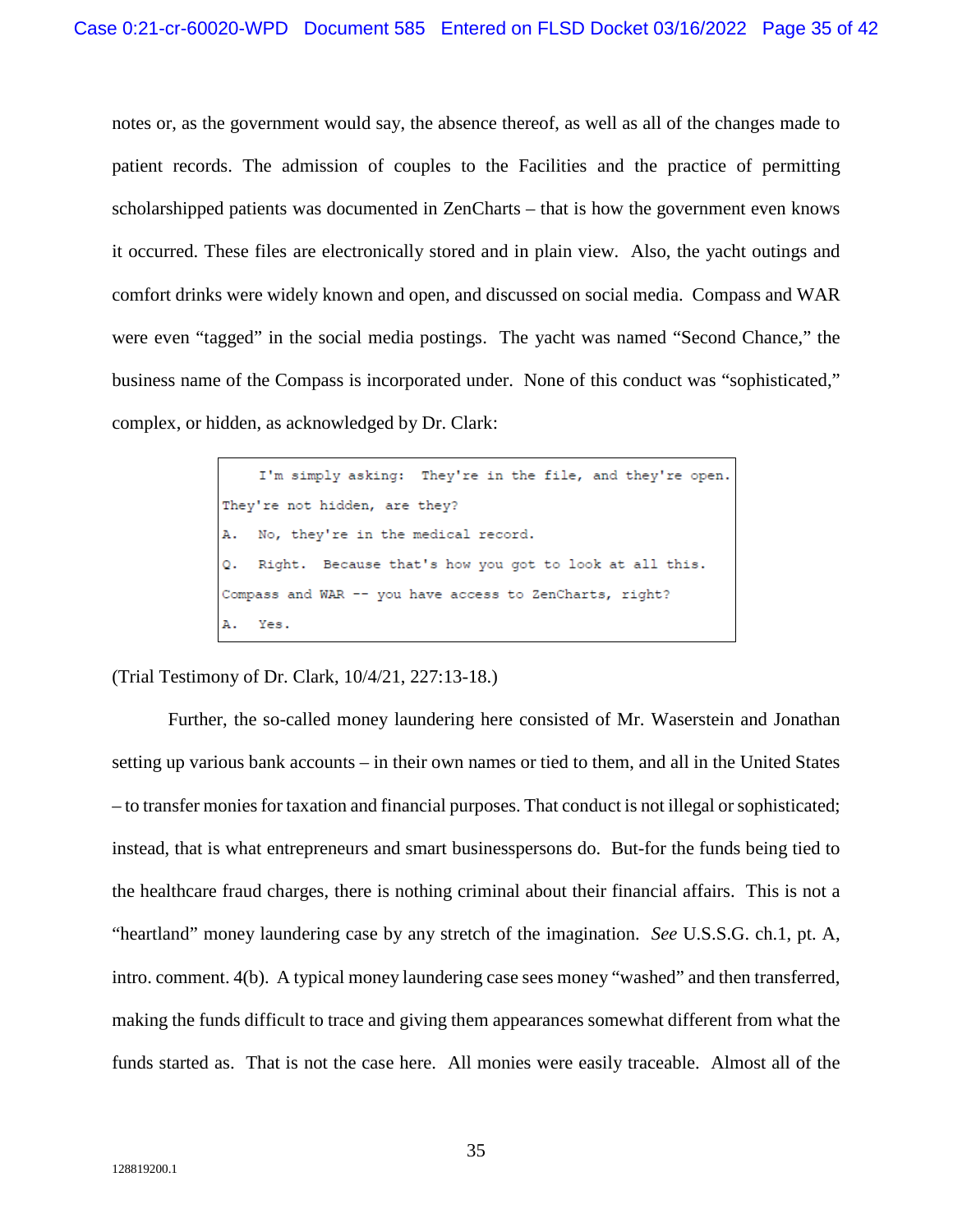monies are accessible to the government because they are sitting in various accounts they government could easily locate.

Application Note 5 to U.S.S.G. Section 2S1.1 provides guidance as to what constitutes "sophisticated laundering," stating it is "complex or intricate" conduct that "typically involves the use of:

(i) fictitious entities;

(ii) shell corporations;

(iii) two or more levels (i.e., layering) of transactions, transportation, transfers, or transmissions, involving criminally derived funds that were intended to appear legitimate; or

(iv) offshore financial accounts."

Additionally, for "purposes of subsection  $(b)(10)(C)$ , 'sophisticated means' means especially complex or especially intricate offense conduct pertaining to the execution or concealment of an offense. For example, in a telemarketing scheme, locating the main office of the scheme in one jurisdiction but locating soliciting operations in another jurisdiction ordinarily indicates sophisticated means. Conduct such as hiding assets or transactions, or both, through the use of fictitious entities, corporate shells, or offshore financial accounts also ordinarily indicates sophisticated means."

Clearly, under these parameters, the money laundering involved here was neither sophisticated nor involving sophisticated means. It turns out that only a very marginal percentage of money laundering cases (<7.5%) are subject to the Sophisticated Laundering enhancement. The enhancement is highly criticized because it leads to overly severe sentencing, boosting what are already high sentences by an additional 25%. Jonathan created no fictitious entities or "shells" for money to flow through. There was no layering of transactions. There were no offshore accounts.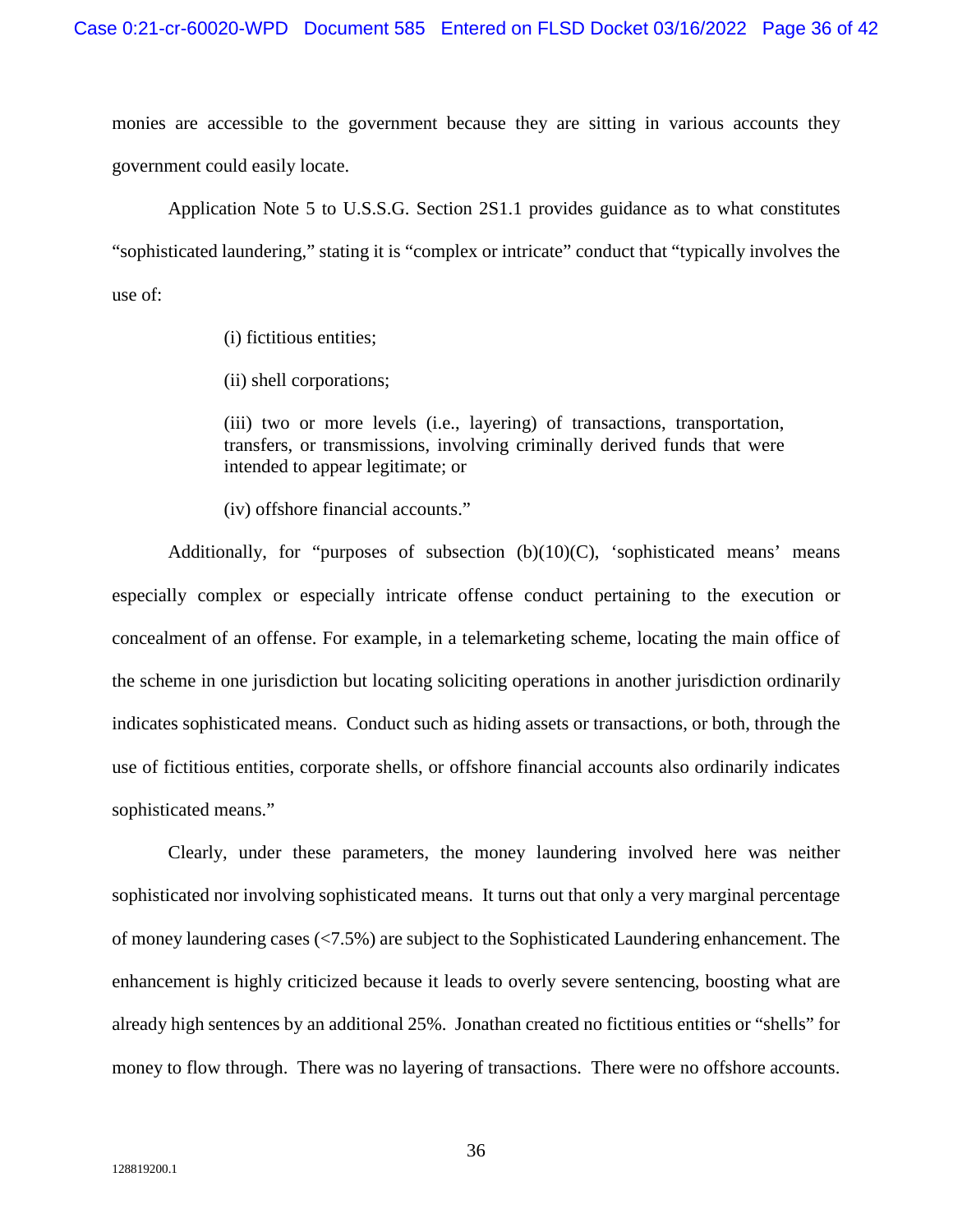There were no accounts in others' names. The facts of this case fall far short of conduct deserving of the enhancement.

#### **III. The Loss as Computed by the Guidelines Overstates Jonathan's Culpability.**

Even under the mandatory guidelines regime, a departure where the loss substantially overstates the culpability of individual defendants is an "encouraged" ground for departure. *See*  U.S.S.G. § 2B1.1 Application note 19(C). Courts have departed and/or varied in many cases where the criminal conduct initially was not organized and implemented specifically as a fraudulent scheme by the defendants and/or the defendants did not directly benefit from the fraud or benefitted from it to a much lesser extent than the loss figure would otherwise indicate. *See United States v. Hill,* 643 F.3d 807, 848 (11th Cir. 2011); *United States v. Broderson,* 67 F.3d 452 (2d Cir. 1995); *United States v. Nachamie,* 121 F. Supp. 2d 285 (S.D.N.Y. 2000); *United States v. Forchette,* 220 F. Supp. 2d 914 (E.D. Wis. 2002); *United States v. Costello,* 16 F. Supp. 2d 36 (D. Mass. 1998); *United States v. Jackson*, 798 F. Supp. 556 (D. Minn. 1992); *United States v. Schaffer*, 121 F. Supp. 2d 29 (D.D.C. 2000); *United States v. Walters,* 87 F.3d 663 (5th Cir. 1996).

Courts have the discretion to depart downward in cases like the present one where the offense level is pegged to a numerical figure, such as the amount of monies earned from specific patients identified, and the resulting offense level overstates the seriousness of a defendant's conduct. *See* 18 U.S.C. § 3553(b); U.S.S.G. § 2F1.1, comment (n.11); U.S.S.G. § 5K2.0.

In *United States v. Stuart*, the Third Circuit held that "[w]here application of the Guidelines' monetary tables bears little or no relationship to the defendant's role in the offense and greatly magnifies the sentence, the district court should have the discretion to depart downward." 22 F.3d 76, 83 (3d Cir. 1994). Likewise, the court in *United States v. Costello*, 16 F. Supp. 2d 36, 37 (D. Mass. 1998), departed downward six points in sentencing two defendants charged with conspiring to steal computer discs, compact discs, and computer software from their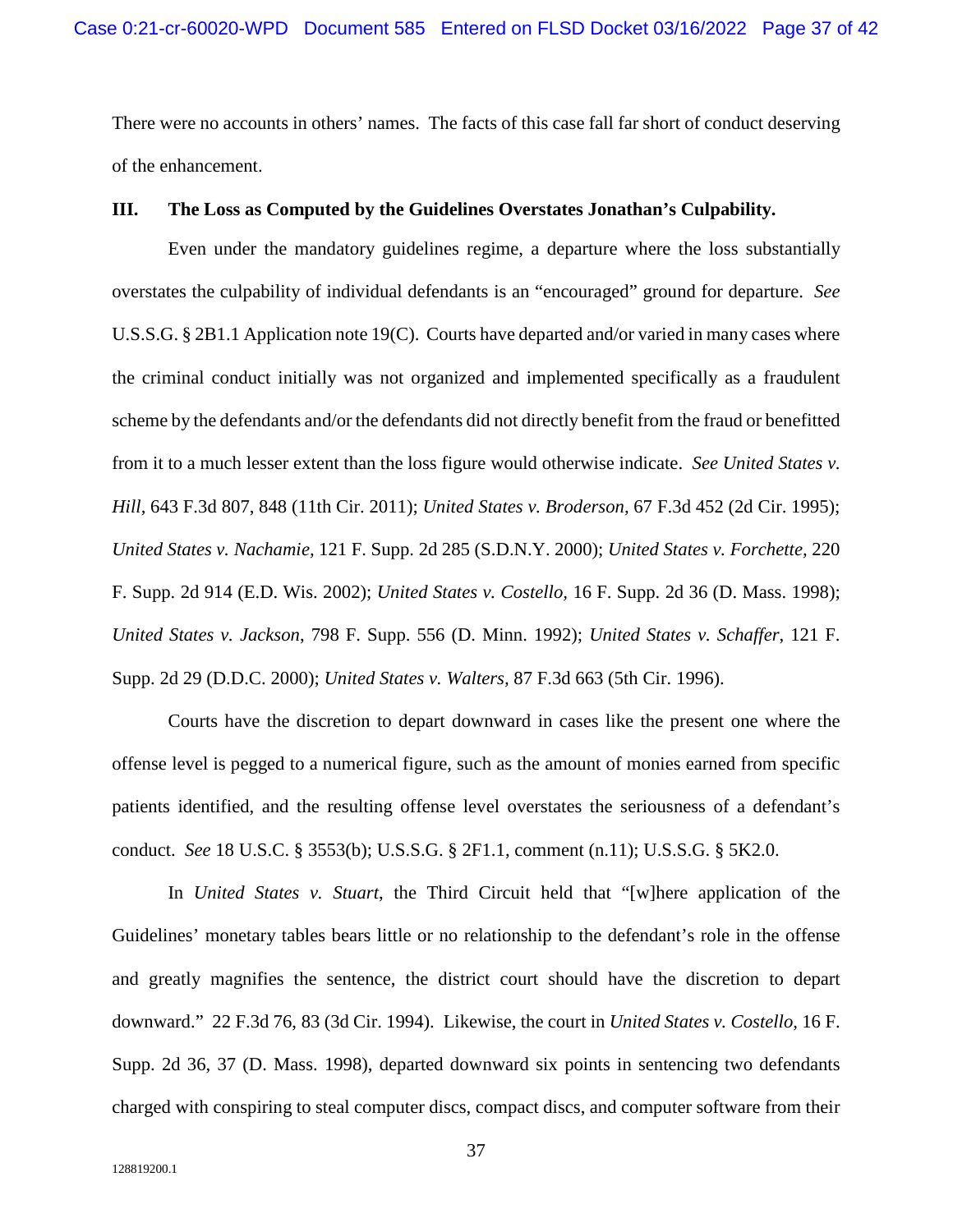employer. *See id.* at 40. After an evidentiary hearing, the court determined that the amount of the loss was \$20,859,523. The judge, however, found that the two defendants received only about 1% of the value of the goods, with a third conspirator organizing the theft and keeping the major part of the proceeds. *See id.* at 39. Recognizing that under such circumstances the amount of loss was not, as the guidelines assume, an appropriate proxy for culpability, the court departed downward by six levels. *See id.; see also United States v. Jackson*, 798 F. Supp. 556, 557 (D. Minn. 1992) ("The court finds departure is proper because the offense level is extraordinarily exaggerated by the dollar value involved in that the defendant was a minimal cause of the \$1.4 million loss.")

As these decisions illustrate, a sentencing court must examine the particular circumstances surrounding each individual defendant's participation in the crimes charged. If the guidelines' assumption that the amount of losses claimed to exist in the PSI is indicative of J. Markovich's culpability is contradicted by the facts of the case, the Court should depart downward:

The United States Sentencing Commission, Guidelines Manual § 2B1.1 (Nov. 1997), points me first to the value of the loss to the victim, under the general theory that the amount of loss is an appropriate proxy for the gravity of the defendant's offense. But that is not the end of the analysis. I am obliged to look at the specific facts of the case before me, the human beings involved, the nature of the charges, and the circumstances of the offense to determine whether the factual circumstance I confront are "of a kind or to a degree not adequately taken into account by the Sentencing Commission."

*Costello*, 16 F.Supp.2d at 37.

The guidelines computation, driven by use of an approximately \$84 million figure, grossly overstates Jonathan's culpability. Compass and WAR did not bill or collect this amount of money for the specific "core" Florida shufflers identified as the basis of the charges. It is unclear where this number comes from, as the government's exhibits presented at trial show different numbers with respect to the amounts health insurance companies paid to Compass in total, and far less amounts for the "core" patients involved.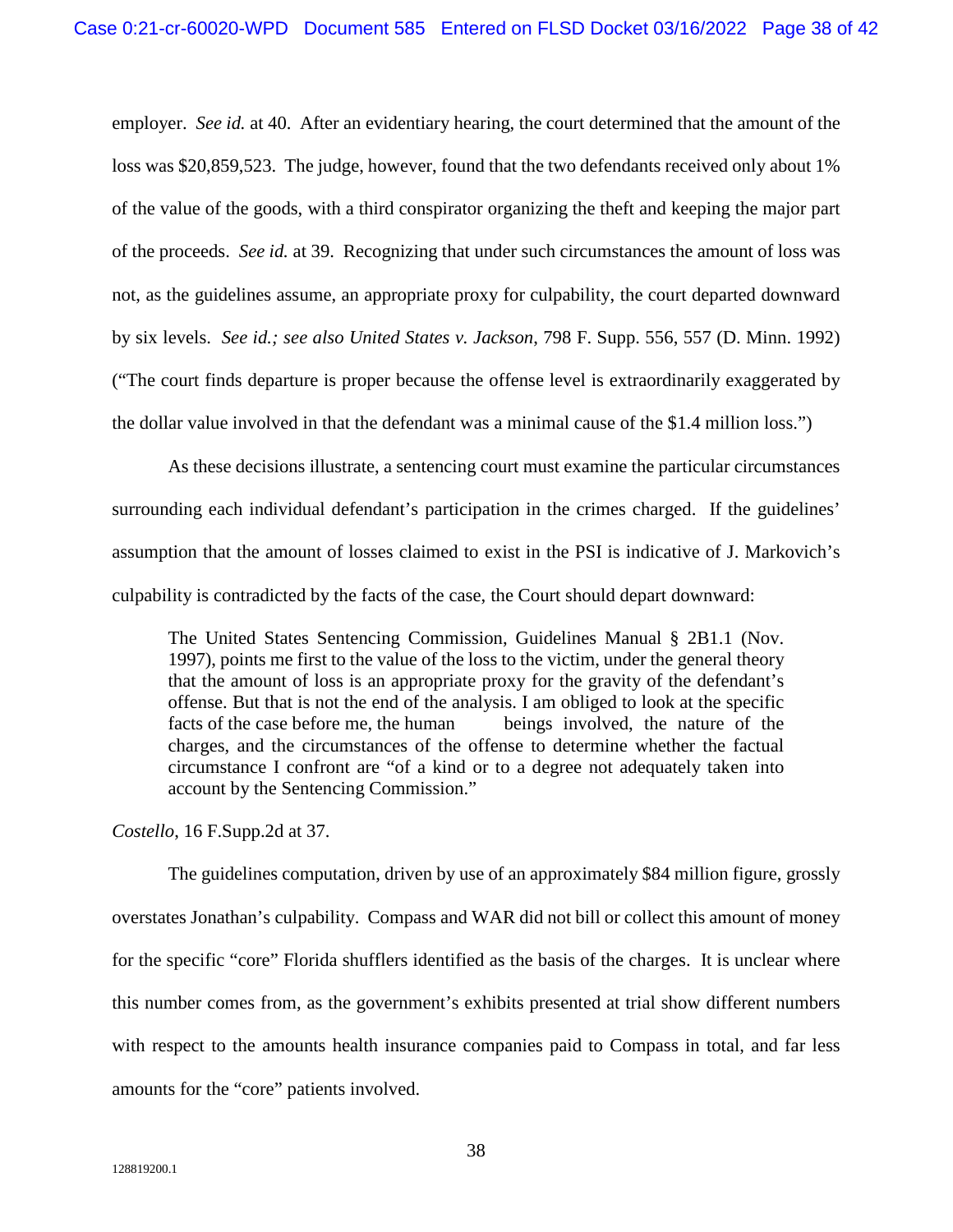Indeed, the government essentially acknowledges that it has cherry-picked a loss amount in its sentencing memorandum (D.E. 579). The government provides the following chart in that filing to explain the loss numbers in this case:

| ENTITY <sup>3</sup>  | <b>TOTAL BILLED</b> | <b>TOTAL PAID</b> |
|----------------------|---------------------|-------------------|
| <b>Compass Detox</b> | \$80,768,109.86     | \$24,687,180.18   |
| WAR                  | \$11,168,209.16     | \$2,291,426.93    |
| Lab Billings for     | \$19,356,385.87     | \$1,322,367.76    |
| Compass/WAR patients |                     |                   |
| <b>TOTAL</b>         | \$111,292,704.89    | \$28,300,974.87   |

Those numbers, however, do not clarify how the government gets to an \$84,000,000 loss calculation. The government claims neither \$112,000,000 nor \$28,000,000, the monies listed in the chart, as the loss amounts. They know that they cannot. Indeed, they concede that the government "did not argue at the Markoviches' trial that every dollar billed by Compass Detox and WAR was fraudulent." Rather, the government now claims that the approximately \$84,000,000 loss amount stems from the "many patients" that were "repeat" patients and "top billers." That is not a specific and reliable loss amount calculation; it is speculative and hyperbole.

After a years-long investigation and lengthy trial, the United States government should be held to the highest of standards of accuracy in establishing this loss amount – particularly since it is their basis to put Jonathan away for life. Instead of these random calculations by the government, Jonathan urges the Court to look at the total amounts collected for the "core" twelve patients that the government's case was predicted on as a basis for loss. The collected amount for those individuals is far less than \$84,000,000; rather, it is the loss amount that the government has agreed to already for codefendants Mr. Garnto and Mr. Waserstein – capping loss to no more than \$9,000,000. (*See also* D.E. 548).

In addition, at most, between 2017 and 2020, Jonathan earned \$3,500,000 from Compass and WAR. Below shows the monies gained by Jonathan, as alleged by the government at trial: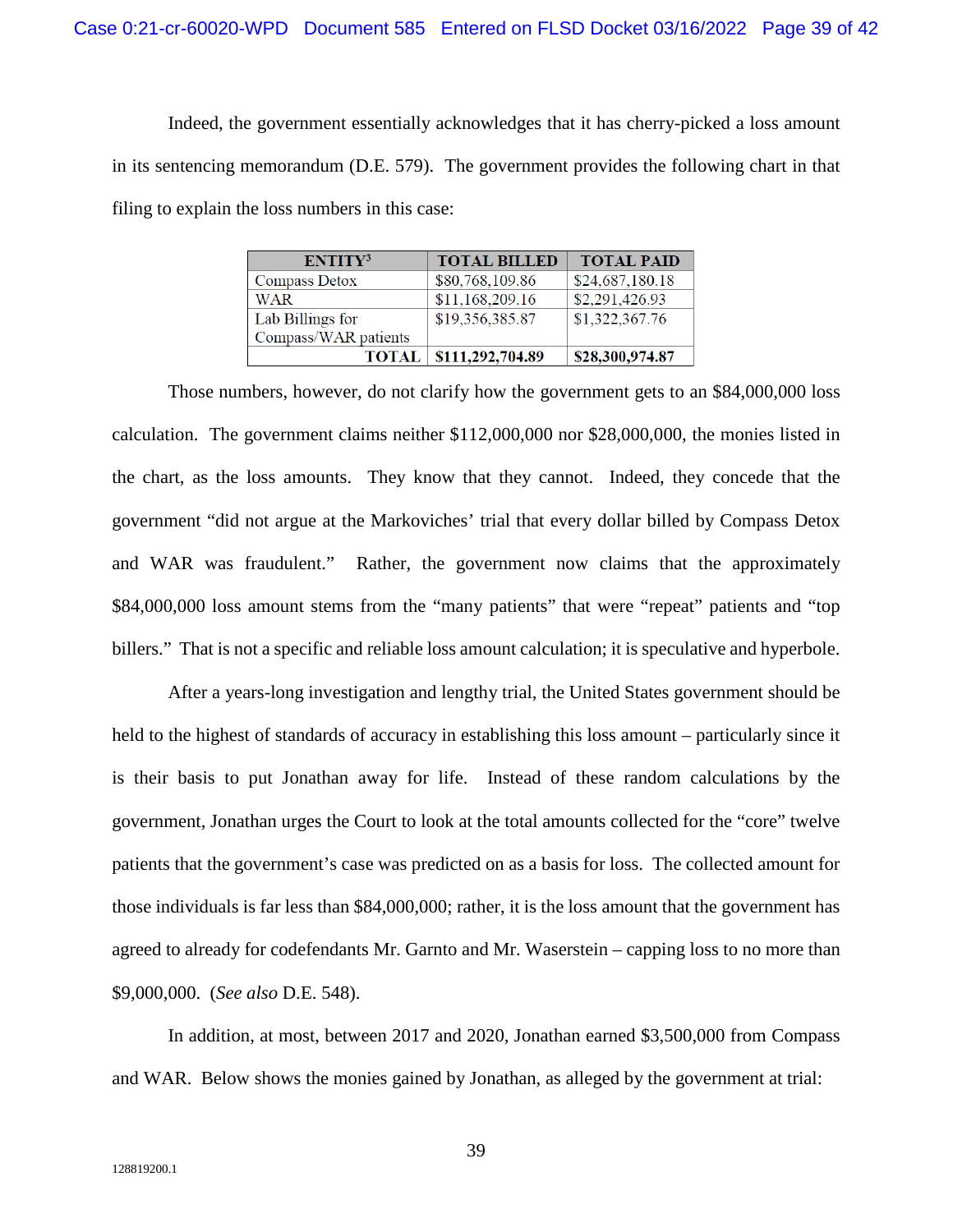

(GEX 719; *also see* Trial Testimonies of Jennifer Mila and Melissa Parks.)

This gain amount is a better proxy for culpability here and, again, would result in the same loss amount calculation that the government has already agreed to for Jonathan's codefendants.

#### **IV. The "Core" Former Patients Do Not Consider Themselves "Victims".**

Though the government consistently argues that they are advocating on behalf of the patients in this case, they have yet to meet with and hear the stories of the "core" patients upon whom their case is predicated. We met with those patients and they themselves, as seen and heard in their own words, do not consider themselves "victims" of harm by Compass, WAR or Jonathan. Rather, they make it clear – they are victims of a raging and terrible opioid and heroin epidemic in the United States, that has many parties and components to blame, including opioid manufacturers, healthcare insurance companies, legislatures, doctors, and so forth. Addiction treatment centers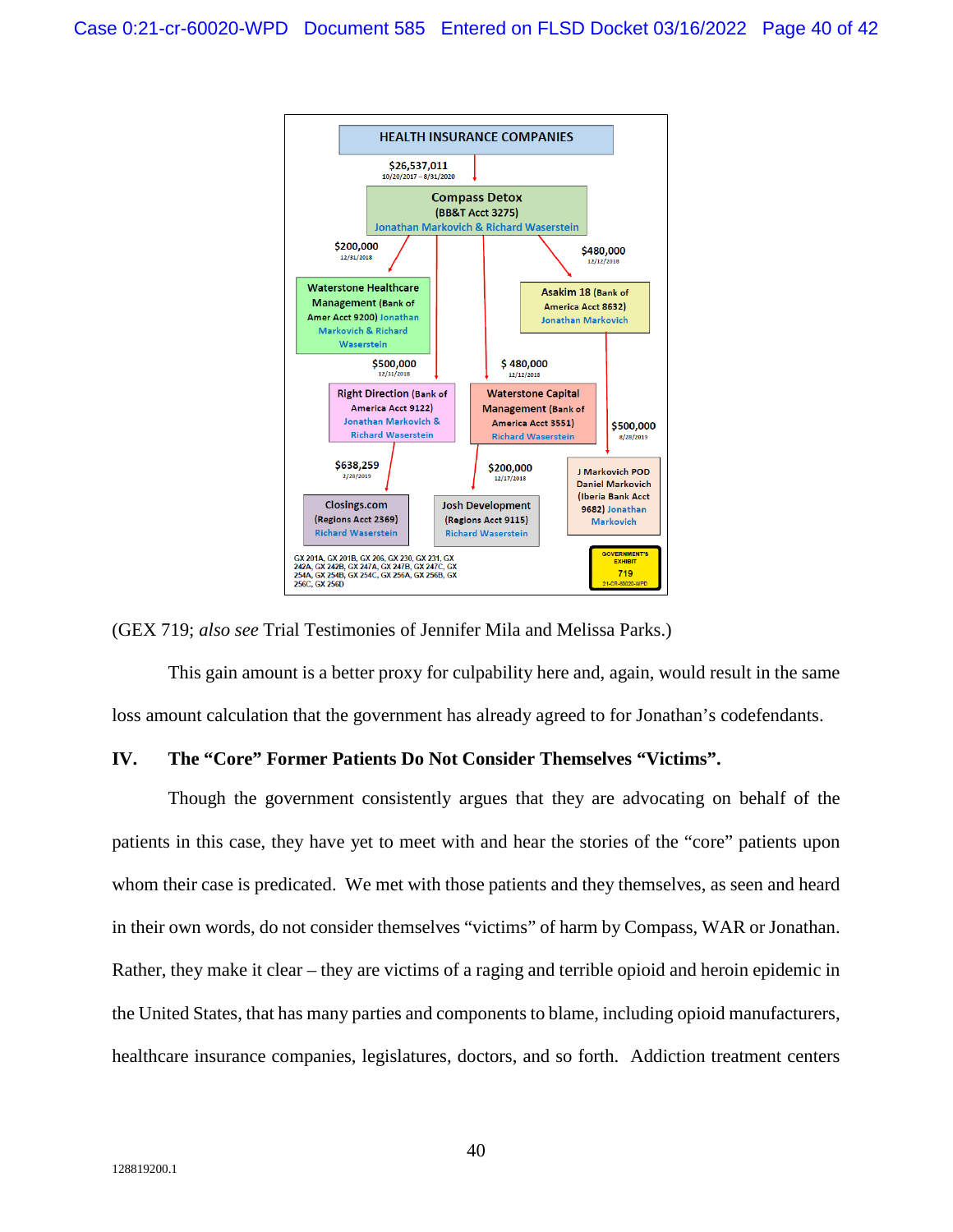are a part of that and by no means blameless. However, to shift complete blame to these facilities for the patients' predicaments and vulnerability in society is not accurate.

#### **CONCLUSION**

Jonathan Markovich is before the Court to fight for his life. As explained herein, a life sentence, or one so high that it is tantamount to such, is inappropriate and unjust here. We respectfully ask that the Court consider all of his arguments and the factors of 18 U.S.C. § 3553(a), and impose a "reasonable" but not greater than necessary sentence.

The circumstances articulated above, taken either separately or collectively with the other 18 USC §3553 sentencing factors offered in this memorandum, represent a mitigating circumstance of a kind, or to a degree, that have not been adequately taken into consideration by the Sentencing Commission in formulating the guidelines. *See* U.S.S.G. § 5K2.0. Moreover, the government should be held to its burden in establishing a specific, accurate, and reliable loss amount, the "victim" calculation should reflect the "victims'" own perspectives, and the positive and distinct nature of Compass, WAR and Jonathan – compared to other substance abuse treatment centers and their owners – should be considered. Keeping these factors in mind, a downward departure/variance is appropriate.

Regardless of how this Court resolves issues relating to the advisory guidelines here, we urge the Court to grant a variance or departure as to Jonathan and impose a sentence of *no greater than 84 months* of imprisonment. That is a severe sentence and punishment for a person in Jonathan's position, but also enables him to play some role in his children's lives and upbringing and use his education and skills to meaningfully contribute to society.

Dated: March 16, 2022 Respectfully submitted,

*s/ Vanessa Singh Johannes*